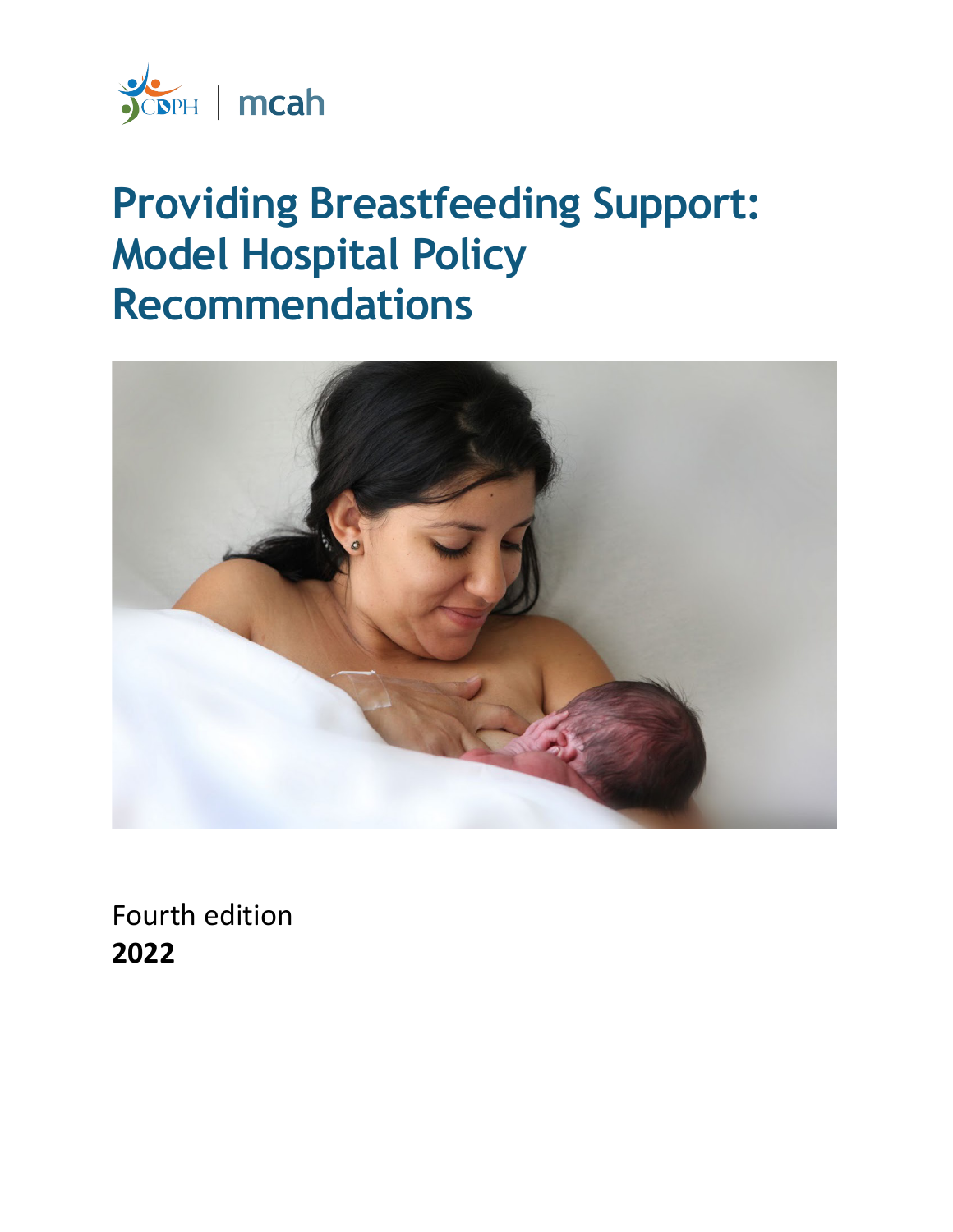#### **Acknowledgements:**

The California Department of Public Health, Maternal, Child and Adolescent Health (MCAH) Division is responsible for developing the model hospital policy recommendations that California hospitals can use to develop their infant feeding policy and practices. This fourth Edition of **Providing Breastfeeding Support: Model Hospital Policy Recommendations** was developed under the leadership of the Perinatal Advisory Council: Leadership, Advocacy and Consultation's (PAC/LAC) with contributions from the expertise of the Regional Perinatal Programs of California (RPPC) as authors, reviewers, and editors. Every effort has been made to ensure accuracy, consistency, and timeliness of inclusions to support hospitals throughout the state of California. All recommendations are evidence-based and supported by national organizations. Individual contributors are listed below.

We would also like to recognize the invaluable contributions from prior seminal editions of Providing Breastfeeding Support: Model Hospital Policy Recommendations*.* The Inland Empire Regional Perinatal Program was instrumental in the inception and initial publication.

RPPC is administered by the California Department of Public Health, Maternal Child and Adolescent Health Division and funded through the Maternal and Child Health Bureau Title V Block Grant. RPPC was established to identify and address the special needs of high-risk pregnant individuals and infants, particularly in underserved areas (Health and Safety Code 123565). Specifically, RPPC:

- promotes access to risk–appropriate perinatal care for pregnant individuals and their infants through parental and infant transport and regional quality improvement activities;
- works to reduce adverse parental and neonatal outcomes; and
- $\triangleright$  strives to eliminate disparities in infant and parental morbidity and mortality.

#### **Funding Support:**

Funding for the development of this guide was provided by: Title V block grant funds received from the California Department of Public Health's Maternal, Child and Adolescent Health Division (Contract # 17-10114).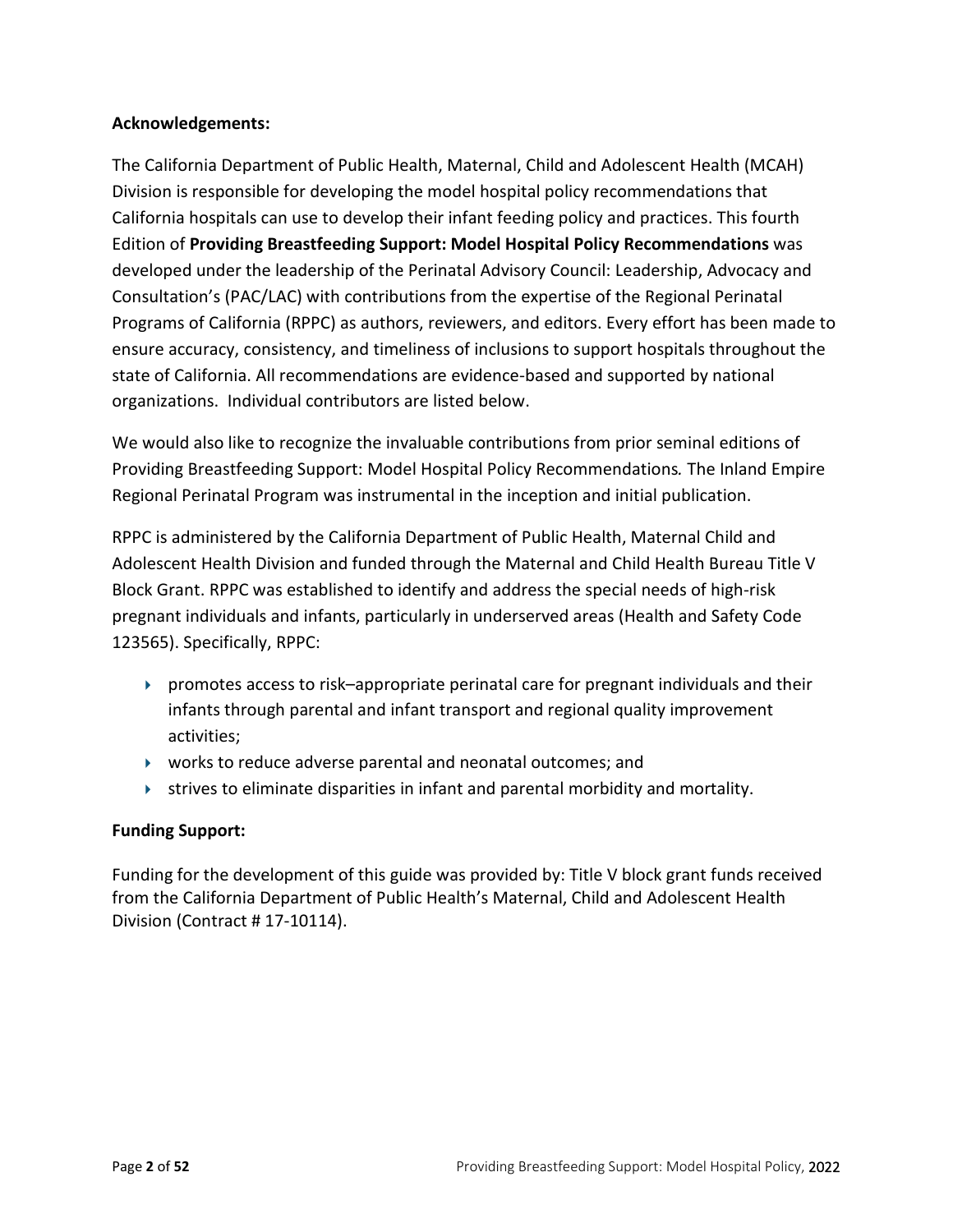#### **Suggested Citation:**

Arnold C, Rodriguez A, Spier P. Providing Breastfeeding Support: Model Hospital Policy Recommendations. 2021. California Department of Public Health, Sacramento, California. [\(CDPH/Breastfeeding web page\)](https://www.cdph.ca.gov/Programs/CFH/DMCAH/Breastfeeding/Pages/Guidelines-and-Resources-Hospitals.aspx)

#### **Copyright Information:**

© 2021 California Department of Public Health. The works included in this document may be reproduced and disseminated in any media in its original format, without modification, for informational, educational and non-commercial purposes only. Any modification or use of the materials in any derivative work is prohibited without prior written permission of the California Department of Public Health.

Individuals and organizations involved in the development of Providing Breastfeeding Support: Model Hospital Policy Recommendations; Fourth Edition, 2021 are listed below*.*

#### **Lead Authors**

#### Carolyn Arnold, MSN, RN

Maternal Child Director Orange Coast Medical Center

#### Aida Rodriguez, MSN, NNP, RNC, IBCLC

NICU, Clinical Nurse Specialist Arrowhead Regional Medical Center

#### **Executive Committee**

#### Suzanne Haydu, MPH, RD

Nutrition and Physical Activity Coordinator Maternal, Child and Adolescent Health Division, California Department of Public **Health** 

#### Sherri G. Mendelson, PhD, RNC-OB, EFM, NIC, CNS, IBCLC

Providence Holy Cross Medical Center

#### **Contributors**

Ifeyinwa V. Asiodu, PhD, RN, IBCLC Cielo Avalos, MPH Glenda Randolph Bates, ThD, MPH, IBCLC Baby-Friendly USA, Inc. Cheryl Burstiner, RNC, IBCLC-R Genevieve Thomas Colvin, BA, IBCLC Elizabeth Crum, MAS, RD, IBCLC Donna E. Erlewine MSN, RN, IBCLC

#### Pat Spier, RNC, BSN, c-EFM

PAC/LAC Program Manager Southern Inland Counties Regional Perinatal Program of California

#### Aida Simonian, MSN, RNC-NIC, SCM, SRN

Chief Executive Officer PAC/LAC

#### Tanya R. Wicks, MPH

Perinatal and Education Consultant PAC/LAC

Karen Farley, RD, IBCLC Alyson Foote, RD Jen Goldbronn, MAS, RDN, CLC Robbie Gonzalez-Dow, MPH, RD, CLE Gina Gordon, MA M. Jane Heinig, PhD Lacie Hightower, MS, RD Mary Ann Jones, RN, BSN, IBCLC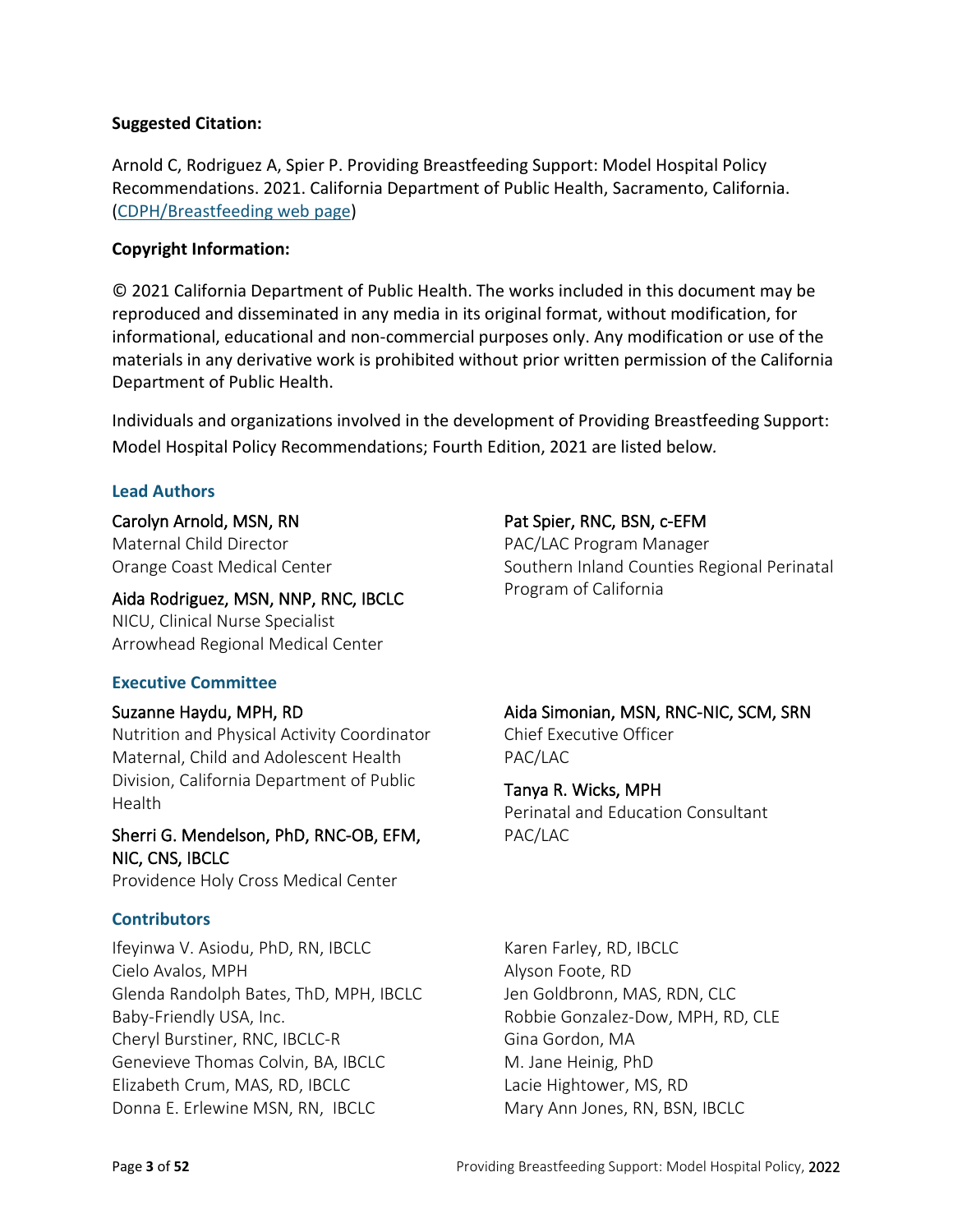- Kendra Kelly, MPH, CLC Jeanne Kettles, MA, IBCLC Catherine Klein, MSN, RN, NMW Nikky Lee Wendy McGrail, MPH, RDN Carol Lopez Melcher, MPH, BSN, RN Helen O'Connor, MSPH, MA, LES Laura Osborne, MPA, RD, IBCLC Gretchen Page, MPH, CNM
- Arissa Palmer, MHS Karen C. Ramstrom, DO, MSPH Candace Timoney, MSN, RNC-OB Central Valley-Sierra Nevada Regional Perinatal Leadership Group Donna Vaughan, MS, RD, IBCLC Marianna Volodarskiy, RN, MSN, NE-BC Carolyn Waggoner, MS, RD, CLE Cindy Young, MPH, RD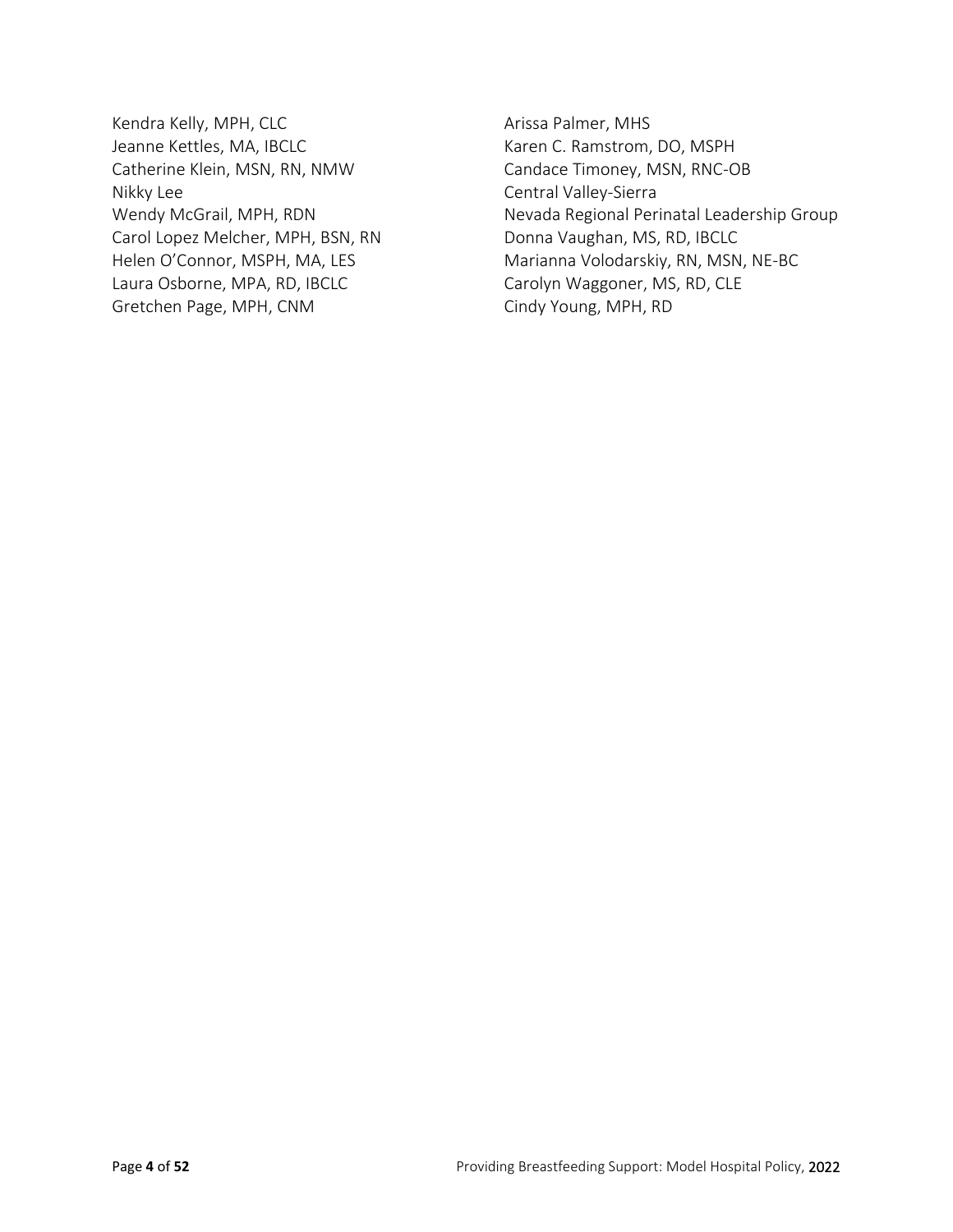## **Table of Content**

|                                                                              | A. Recommended Procedures for Reviewing and Revising an Infant Feeding Policy<br>as required by the Hospital Infant Feeding Act (Cal. Health and Safety Code |  |  |
|------------------------------------------------------------------------------|--------------------------------------------------------------------------------------------------------------------------------------------------------------|--|--|
|                                                                              | B. Recommended Infant Feeding Policy Guidelines Specific to Non-Perinatal and                                                                                |  |  |
|                                                                              | C. Recommendations Regarding the Important Role of Facility Administration  13                                                                               |  |  |
| Part II: Guidance for Implementing Model Hospital Policy Recommendations  15 |                                                                                                                                                              |  |  |
|                                                                              | A. Recommendations Regarding Training and Education of Perinatal and Pediatric                                                                               |  |  |
|                                                                              | Training Standards for Perinatal Staff, Pediatric Staff, and Medical Providers 15<br>1.                                                                      |  |  |
|                                                                              | 2.                                                                                                                                                           |  |  |
|                                                                              | 3. Perinatal Staff, Pediatric Staff and Medical Providers Competencies 18                                                                                    |  |  |
|                                                                              | B. Recommendations Regarding Training and Education of Non-Perinatal and                                                                                     |  |  |
|                                                                              | C. Recommendations Regarding Assessment and Support During Prenatal and                                                                                      |  |  |
|                                                                              | 1.                                                                                                                                                           |  |  |
|                                                                              | 2.                                                                                                                                                           |  |  |
|                                                                              | 3.                                                                                                                                                           |  |  |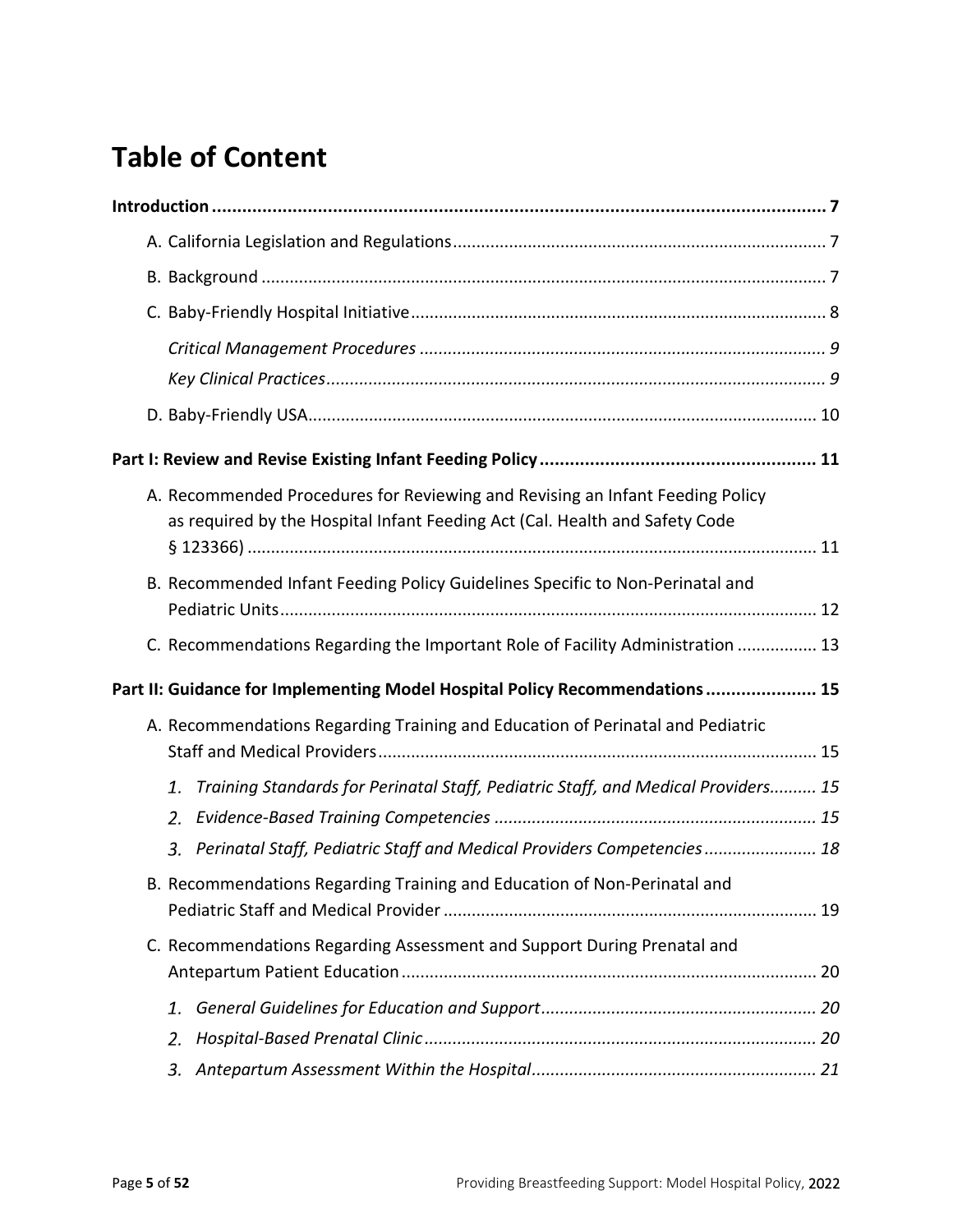| D. Recommendations for Assessment and Support During Intrapartum and                 |  |  |  |
|--------------------------------------------------------------------------------------|--|--|--|
|                                                                                      |  |  |  |
| 1.                                                                                   |  |  |  |
| 2.                                                                                   |  |  |  |
| Supporting Breastfeeding and Safe Skin-to-Skin in Special Circumstances 25<br>3.     |  |  |  |
| E. Recommendations for Assessment and Support During Postpartum and Newborn          |  |  |  |
|                                                                                      |  |  |  |
| 1.                                                                                   |  |  |  |
| 2.                                                                                   |  |  |  |
| Practices that Support Exclusive Breastfeeding Following the Immediate<br>3.         |  |  |  |
|                                                                                      |  |  |  |
|                                                                                      |  |  |  |
| 5.                                                                                   |  |  |  |
|                                                                                      |  |  |  |
| 1.                                                                                   |  |  |  |
|                                                                                      |  |  |  |
|                                                                                      |  |  |  |
|                                                                                      |  |  |  |
| Appendix: Ten Steps to Successful Breastfeeding Global Standards (revised 2018)*  47 |  |  |  |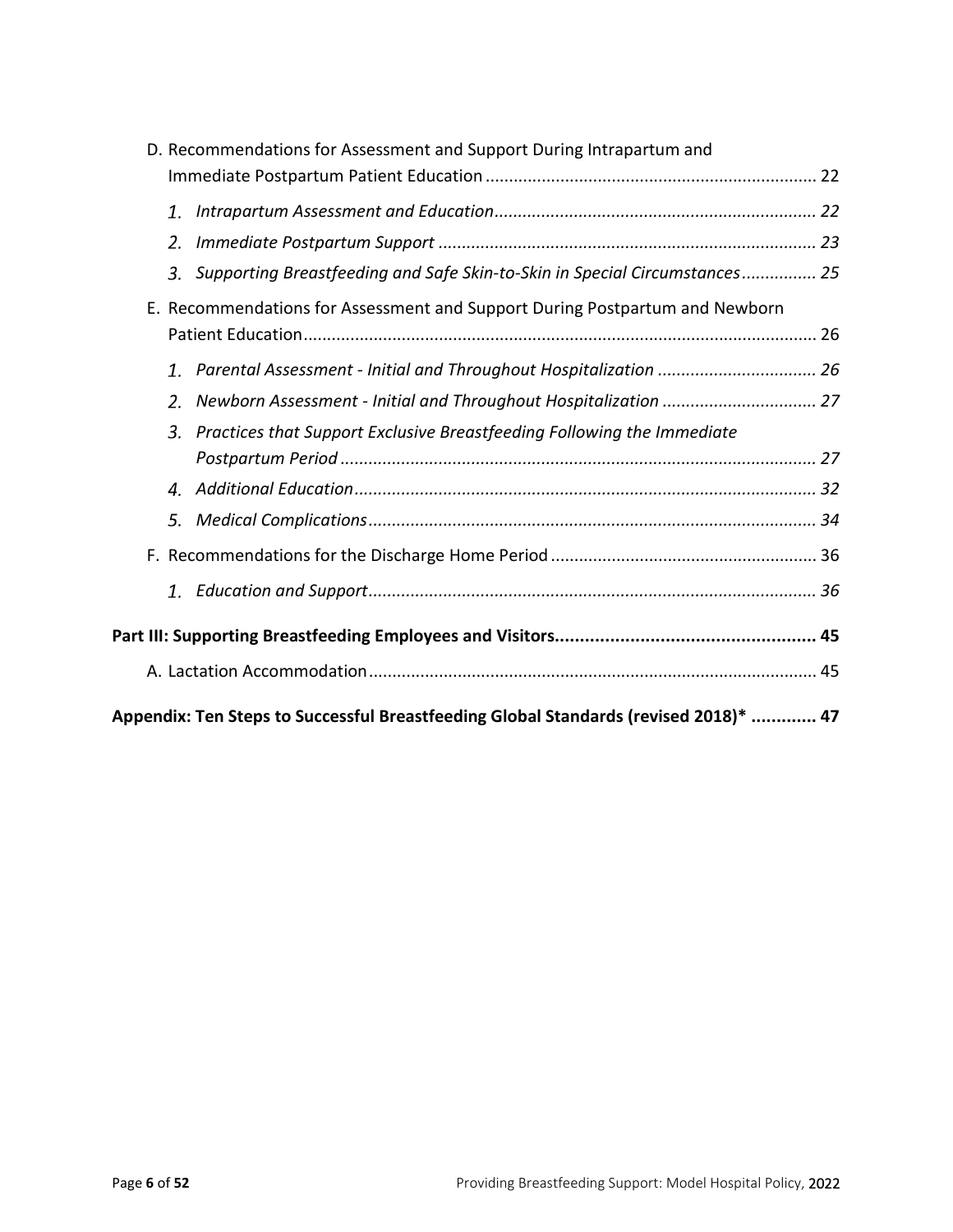## <span id="page-6-0"></span>**Introduction**

## <span id="page-6-1"></span>**A. California Legislation and Regulations**

California state laws and regulations require any general acute care hospital providing care for infants must have an infant feeding policy that promotes breastfeeding and by 2025 adopt additional hospital practices that promote and support breastfeeding. **Providing Breastfeeding Support: Model Hospital Policy Recommendations,** utilizes evidence-based practices that promote, protect, and support breastfeeding across the continuum of parent-child care.<sup>1</sup> The Model Hospital Policy Recommendations are referred to in the following law:

<span id="page-6-3"></span>*Breastfeeding* (Cal. Health and Safety Code § 123367). All general acute care hospitals and special hospitals, as defined in subdivisions (a) and (f) of Section 1250, that have a perinatal unit shall, by January 1, 2025, 1) adopt the "Ten Steps to Successful Breastfeeding," as adopted by Baby-Friendly USA, per the Baby-Friendly Hospital Initiative, OR 2) an alternate process adopted by a health care service plan that includes evidenced-based policies and practices and targeted outcomes, OR 3) the Model Hospital Policy Recommendations as defined in paragraph (3) of subdivision (b) of Section 123366.<sup>1</sup>

### <span id="page-6-2"></span>**B. Background**

**Providing Breastfeeding Support: Model Hospital Policy Recommendations** (hereafter referred to as "Model Hospital Policy") is based on current evidence-based best practices organized by periods of perinatal care, resulting in some topics being a major focus in a specific time period and then reinforced in another. This document is a framework intended to allow hospitals to modify and construct policies and procedures that best suit their facility and can be incorporated into standard parent-baby care.

The recommendations apply to normal, healthy, full-term infants and are not intended to apply to the specific needs of high-risk infants. Reference to "parent" throughout the Model Hospital Policy is intended to be inclusive of all birthing parents and lactating individuals. Clinicians should practice respect and compassion in recognizing unique subsets of patients for breastfeeding or chest feeding in family-centered care. "Chest feeding" is a term suggested for respectful inclusion of transgender and gender nonbinary people. Refer to [Hospital](https://www.cdph.ca.gov/Programs/CFH/DMCAH/Breastfeeding/Pages/Hospital-Breastfeeding-Policy-Resources.aspx)  **[Breastfeeding Policy Resources](https://www.cdph.ca.gov/Programs/CFH/DMCAH/Breastfeeding/Pages/Hospital-Breastfeeding-Policy-Resources.aspx) for more information on Transgender and Gender Nonbinary** people.

*Providing Breastfeeding Support: Model Hospital Policy Recommendations* promotes the normal infant feeding method, defined by the American Academy of Pediatrics as "exclusive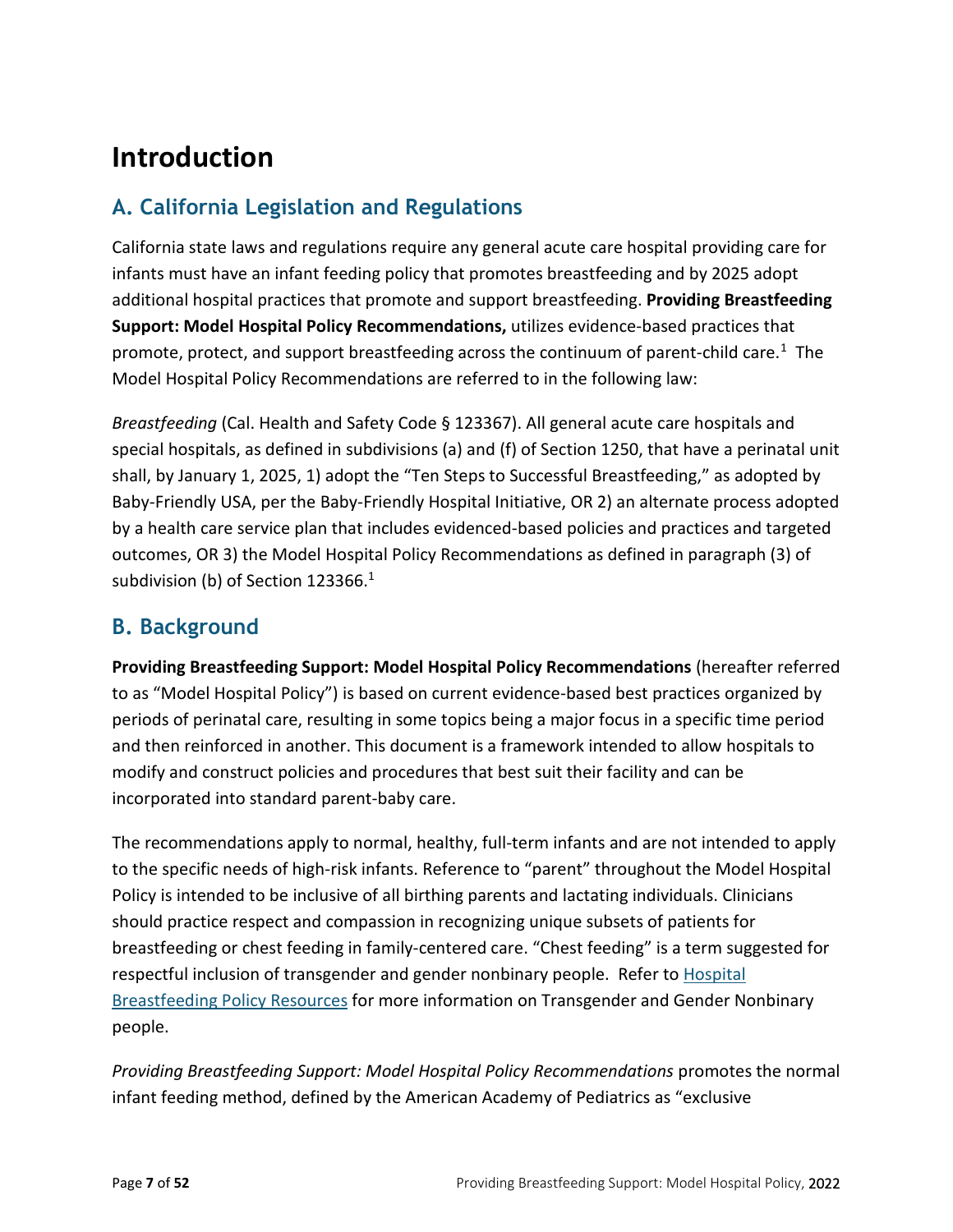breastfeeding for the first six months of life, followed by breastfeeding and the introduction of iron-rich complementary foods around the age of six months, with continuation of breastfeeding for one year or longer as mutually desired by parent and infant.["2](#page-9-2)

"There is overwhelming scientific evidence that human breast milk is the optimal food for human infants. Professional health organizations and government entities actively promote breastfeeding including, but not limited to: the American Academy of Pediatrics (AAP), the American College of Obstetrics and Gynecologists (ACOG), the American Academy of Family Physicians (AAFP), the Association of Women's Health, Obstetric and Neonatal Nurses (AWHONN), the Academy of Nutrition and Dietetics (formally the American Dietetic Association), the U.S. Department of Health and Human Services (DHHS), the American Public Health Association (APHA), the World Health Organization (WHO), and the United States Breastfeeding Committee."[3](#page-9-3)

## <span id="page-7-0"></span>**C. Baby-Friendly Hospital Initiative**

The Baby-Friendly Hospital Initiative (BFHI) was launched in 1991 by the WHO and the United Nations Children's Fund (UNICEF) as a global program to promote, protect, and support breastfeeding. It encourages the broadscale implementation of the Ten Steps to Successful Breastfeeding (listed below) and the International Code of Marketing of Breast-milk Substitutes (WHO Code).[4](#page-9-4)

<span id="page-7-1"></span>The BFHI assists hospitals in giving parents the information, confidence, and skills necessary to successfully initiate and continue breastfeeding their babies and gives special recognition to hospitals that have done so. The Ten Steps have been shown to increase breastfeeding initiation and duration.<sup>[5](#page-9-5)</sup>

<span id="page-7-2"></span>Each of the Ten Steps contributes to improving breastfeeding outcomes. Optimal impact on breastfeeding practices and thereby on parental and child well-being is achieved when all Ten Steps are implemented as a package.<sup>4</sup> A dose-response relationship exists between the number of baby-friendly hospital practices and breastfeeding exclusivity and duration.<sup>5</sup> The more baby-friendly hospital practices parents encounter, the better the breastfeeding outcomes.<sup>[6](#page-9-6)</sup>

The Baby-Friendly Hospital Initiative Global Standards from the "Implementation Guidance: Protecting, Promoting and Supporting Breastfeeding in Facilities Providing Maternity and Newborn Services – the Revised Baby-friendly Hospital Initiative"<sup>[4](#page-7-1)</sup> are referenced throughout this document. See Appendix for numbered Global Standards.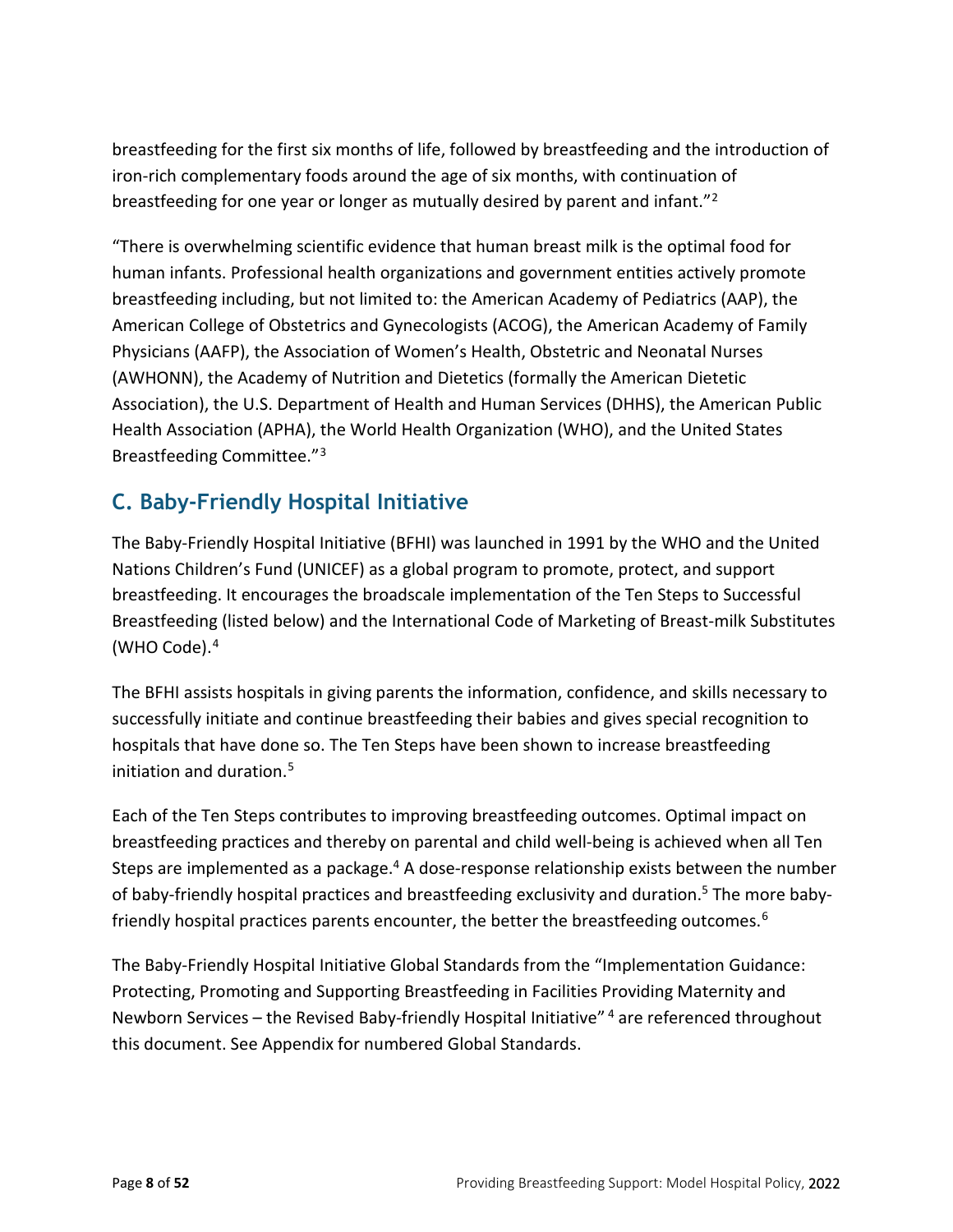The Ten Steps to Successful Breastfeeding (revised 2018) are: [4](#page-7-1)

#### <span id="page-8-0"></span>**Critical Management Procedures**

- 1.A. Comply fully with the International Code of Marketing of Breast-milk Substitutes and relevant World Health Assembly Resolutions.
- 1.B. Have a written infant feeding policy that is routinely communicated to staff and parents.
- 1.C. Establish ongoing monitoring and data management systems.
- 2. Ensure that staff have sufficient knowledge, competence and skills to support breastfeeding.

#### <span id="page-8-1"></span>**Key Clinical Practices**

- 3. Discuss the importance and management of breastfeeding with pregnant individuals and their families.
- 4. Facilitate immediate and uninterrupted skin-to-skin contact and support parents to initiate breastfeeding as soon as possible after birth.
- 5. Support parents to initiate and maintain breastfeeding and manage common difficulties.
- 6. Do not provide breastfed newborns any food or fluids other than breast milk unless medically indicated.
- 7. Enable parents and their infants to remain together and to practice rooming-in 24 hours a day.
- 8. Support parents to recognize and respond to their infants' cues for feeding.
- 9. Counsel parents on the use and risks of feeding bottles, teats and pacifiers.
- 10. Coordinate discharge so that parents and their infants have timely access to ongoing support and care.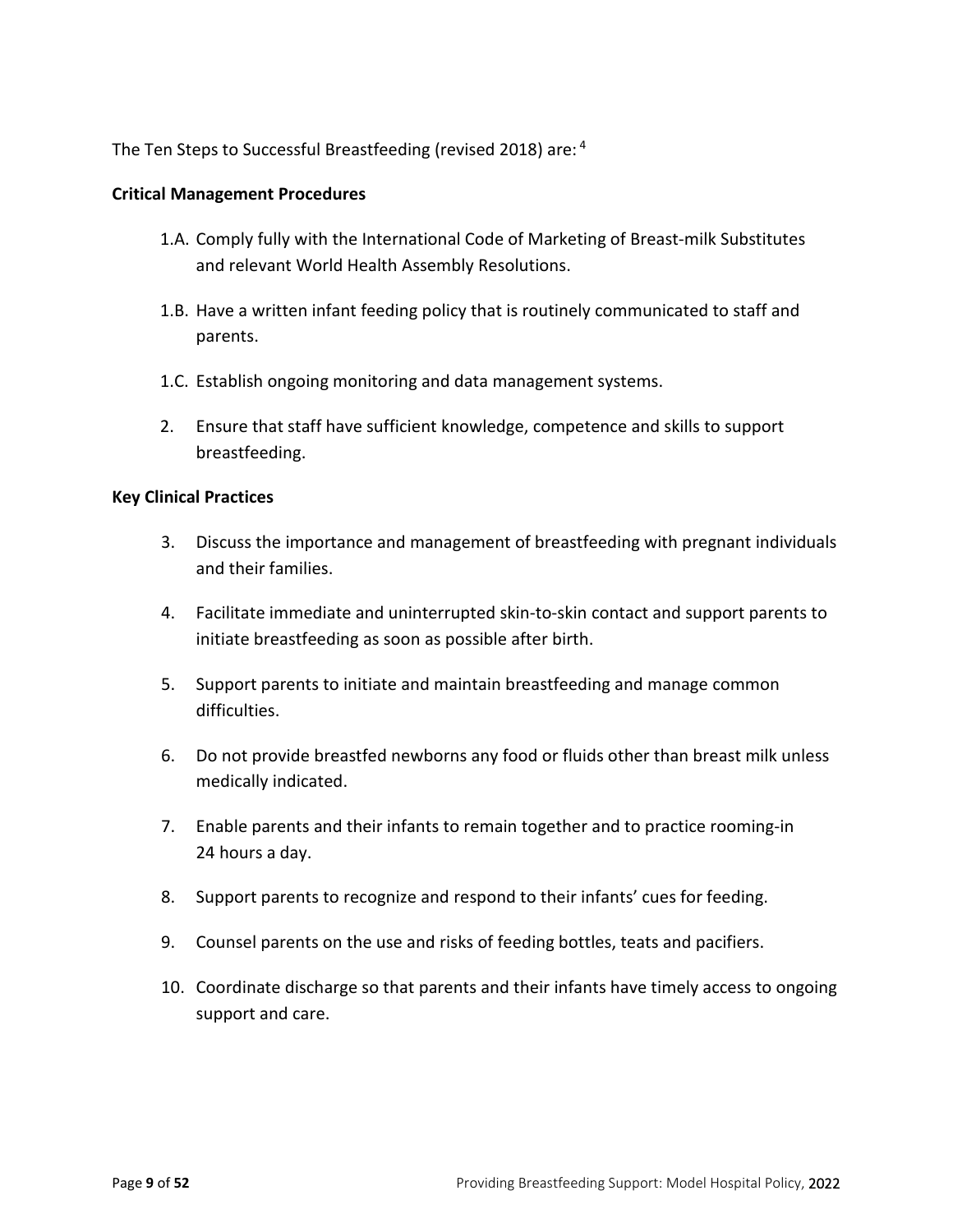## <span id="page-9-0"></span>**D. Baby-Friendly USA**

Baby-Friendly USA, Inc. (BFUSA) is the accrediting body and national authority for the BFHI in the United States. In this capacity, BFUSA is responsible for coordinating and conducting all activities necessary to confer the Baby-Friendly® designation and to ensure the widespread adoption of the BFHI in the United States.

To pursue this designation and for more information visit [www.babyfriendlyusa.org.](http://www.babyfriendlyusa.org/)

<span id="page-9-6"></span><sup>6</sup> Jung S, Nobari T, Shaley S. Breastfeeding Outcomes Among WIC-Participating Infants and Their Relationships to Baby-Friendly Hospital Practices. *Breastfeeding Med*. 2019; 14(6):424-431. doi:10.1089/bfm.2019.0004

<span id="page-9-1"></span><sup>&</sup>lt;sup>1</sup> California Health and Safety Code: HSC. Division 106. Personal Health Care (including maternal, child, and adolescent) [123100 - 125850] Part 2. Maternal, child, and adolescent health [123225 – 124250 Chapter 1. General Provisions [123225 - 123371] ARTICLE 3. Breast Feeding [123360 - 123367]: [https://leginfo.legislature.ca.gov/faces/codes\\_displayText.xhtml?lawCode=HSC&division=106.&title=&part=2.&c](https://leginfo.legislature.ca.gov/faces/codes_displayText.xhtml?lawCode=HSC&division=106.&title=&part=2.&chapter=1.&article=3) [hapter=1.&article=3.](https://leginfo.legislature.ca.gov/faces/codes_displayText.xhtml?lawCode=HSC&division=106.&title=&part=2.&chapter=1.&article=3)

<span id="page-9-2"></span><sup>&</sup>lt;sup>2</sup> Eidelman Al, Schanler RJ, Johnston M, et al. American Academy of Pediatrics (AAP) Policy Statement: Breastfeeding and the use of human milk. *Pediatrics*. 2012; 129(3):3827-e841. doi:10.1542/peds.2011-3552

<span id="page-9-3"></span><sup>&</sup>lt;sup>3</sup> Haydu S, Gamba R. California Infant Feeding Guide. California Department of Public Health. Sacramento, CA. 2016[:https://www.cdph.ca.gov/Programs/CFH/DMCAH/CDPH%20Document%20Library/NUPA/California-Infant-](https://www.cdph.ca.gov/Programs/CFH/DMCAH/CDPH%20Document%20Library/NUPA/California-Infant-Feeding-Guide-2016.pdf)[Feeding-Guide-2016.pdf.](https://www.cdph.ca.gov/Programs/CFH/DMCAH/CDPH%20Document%20Library/NUPA/California-Infant-Feeding-Guide-2016.pdf)

<span id="page-9-4"></span><sup>4</sup> World Health Organization. *Implementation Guidance: protecting, promoting and supporting breastfeeding in facilities providing maternity and newborn services-the revised Baby-friendly Hospital Initiative*. Geneva, Switzerland; 2018. [https://apps.who.int/iris/handle/10665/272943.](https://apps.who.int/iris/handle/10665/272943)

<span id="page-9-5"></span><sup>5</sup> Perrine CG, Scanlon KS, Li R, Odom E Grummer-Strawn L. Baby-Friendly Hospital Practices and Meeting Exclusive Breastfeeding Intention. *Pediatrics*. 2012;130 (1):54-60. doi:10.1542/peds.2011-3633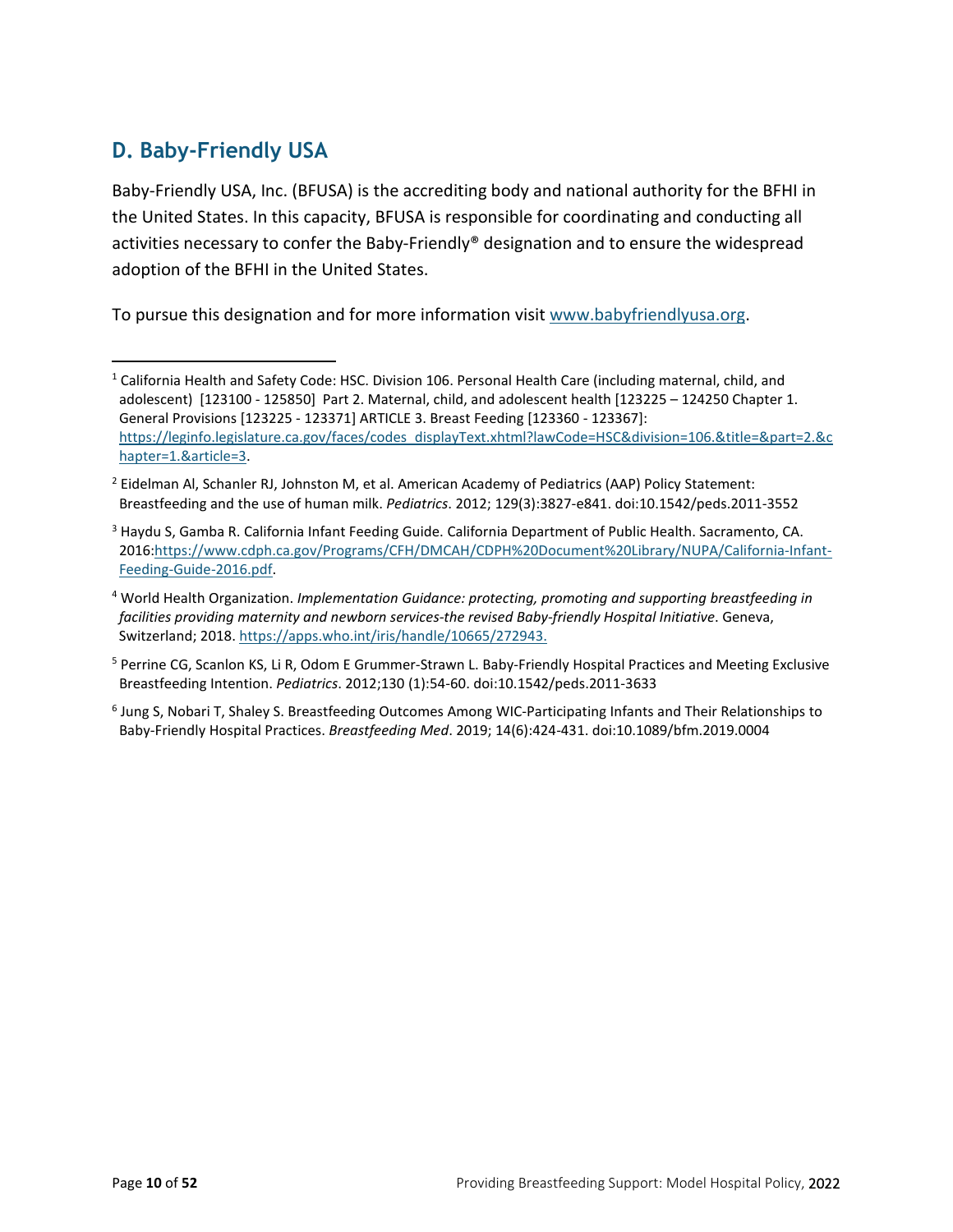## <span id="page-10-0"></span>**Part I: Review and Revise Existing Infant Feeding Policy**

## <span id="page-10-1"></span>**A. Recommended Procedures for Reviewing and Revising an Infant Feeding Policy as required by the Hospital Infant Feeding Act (Cal. Health and Safety Code § 123366[\)1](#page-12-1)**

- 1. Designate the hospital departments and/or person(s) responsible for planning, implementing, and monitoring the Infant Feeding Policy. Hospital administration is responsible for this designation.
- 2. Analyze current benchmark breastfeeding data and complete a self-appraisal to establish a baseline of practices and improvement needs. Use the results of this selfappraisal to define the current unit culture and guide the change process and Infant Feeding Policy formulation. Since culture changes may be difficult to sustain, it is recommended that this self-appraisal be repeated annually, and practices align with the Infant Feeding Policy.<sup>[2](#page-12-2),[3,](#page-12-3)[4](#page-13-0)</sup> (Refer t[o Hospital Breastfeeding Policy Resources](https://www.cdph.ca.gov/Programs/CFH/DMCAH/Breastfeeding/Pages/Hospital-Breastfeeding-Policy-Resources.aspx) for a Hospital Self-Appraisal.)
- 3. Review the hospital Infant Feeding Policy and practices that are congruent with the WHO/UNICEF Baby-Friendly Hospital Initiative (BFHI). This Infant Feeding Policy is written to meet the BFHI standards and advocates exclusive breastfeeding practice as optimum for the total health of both parent and infant.<sup>[5](#page-13-1)[,6](#page-13-2)</sup>
- <span id="page-10-4"></span><span id="page-10-3"></span><span id="page-10-2"></span>4. Review the Infant Feeding Policy per organization policy review standards and inform staff of any changes prior to implementation. (Global Standard 1.c.2)<sup>[7](#page-13-3)</sup>
- 5. Ensure the Infant Feeding Policy is based on recent scientific evidence, addresses all areas of the hospital where childbearing individuals and infants may visit, and includes protocols and standards that promote, protect and support breastfeeding.(Global Standards 1.b.2 &  $1.b.3$ <sup>7</sup>
- 6. Establish measures for ongoing monitoring using publicly available data and data management systems to assess compliance processes and clinical practices to guide improvement efforts. (Global Standard 1.c.1)<sup>7</sup>
- 7. Ensure this Infant Feeding Policy is readily available for reference in the perinatal and pediatric unit as required in the State of California Hospital Infant Feeding Act. (Global Standard  $1.b.1$ <sup>7</sup>
- 8. Communicate the written Infant Feeding Policy to all health care staff, stating that breast milk is the standard for infant feeding.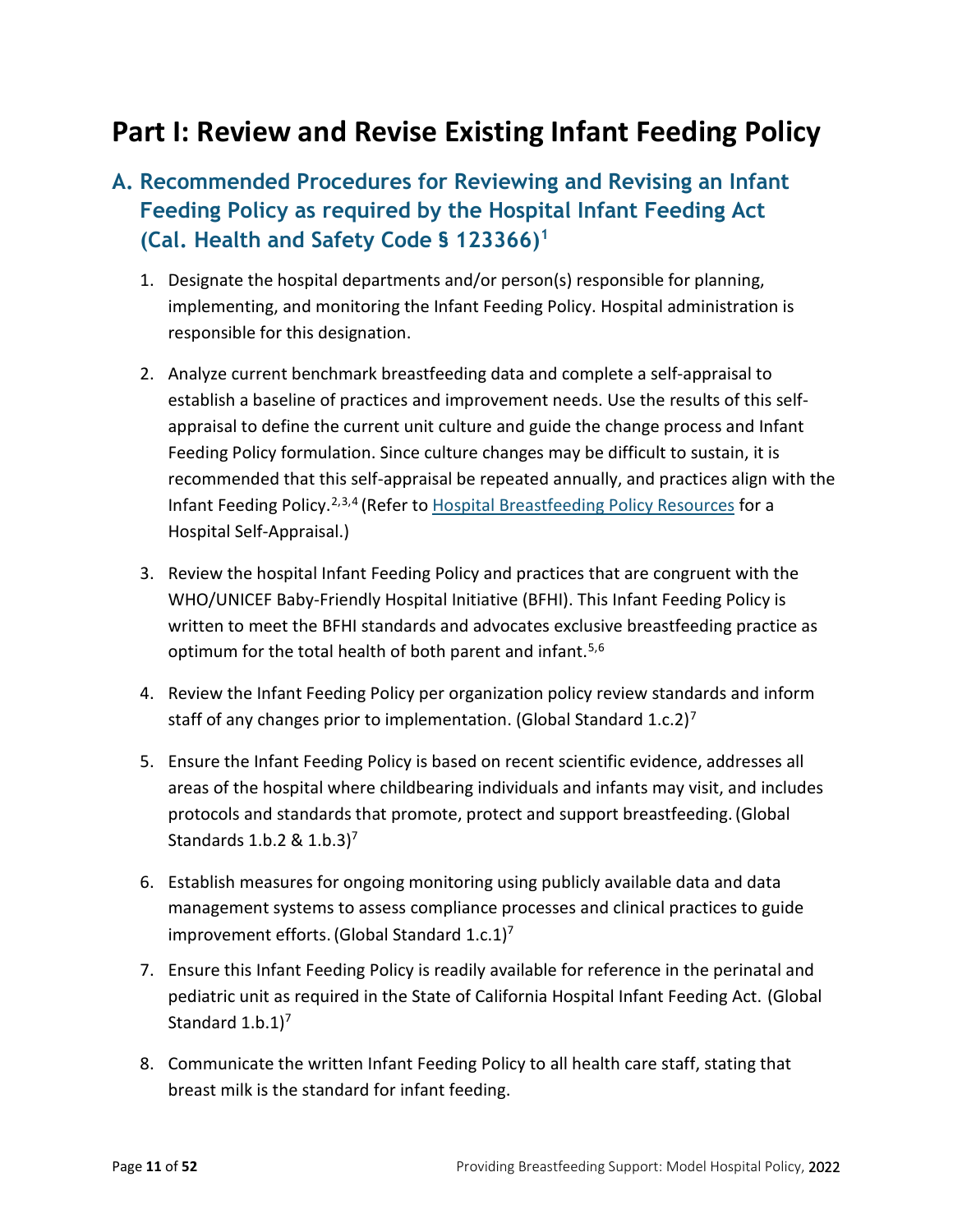- 9. Prominently display a statement that the hospital adheres to the WHO International Code of Marketing of Breast-milk Substitutes and a summary of the Infant Feeding Policy in all areas that serve parents, infants and young children.<sup>5</sup> This statement should be written in a low literacy level and in the languages most commonly understood by hospital visitors. (Global Standard 1.b.2)<sup>7</sup> Ensure that there are clearly written accountability mechanisms to address complaints and a clear comment mechanism for parents and families.
- 10. Uphold the WHO International Code of Marketing of Breast-milk Substitutes by offering education and materials that promote human milk rather than other infant food or drinks and by refusing to accept or distribute free or subsidized supplies of breast milk substitutes, nipples and other feeding devices.  $5,6$  $5,6$  (Global Standards 1.a.1, 1.a.2, &  $1.a.3$ <sup>7</sup>
- 11. Document all patient education and care provided according to hospital guidelines.

## <span id="page-11-0"></span>**B. Recommended Infant Feeding Policy Guidelines Specific to Non-Perinatal and Pediatric Units**

- 1. All areas of the hospitals that interact with parents and infants should have language in their policies regarding the promotion, protection, and support of breastfeeding.(Global Standard  $1.b.2$ <sup>7</sup>
- <span id="page-11-1"></span>2. The hospital should support breastfeeding parents admitted to non-perinatal and pediatric units to continue breastfeeding and/or pumping breast milk unless it is contraindicated by their condition. (Refer t[o Hospital Breastfeeding Policy Resources](https://www.cdph.ca.gov/Programs/CFH/DMCAH/Breastfeeding/Pages/Hospital-Breastfeeding-Policy-Resources.aspx) for a Contraindication Table.) Additionally, the hospital should include the following supports on non-perinatal units:
	- a. A lactation consultation should be offered to help support the parent to continue to breastfeed.
	- b. Unlimited visitation should be allowed to the breastfeeding infant and the caregiver.
	- c. The infant should be allowed to room-in with the parent when the parent is admitted to the hospital. If the parent is not capable of taking care of themself and/or the infant, a responsible adult should be allowed to assist the parent and infant.
	- d. The admitting physician should be informed that the patient is breastfeeding and requested to prescribe medications compatible with breastfeeding. <sup>[8](#page-13-4)</sup>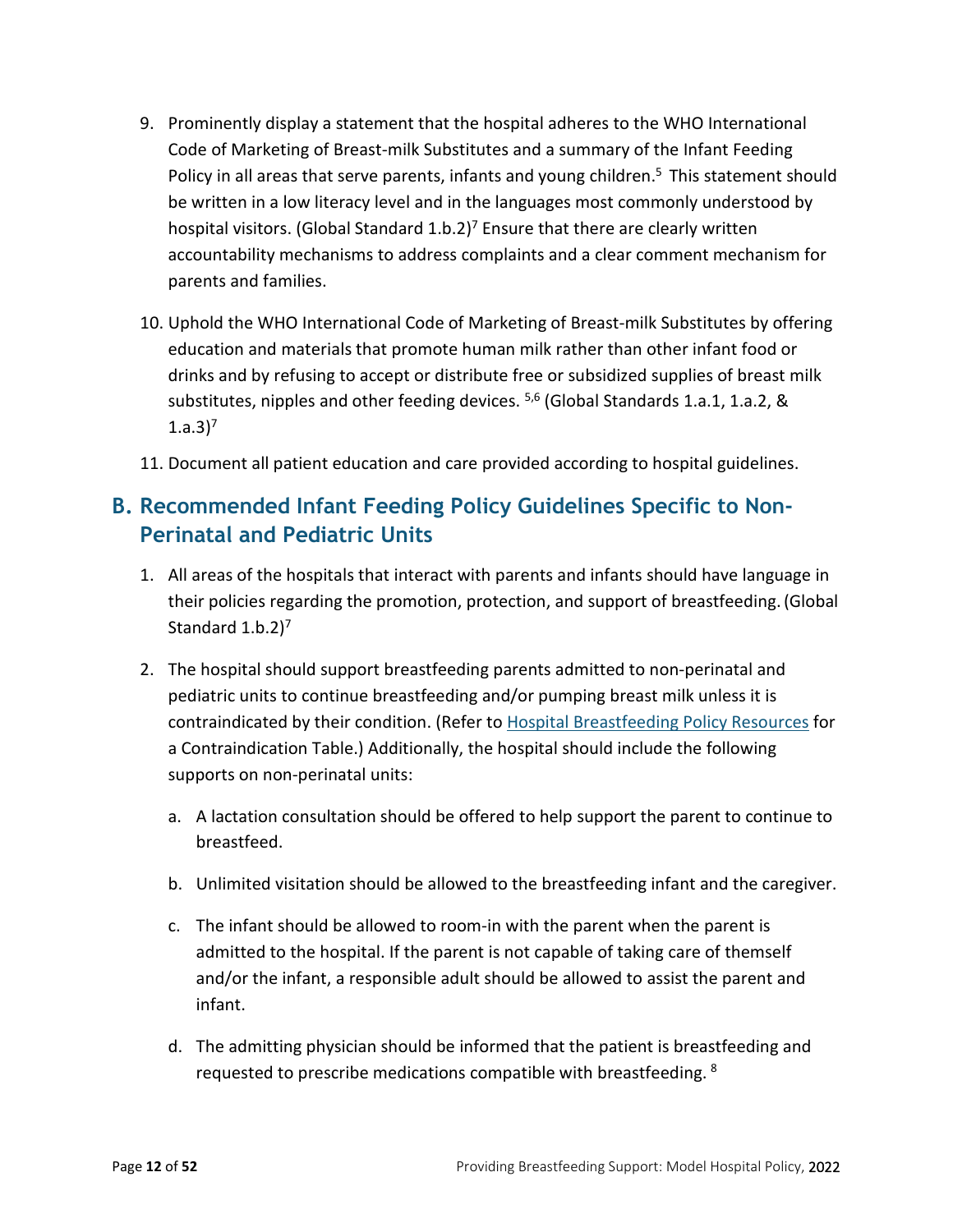3. If a parent has a condition or is on a medication that is contraindicated for breastfeeding infants, breast milk should be expressed and discarded to maintain milk supply. Banked human milk is the preferred food while the parent is unable to breastfeed.<sup>8, [9](#page-13-5), [10](#page-13-6)</sup> (Global Standards 6.4 & 6.5)<sup>7</sup> (Refer t[o Hospital Breastfeeding Policy Resources](https://www.cdph.ca.gov/Programs/CFH/DMCAH/Breastfeeding/Pages/Hospital-Breastfeeding-Policy-Resources.aspx) for medications that may be contraindicated for breastfeeding.)

## <span id="page-12-0"></span>**C. Recommendations Regarding the Important Role of Facility Administration**

- 1. Ensure that hospital administrators and directors receive lactation education and technical assistance in guiding and overseeing implementation of policies and procedures that protect, promote, and support breastfeeding.<sup>5,[11](#page-13-7)</sup>
- 2. Ensure that employees of manufacturers or distributors of breast milk substitutes, bottles, nipples, and pacifiers have no direct communication with parents. (Code of Marketing)
- 3. Ensure that the facility does not receive gifts, non-scientific literature, materials, equipment, money, or support for breastfeeding education or events from manufacturers of breast milk substitutes, bottles, nipples, and pacifiers.
- 4. Ensure that no parents or families are given marketing materials or samples or gift packs by the facility that consist of breast milk substitutes, bottles, nipples, pacifiers, or other infant feeding equipment or coupons for the above items.
- 5. Ensure that any educational materials distributed to breastfeeding parents are free from messages that promote or advertise infant food or drinks other than breast milk.
- 6. Ensure that professionals and departments responsible for implementing the Infant Feeding Policy are identified.

<span id="page-12-1"></span> $1$  California Health and Safety Code: HSC. Division 106. Personal Health Care (including maternal, child, and adolescent) [123100 - 125850] Part 2. Maternal, child, and adolescent health [123225 – 124250 Chapter 1. General Provisions [123225 - 123371] ARTICLE 3. Breast Feeding [123360 - 123367]: [http://leginfo.legislature.ca.gov/faces/codes\\_displayText.xhtml?lawCode=HSC&division=106.&title=&part=2.&ch](http://leginfo.legislature.ca.gov/faces/codes_displayText.xhtml?lawCode=HSC&division=106.&title=&part=2.&chapter=1.&article=3) [apter=1.&article=3](http://leginfo.legislature.ca.gov/faces/codes_displayText.xhtml?lawCode=HSC&division=106.&title=&part=2.&chapter=1.&article=3) 

<span id="page-12-2"></span><sup>&</sup>lt;sup>2</sup> DiGirolamo AM, Grummer-Strawn LM, Fein SB. Do perceived attitudes of physicians and hospital staff affect breastfeeding decisions? *Birth*. 2003; 30(2):94-100. doi:10.1046/j.1523-536x.2003.00227.x

<span id="page-12-3"></span> $3$  Declercq E, Labbok M, Sakala C, O'Hara M. Hospital practices and women's likelihood of fulfilling their intention to exclusively breastfeed. *American Journal of Public Health*. 2009; 99(5):929-935. doi:10.2105/AJPH.2008.135236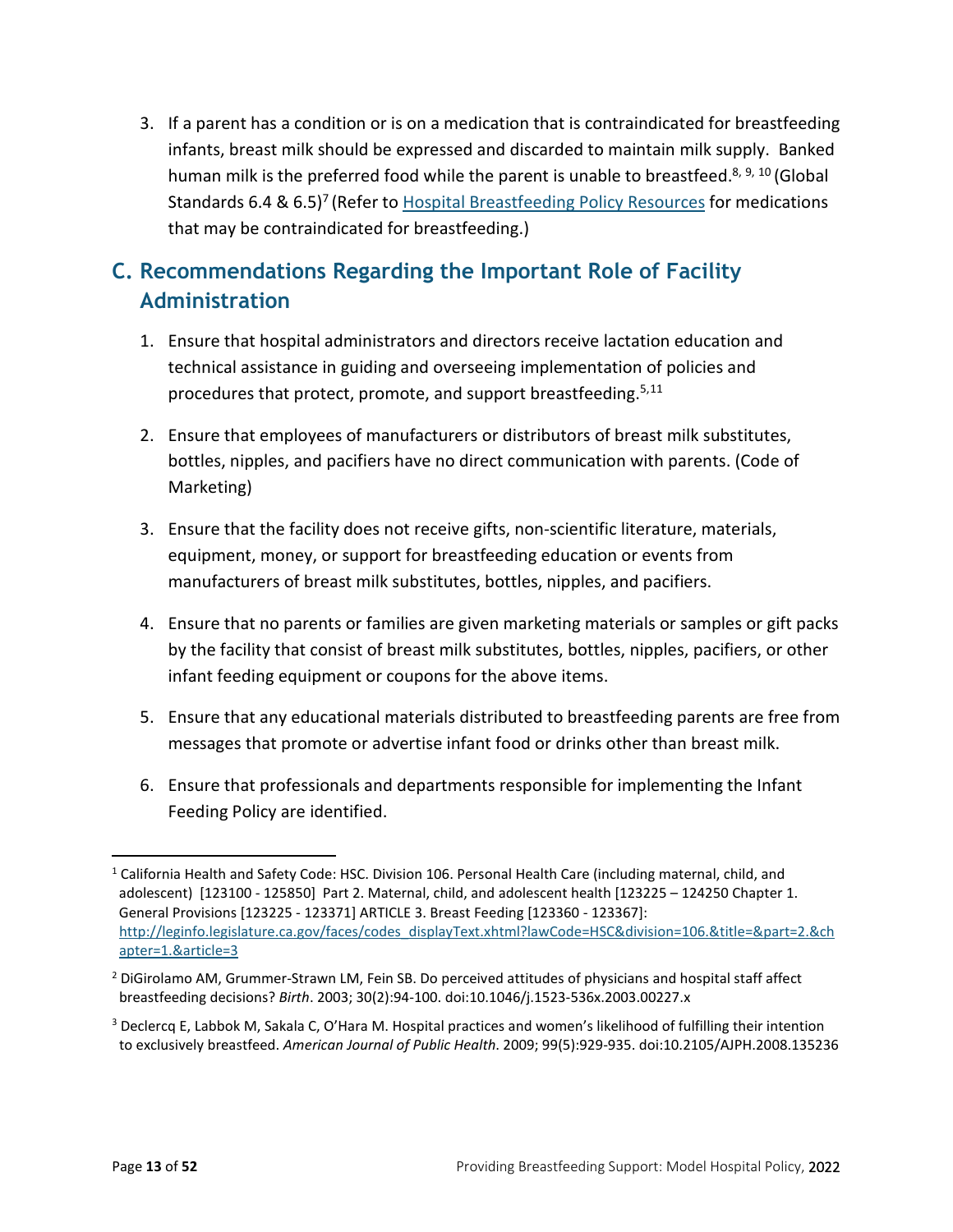- <span id="page-13-0"></span><sup>4</sup> Semenic S, Childerhose JE, Lauziere J, Groleau D. Barriers, Facilitators, and Recommendations Related to Implementing the Baby-Friendly Initiative (BFI): An Integrative Review. *Journal of Human Lactation*. 2012; 28:317. doi[:10.1177/0890334412445195](https://doi.org/10.1177/0890334412445195)
- <span id="page-13-1"></span><sup>5</sup> World Health Organization. International Code of Marketing of Breast-Milk Substitutes. Geneva, Switzerland: World Health Organization. 1981.
- <span id="page-13-2"></span><sup>6</sup> Association of Women's Health, Obstetric and Neonatal Nurses (AWHONN). Women's health and Perinatal Nursing Care Quality Draft Measures Specifications. Public Review and Comment Document. Washington, DC: AWHONN; 2013. [https://pqcnc](https://pqcnc-documents.s3.amazonaws.com/aimrpc/PQCNCAIMRPCExpertTeamResourcesAWHONNPerinatalNursingCareQualMeasures2014.pdf)[documents.s3.amazonaws.com/aimrpc/PQCNCAIMRPCExpertTeamResourcesAWHONNPerinatalNursingCareQual](https://pqcnc-documents.s3.amazonaws.com/aimrpc/PQCNCAIMRPCExpertTeamResourcesAWHONNPerinatalNursingCareQualMeasures2014.pdf) [Measures2014.pdf](https://pqcnc-documents.s3.amazonaws.com/aimrpc/PQCNCAIMRPCExpertTeamResourcesAWHONNPerinatalNursingCareQualMeasures2014.pdf)
- <span id="page-13-3"></span><sup>7</sup> World Health Organization. *Implementation Guidance: protecting, promoting and supporting breastfeeding in facilities providing maternity and newborn services-the revised Baby-*friendly *Hospital Initiative*. Geneva, Switzerland; 2018. [https://apps.who.int/iris/handle/10665/272943.](https://apps.who.int/iris/handle/10665/272943)
- <span id="page-13-4"></span><sup>8</sup> Sachs H, AAP Committee on Drugs. Clinical Report: The transfer of drugs and therapeutics into human milk: an update on selected topics. *Pediatrics*. 2013;132 (3):e796-e809. doi: 10.1542/peds.2013-1985
- <span id="page-13-5"></span><sup>9</sup> Nice F, Luo A. Medications and breast-feeding current concepts. *Journal of the American Pharmacists Association*. 2012; 1(52):86-94. doi: 10.1331/JAPhA.2012.
- <span id="page-13-6"></span> $10$  Office of the Surgeon General (US); Centers for Disease Control and Prevention (US); Office on Women's Health (US). The Surgeon General's Call to Action to Support Breastfeeding. Rockville (MD): Office of the Surgeon General (US); 2011[. https://pubmed.ncbi.nlm.nih.gov/21452448/](https://pubmed.ncbi.nlm.nih.gov/21452448/)
- <span id="page-13-7"></span><sup>11</sup> World Health Organization. *Guideline: Protecting, promoting, and supporting of breastfeeding in facilities providing maternity and newborn services*. Geneva. 2017. [https://apps.who.int/iris/bitstream/handle/10665/259386/9789241550086](https://apps.who.int/iris/bitstream/handle/10665/259386/9789241550086-eng.pdf;jsessionid=5EEB32BF8D19C8D0C4D678E561916EA1?sequence=1) [eng.pdf;jsessionid=5EEB32BF8D19C8D0C4D678E561916EA1?sequence=1](https://apps.who.int/iris/bitstream/handle/10665/259386/9789241550086-eng.pdf;jsessionid=5EEB32BF8D19C8D0C4D678E561916EA1?sequence=1)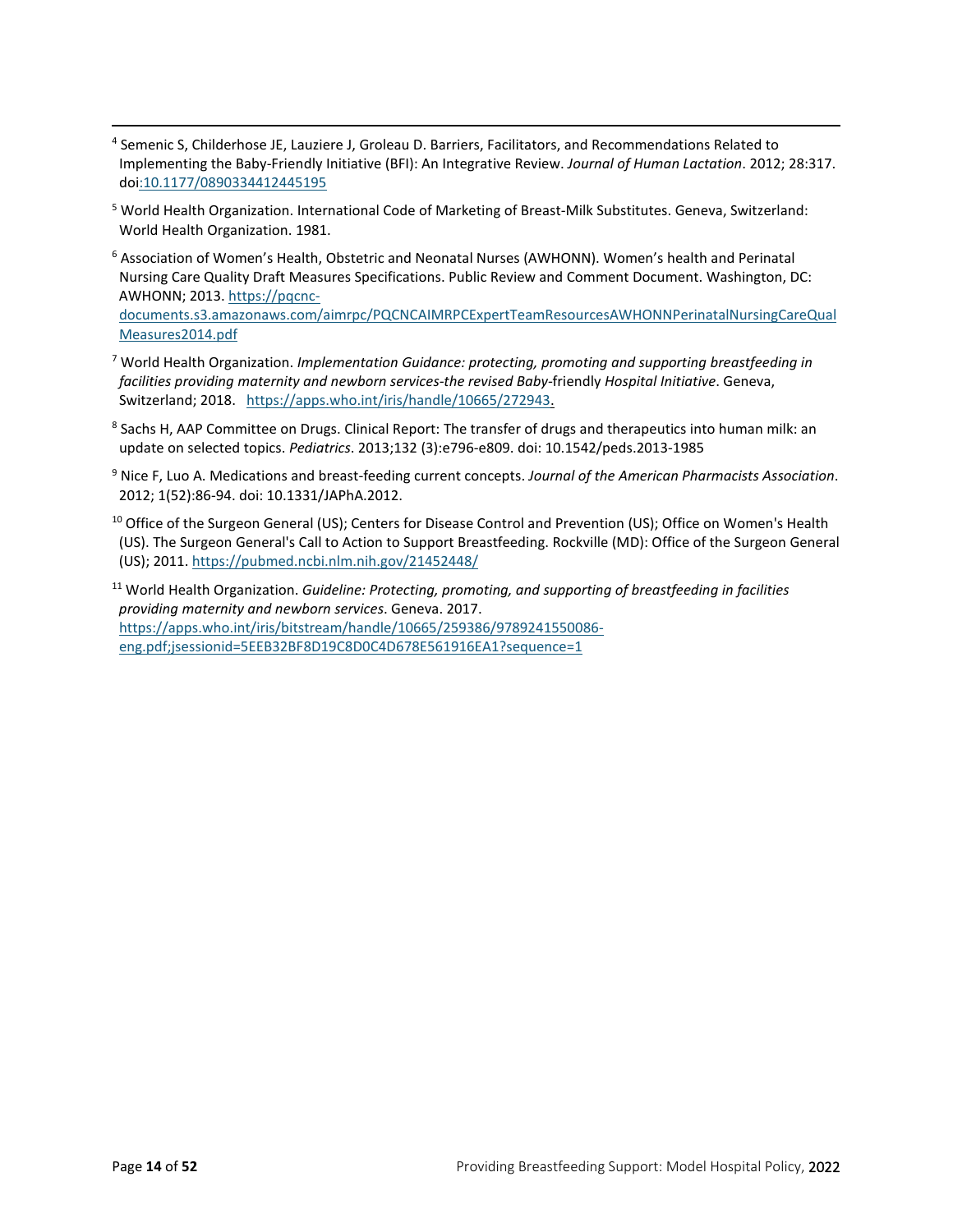## <span id="page-14-0"></span>**Part II: Guidance for Implementing Model Hospital Policy Recommendations**

## <span id="page-14-1"></span>**A. Recommendations Regarding Training and Education of Perinatal and Pediatric Staff and Medical Providers**

#### <span id="page-14-2"></span>**Training Standards for Perinatal Staff, Pediatric Staff, and Medical Providers**

- a. Perinatal and pediatric units develop and sustain a breastfeeding supportive culture and embrace evidence-based breastfeeding practices that ensure every parent and infant receives consistent and accurate breastfeeding education and support that are respectful of their beliefs and values.<sup>[1](#page-38-0),[2](#page-38-1)</sup>
- <span id="page-14-4"></span>b. Designated hospital staff determine the amount and content of training required by staff in non-pediatric units and roles based on their exposure to parents and infants. $^{1}$  $^{1}$  $^{1}$  (Global Standards 2.1, 2.2, & 2.3) $^{1}$

#### <span id="page-14-3"></span>**Evidence-Based Training Competencies**

- a. Competency of direct care providers to integrate evidence-based knowledge, skills, and attitudes into implementing best practices should be evaluated through use of an evidence-based competency focused training framework such as the World Health Organization (WHO) 2020 Competency Verification Toolkit.<sup>[3](#page-38-2)</sup>
- <span id="page-14-5"></span>b. The WHO 2020 Competency Verification Toolkit outlines performance indicators and defines essential competencies. WHO also organized 64 performance indictors by BFHI step.<sup>3</sup> The Competency Verification Toolkit provides a systematic evaluation of a direct care provider's ability to perform the following:
	- i. Engage in antenatal conversation with parents about breastfeeding that includes:
		- A) the importance of breastfeeding;
		- B) reasons why effective exclusive breastfeeding is important;
		- C) care practices a parent/infant dyad should experience at the birthing facility that should support breastfeeding; and
		- D) assessment of pregnant parent's knowledge about breastfeeding and their learning needs.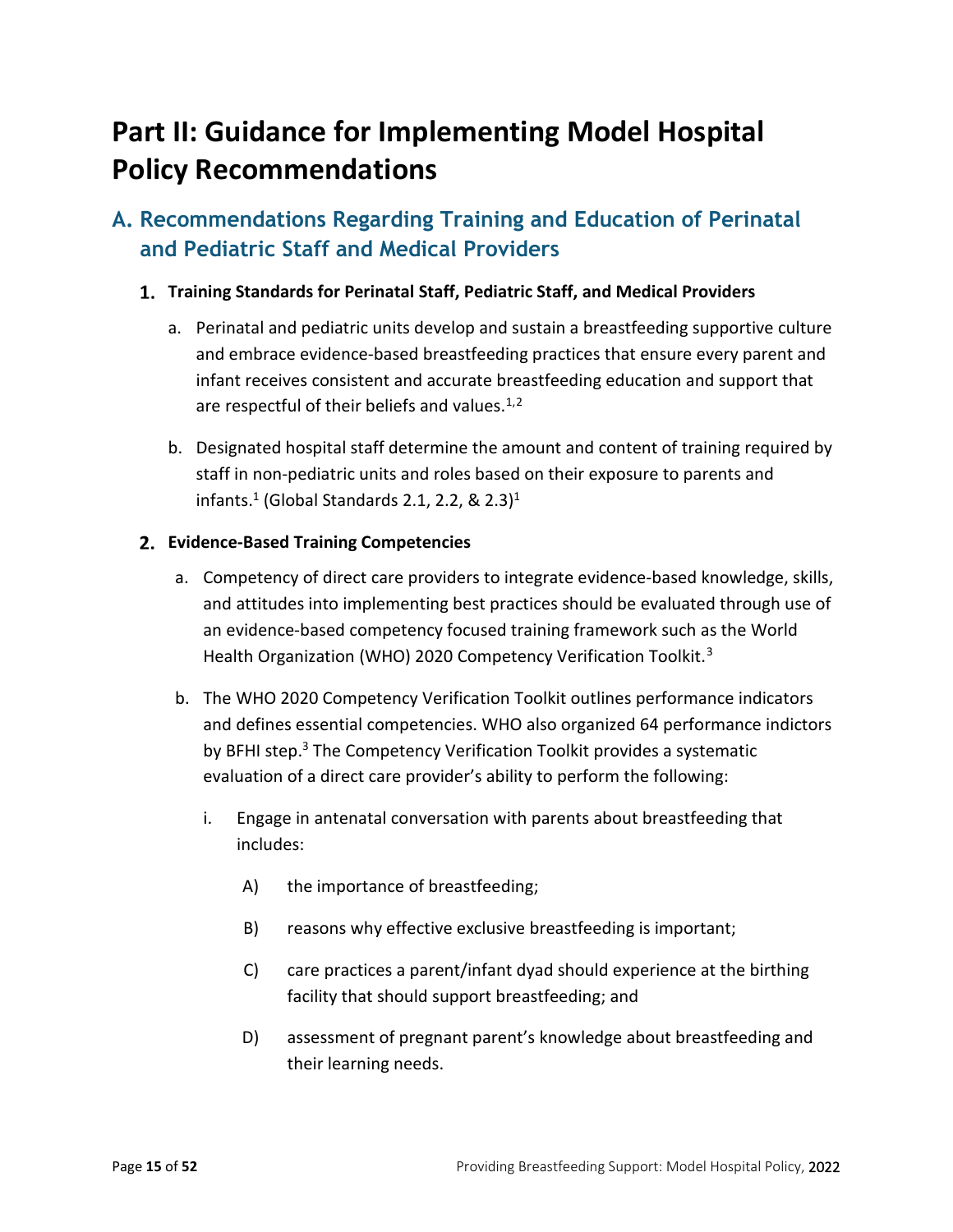- ii. Support immediate and uninterrupted skin-to-skin contact/early initiation of breastfeeding by:
	- A) routinely implementing immediate, uninterrupted and safe skin-to-skin contact between breastfeeding parent and infant, regardless of method of birth;
	- B) employing a safety assessment when parent and baby are skin-to-skin during the first two hours postpartum, regardless of method of birth;
	- C) demonstrating safe care of the newborn in the first two hours postbirth;
	- D) engaging in a conversation with parents about why suckling at the breast in the first hour is important, when the baby is ready; and
	- E) describing to parents pre-feeding behaviors babies show before actively suckling at the breast.
- iii. Observe and support breastfeeding parents to maintain comfortable, adequate and effective breastfeeding by:
	- A) explaining infant feeding patterns in the first 36 hours of life;
	- B) describing signs of adequate transfer of milk in the first few days;
	- C) evaluating a full breastfeeding session;
	- D) helping breastfeeding parents achieve a comfortable and safe position for breastfeeding within the first six hours after birth and later as needed during the hospital stay;
	- E) helping breastfeeding parents achieve an effective and comfortable latch;
	- F) engaging in conversation with parents regarding ways to facilitate breastfeeding to prevent or resolve most common conditions of the lactating breasts (sore nipples, engorgement, parent who thinks they do not have enough milk, infants who have difficulty suckling, etc.);
	- G) engaging in conversation with parents regarding why effective exclusive breastfeeding is important for baby and for mother; and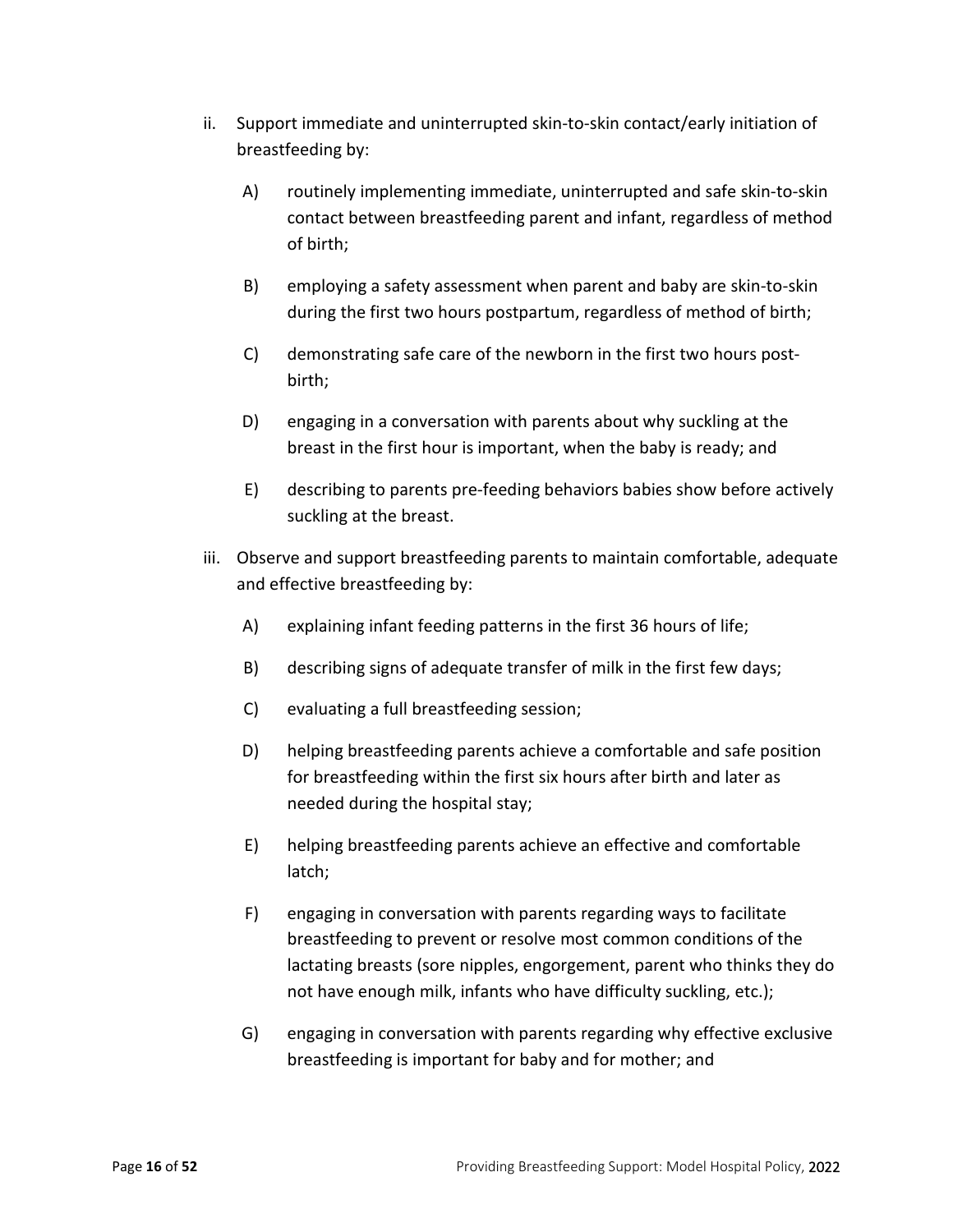- H) engaging in conversation with parents regarding the importance of rooming-in 24 hours per day.
- iv. Demonstrate how to effectively hand express breast milk.
- v. Help a breastfeeding parent to breastfeed a preterm, low-birth weight or sick baby by:
	- A) assisting breastfeeding parents to achieve a comfortable and safe position for breastfeeding with their preterm, late preterm or weak infant at the breast;
	- B) facilitating learning needs of parents of a preterm, late preterm or lowbirth weight infant not suckling effectively at the breast;
	- C) engaging in conversation with parents separated from their preterm or sick infant regarding reasons to be with their infant in the intensive care unit; and
	- D) engaging in conversation with parents of a preterm, late preterm or vulnerable infant (including multiple births) regarding the importance of observing subtle signs and behavioral state shifts to determine when it is appropriate to breastfeed.
- vi. Demonstrate the skills needed for safe cup feeding an infant by:
	- A) engaging in conversation with parents who request feeding bottles, pacifiers and soothers without medical indication and explain potential impact on effective feeding at the breast; and
	- B) demonstrating how to safely cup-feed the infant when needed.
- vii. Help mothers who do not exclusively breastfeed by:
	- A) engaging in conversation with parents who intend to feed their baby formula, responding to concerns, preferences and values related to mixed feeding while encouraging exclusive breastfeeding;
	- B) demonstrating safe preparation of infant formula to parents who need that information; and
	- C) describing steps to feed an infant a supplement in a safe manner.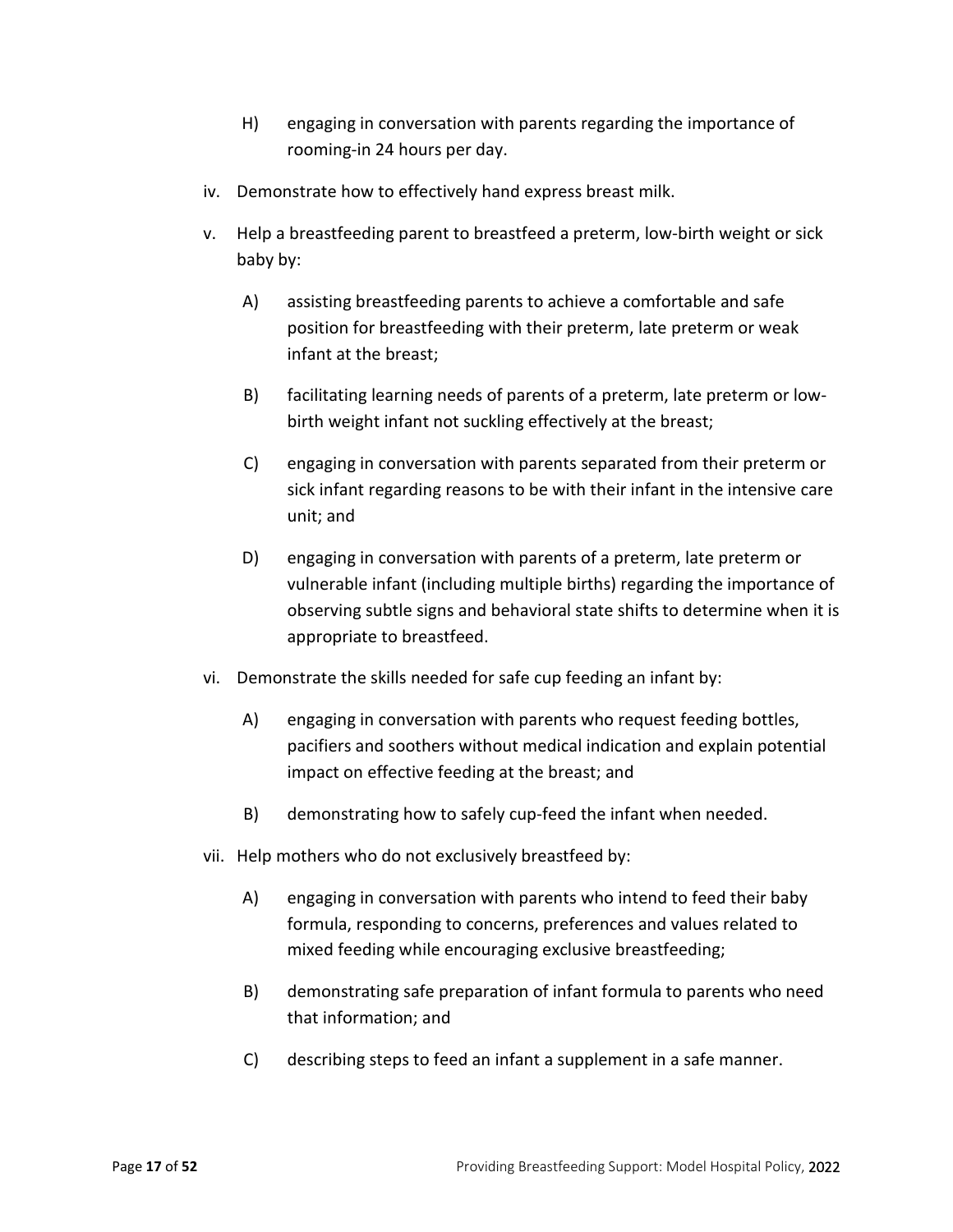viii. Develop individualized discharge feeding plans that include possible warning signs of infant undernourishment and dehydration and how to contact a health care professional after discharge.

#### <span id="page-17-0"></span>**Perinatal Staff, Pediatric Staff and Medical Providers Competencies**

- 1. Initial orientation to the Infant Feeding Policy should be completed within two weeks of hire for all nursing staff and other staff within the hospital that have a role in caring for breastfeeding parents and infants.
- <span id="page-17-1"></span>2. Health care professionals with lactation specialization should be responsible for planning, implementing and documenting training, which ensures that all perinatal and pediatric staff caring for parents and infants have the knowledge and skills needed for appropriate care and breastfeeding management[.4](#page-39-0) The designated staff should regularly examine the care practices of units and staff and reinforce core competencies related to breastfeeding care and services.<sup>[5](#page-39-1)</sup> At a minimum this designated staff should ensure that staff:
	- i. recognize the limitations of their own breastfeeding care knowledge and expertise;<sup>3</sup>
	- ii. know when and how to consult with a designated breastfeeding expert; $3$  and
	- iii. can identify the role of lactation, human milk and breastfeeding in:
		- A) the optimal feeding of infants and young children; and
		- B) enhancing health and reducing:
			- 1) long-term morbidities in infants and young children; and
			- 2) morbidities in parenting individuals.
- <span id="page-17-2"></span>3. Assess at hiring and periodically thereafter the knowledge and skills of breastfeeding management, parent-infant care, interpersonal communications, and counseling.<sup>6</sup> Whenever prior education and/or training does not meet facility requirements, additional training and competencies should be verified within six months of hire, but ideally within three months of hire. In-service training and periodic updates with the appropriate content and duration to ensure compliance to this hospital breastfeeding policy should be provided as needed.<sup>4</sup>
- 4. The hospital determines the amount and content of the recommended training required by staff in non-pediatric units based on their occupational role and workplace exposure to parents and infants.<sup>1</sup> (Global Standards 2[.1](#page-14-4), 2.2, & 2.3)<sup>[1](#page-14-4)</sup>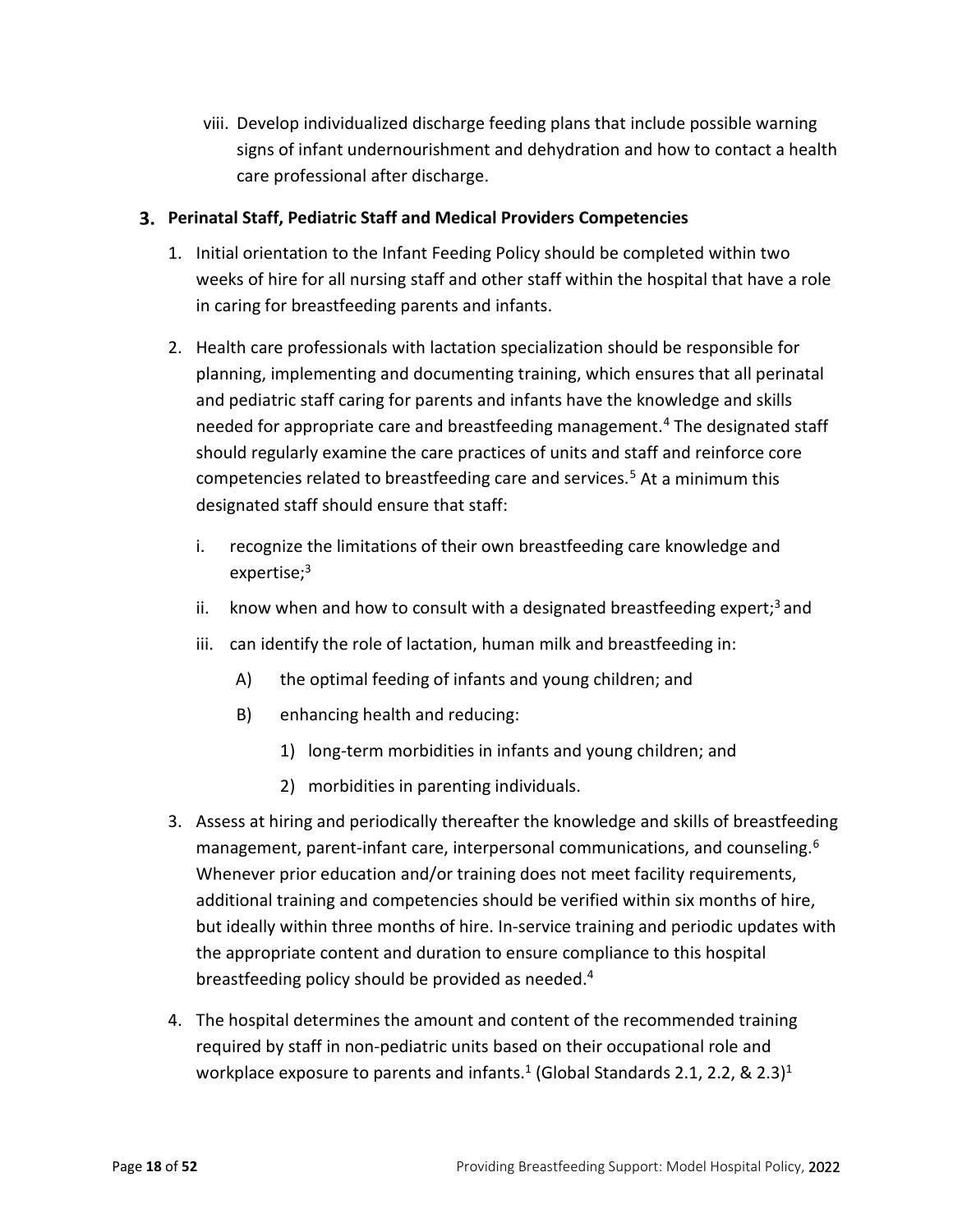### <span id="page-18-0"></span>**B. Recommendations Regarding Training and Education of Non-Perinatal and Pediatric Staff and Medical Provider**

Staff outside of the maternity unit are to receive breastfeeding training in order to understand the importance of the protection, promotion, and support of breastfeeding specific to their roles and workplace exposure to parent/infant dyads.<sup>6,[7](#page-39-3)</sup> Examples of staff outside the maternity unit include, but are not limited to the following:

- 1. Pharmacist Understand and identify common breastfeeding problems and the use of medications that affect breastfeeding parents, including but not limited to appearance in human milk, effects on milk production, and potential adverse effects on the infant; utilize resources for safe medication use such as LactMed, drug information services/references, and consult with the healthcare providers and breastfeeding parents as needed.
- 2. Social worker or discharge planner Understand the importance of immediate skin-toskin contact and provide resources in the community that support continued breastfeeding.
- 3. Anesthesiologist Understand the importance of immediate skin-to-skin contact.
- 4. Radiologist Identify resources for safe medication use during lactation and how to locate appropriate information regarding use of radioisotopes during lactation.
- 5. Registered Dietitian/Registered Dietitian Nutritionist Provide parents with evidencebased information on breastfeeding and lactation related to milk supply and normal infant nutrition, including recognizing early feeding cues, identifying appropriate latch and adequate transferring of milk, assessing the nutritional status of the infant, and recognizing when to refer to an International Board of Lactation Consultant (IBCLC).
- 6. Food Service Specialist Know the importance of practices that support exclusive breastfeeding.
- 7. Housekeeping staff Know about practices that support breastfeeding, the hospital's philosophy on infant nutrition and who to contact when a parent needs help.
- 8. Speech therapist, Occupational therapist (OT) and Physical therapist (PT) Know the importance of practices that support exclusive breastfeeding.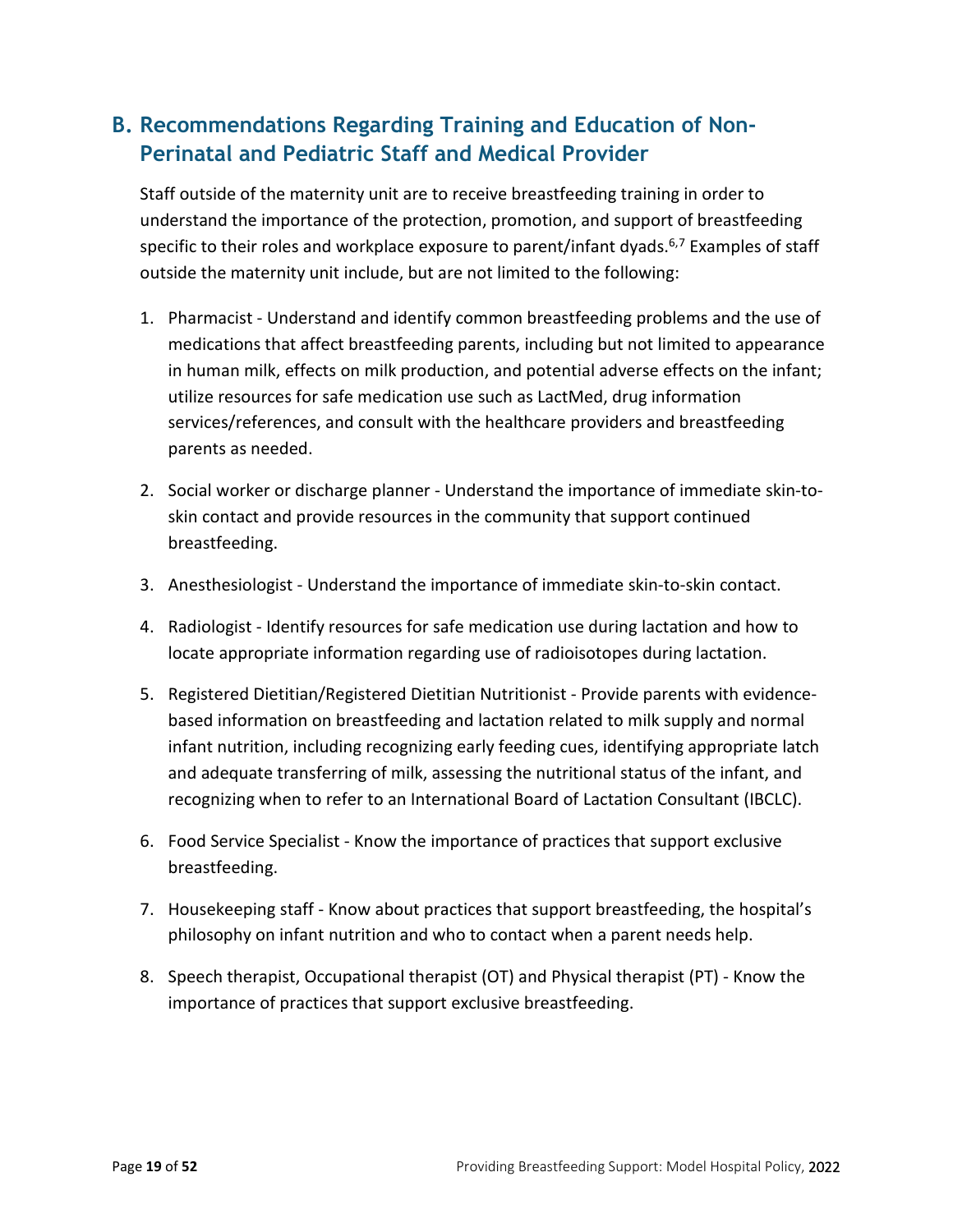## <span id="page-19-0"></span>**C. Recommendations Regarding Assessment and Support During Prenatal and Antepartum Patient Education**

#### <span id="page-19-1"></span>**General Guidelines for Education and Support**

<span id="page-19-3"></span>a. Education and support are provided to parents and their families and documented in the medical record. Education is based on clear health communication principles which should guide words used, directions given, and materials provided.  $8,9,10$  $8,9,10$  $8,9,10$  $8,9,10$ Education and support are individualized by considering a parent's culture, primary language, literacy level, feeding goals, previous breastfeeding experience, current knowledge, and level of confidence.<sup>[11](#page-39-7)</sup> (Refer to Hospital Breastfeeding Policy [Resources](https://www.cdph.ca.gov/Programs/CFH/DMCAH/Breastfeeding/Pages/Hospital-Breastfeeding-Policy-Resources.aspx) for Patient Education Materials.) (Global Standard  $5$ )<sup>1</sup>

#### <span id="page-19-2"></span>**Hospital-Based Prenatal Clinic**

- a. Provide an education plan in the prenatal clinic for the development, implementation, evaluation, and revision of breastfeeding education to be offered to pregnant individuals and their families, which includes key teaching points. $9$
- b. During the first visit, assess breastfeeding intention, experience, and confidence by using open-ended questions. Examples of open-ended questions are: "What have you heard about breastfeeding?" and "What are two questions you have about feeding your baby breast milk?"[12](#page-39-8)
- <span id="page-19-4"></span>c. Identify those in their personal support system and include them whenever possible[.12](#page-19-4)
- d. Provide culturally and literacy-level appropriate patient education and materials related to evidence-based infant feeding regarding the importance of breastfeeding, the basic lactation process, initiation of breastfeeding in the hospital setting, the benefits of exclusive breastfeeding for the infant's first six months and the continued benefits after six months when other foods are provided, and the impact of supplementation with breast milk substitutes on breast milk supply and gut microflora.  $12,13,14$  $12,13,14$  $12,13,14$  $12,13,14$  (Global Standards 3.1, 3.2, & 3.3)<sup>1</sup> Adverse impacts of supplementing with breast milk substitutes should be shared in a way that respects the parent and allows them to make an informed decision regarding infant feeding.
- <span id="page-19-8"></span><span id="page-19-7"></span><span id="page-19-6"></span><span id="page-19-5"></span>e. Assess patient's future reproductive plan and birth spacing, and counsel the patient regarding potential impact of family planning options on breastfeeding.<sup>[15,](#page-39-11)[16](#page-39-12)</sup> (Refer to [Hospital Breastfeeding Policy Resources](https://www.cdph.ca.gov/Programs/CFH/DMCAH/Breastfeeding/Pages/Hospital-Breastfeeding-Policy-Resources.aspx) for information on Family Planning.)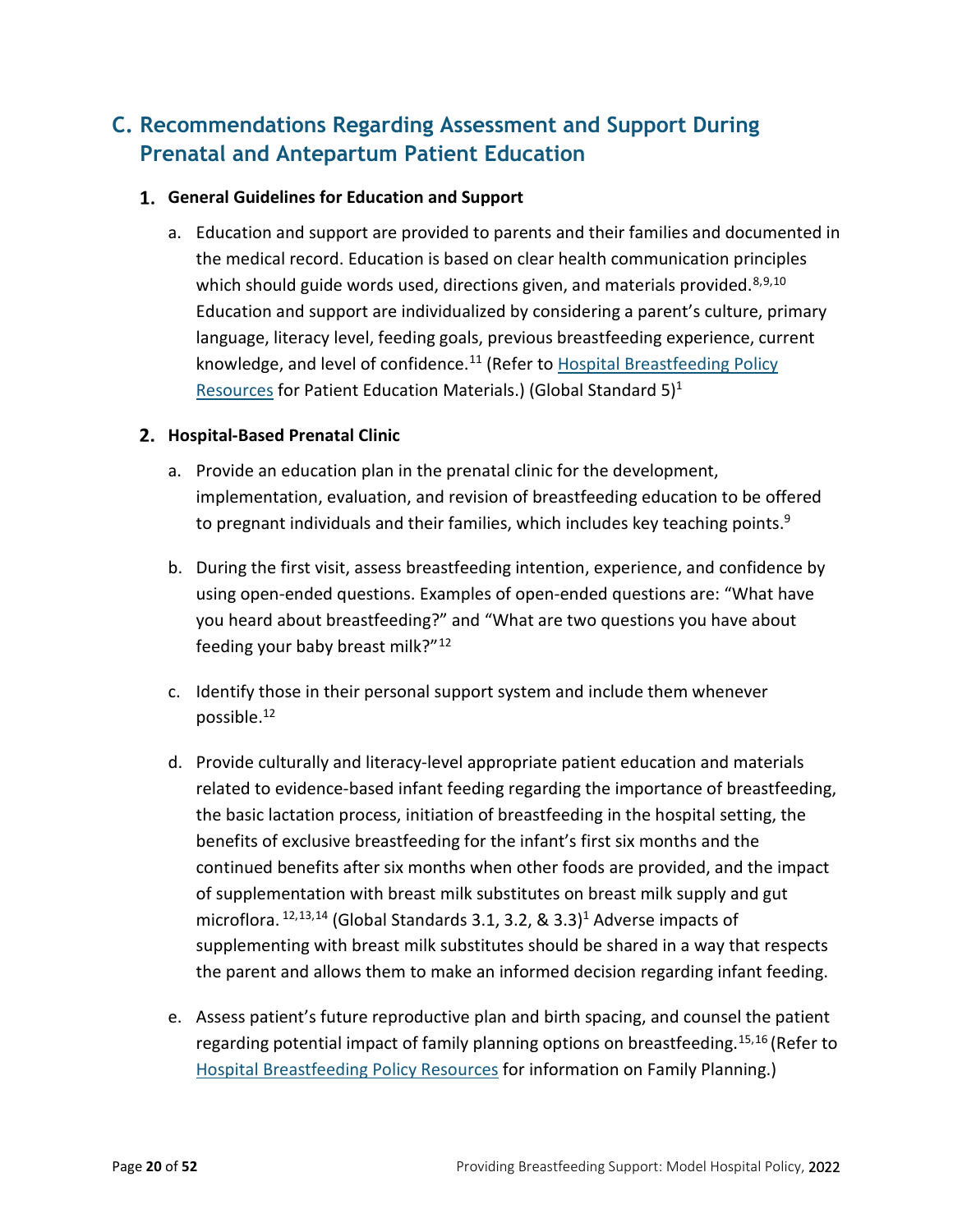- <span id="page-20-1"></span>f. Advise parents of the adverse effects of substance use while breastfeeding.<sup>[17](#page-39-13)</sup> Advise that secondhand smoke, parental alcohol and cannabis consumption, and illicit and prescription drug use have negative effects on the infant and on the breastfeeding process[.17,](#page-20-1)[18](#page-39-14),[19](#page-40-0) Discourage parents from using these substances and provide resources and support to abstain.<sup>17</sup>
- <span id="page-20-3"></span><span id="page-20-2"></span>g. Distribute educational materials to pregnant individuals that are free of product names, images or logos of breast milk substitutes, feeding bottles and teats in alignment with WHO Code.<sup>[20](#page-40-1)</sup>
- <span id="page-20-4"></span>h. If breast milk substitute use is anticipated, or necessary due to contraindications to breastfeeding, education on the safe preparation and use of infant breast milk substitutes should be provided on an individual basis and not in a group setting.  $14,21$  $14,21$
- i. Coordinate and collaborate with community-based prenatal clinics and public health programs, such as The Special Supplemental Nutrition Program for Women, Infants and Children (WIC), to provide education and support for breastfeeding to pregnant and breastfeeding individuals.<sup>14</sup> (Global Standards 10.1 & 10.2)<sup>1</sup>

#### <span id="page-20-0"></span>**Antepartum Assessment Within the Hospital**

- a. During the first clinical encounter, ask expectant parents and their support persons what they have heard about breastfeeding.<sup>12</sup>
- b. A registered nurse should conduct a clinical assessment that includes:
	- i. parental lactation history;
	- ii. physical breast exam to assess breast and nipples to identify potential challenges to breastfeeding such as flat or inverted nipples or previous breast surgery, while also identifying any concerns from the patient;
	- iii. identifying educational needs and providing appropriate education;  $^{12}$  $^{12}$  $^{12}$
	- iv. assessing a patient's future reproductive plan and birth spacing and counseling them on the potential impact of family planning options on breastfeeding; $15,16$  $15,16$ (Refer to [Hospital Breastfeeding Policy Resources](https://www.cdph.ca.gov/Programs/CFH/DMCAH/Breastfeeding/Pages/Hospital-Breastfeeding-Policy-Resources.aspx) for information on Family Planning.) and
	- v. screening for fetal and parental medical conditions, medications and infectious diseases[.17](#page-20-1)[,18](#page-20-2)[,19](#page-20-3)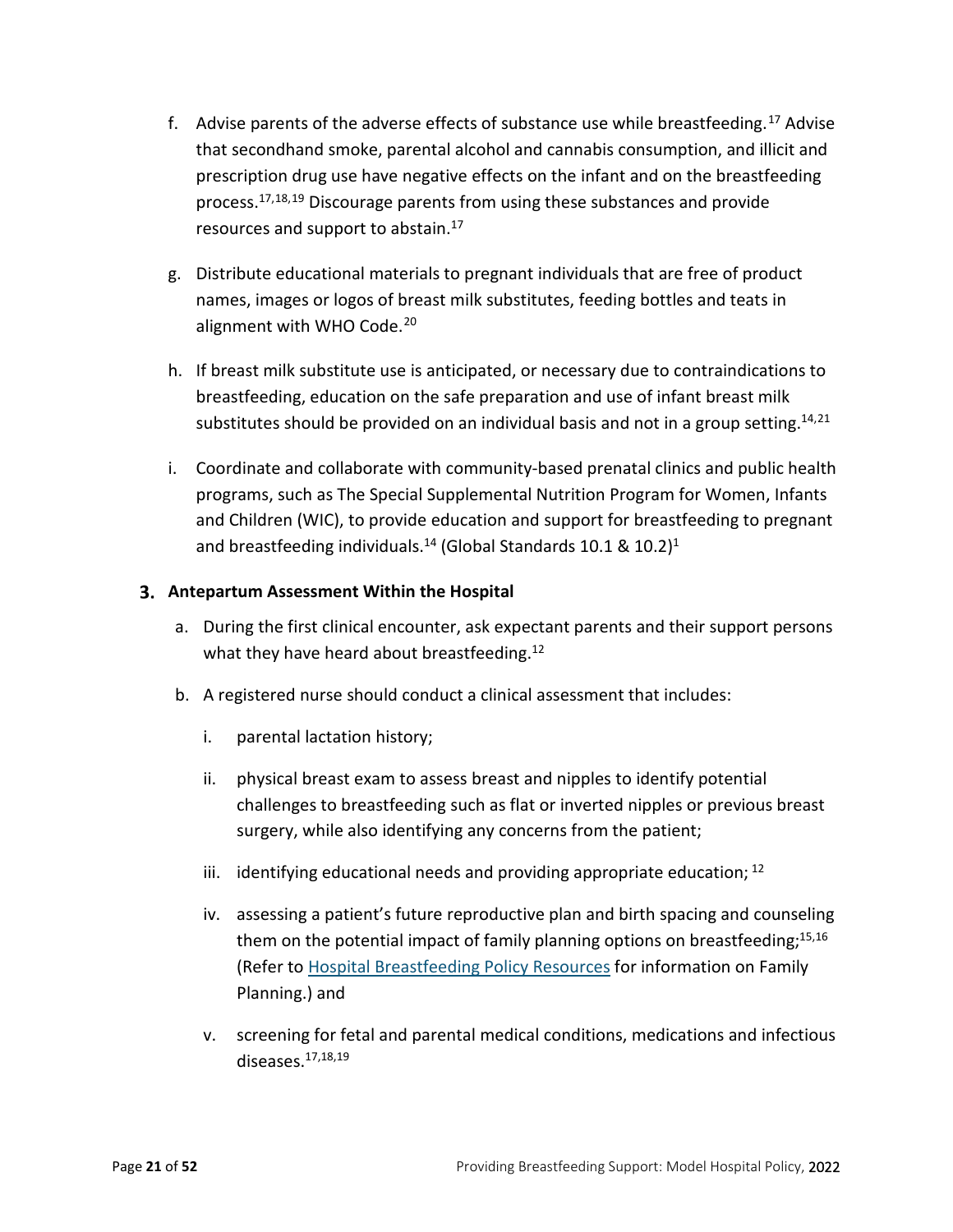- A) Refer t[o Hospital Breastfeeding Policy Resources](https://www.cdph.ca.gov/Programs/CFH/DMCAH/Breastfeeding/Pages/Hospital-Breastfeeding-Policy-Resources.aspx) for information on Medications and Lactation.
- B) Refer parents with the following who desire to breastfeed to a clinical provider
	- 1) HIV.
		- a) discuss the risk of transmission and encourage them to obtain comprehensive counseling from their health care professionals.[22](#page-40-3),[23](#page-40-4)
	- 2) History of substance use that adversely impacts breastfeeding.
		- a) Advise parents of the adverse effects of substance use on breastfeeding[.17,](#page-20-1)[18](#page-20-2) Educate that secondhand smoke, parental alcohol and cannabis consumption, and illicit and prescription drug use have negative effects on the infant and on the breastfeeding process.<sup>17,[18,](#page-20-2)[19](#page-20-3)</sup>
		- b) Discourage parents from using these substances and provide opportunities and support to abstain. [17,](#page-20-1)[18,](#page-20-2)[19](#page-20-3)
		- c) Counsel parents who choose not to end their use of these substances or who are unable to do so. Provide parents individual advice on the risks, benefits, and alternatives of breastfeeding depending on their specific circumstances. $^{17}$
- C) Review hospital practices that occur immediately after birth and explain to the parent that their infant is observed and monitored during skin-toskin contact and through the progression of the nine instinctive stages.<sup>[24](#page-40-5),[25,](#page-40-6)[26](#page-40-7)</sup> (Refer t[o Hospital Breastfeeding Policy Resources](https://www.cdph.ca.gov/Programs/CFH/DMCAH/Breastfeeding/Pages/Hospital-Breastfeeding-Policy-Resources.aspx) for Newborn's Nine Instinctive Stages.)
- <span id="page-21-4"></span><span id="page-21-3"></span><span id="page-21-2"></span>D) When appropriate, request a lactation consult.

## <span id="page-21-0"></span>**D. Recommendations for Assessment and Support During Intrapartum and Immediate Postpartum Patient Education**

#### <span id="page-21-1"></span>**Intrapartum Assessment and Education**

a. Ask expectant parents and their support persons what they have heard about breastfeeding and their feeding plans. $12,13$  $12,13$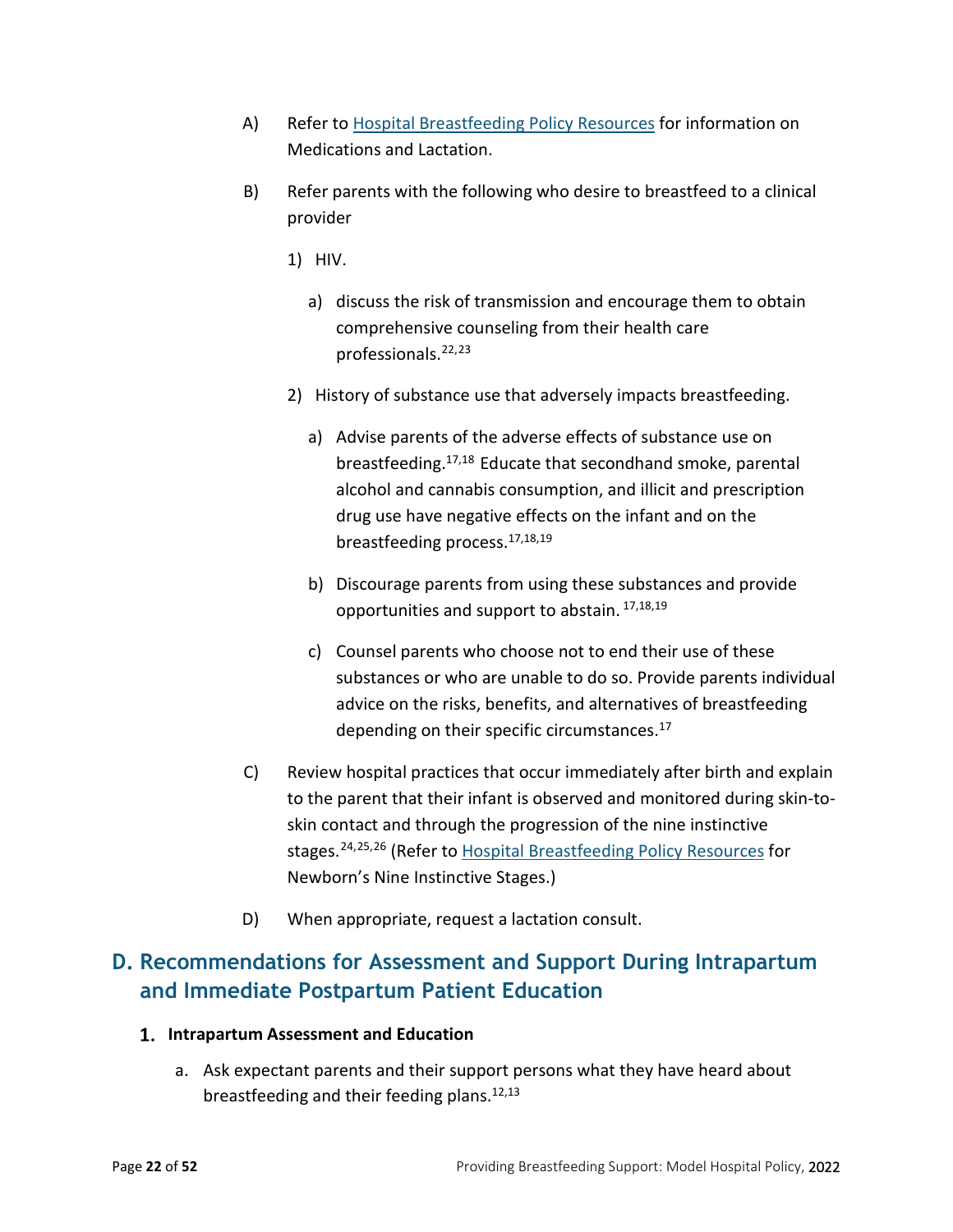- b. Validate the patient's understanding regarding the benefits of exclusive breastfeeding and the impact that supplementation with a breast milk substitute may have on their breast milk supply and meeting their breastfeeding goals.<sup>12</sup>
- c. Provide the parent and/or other support person(s) anticipatory guidance about what to expect in the immediate post-delivery time period and the importance of this private, uninterrupted, critical time to breastfeed and bond with the infant[.12,](#page-19-4)[25,](#page-21-2)[26](#page-21-3)
- d. Educate the parent that immediate and uninterrupted safe skin-to-skin contact has multiple benefits including regulating the infant's temperature, heart rate and breathing, and encourages infant-led breastfeeding in the first hours of life.<sup>4[,25,](#page-21-2)[26,](#page-21-3)[27](#page-40-8)</sup>
- <span id="page-22-1"></span>e. Inform the parent about labor comfort measures and pain management including non-pharmacological and pharmacological choices and their potential risks and benefits including impact on breastfeeding.<sup>28,[29](#page-40-10)</sup> Associations impacting breastfeeding and lactation have been made for:
	- i. labor epidurals (especially those with higher fentanyl doses), which may lower breastfeeding success rates; [30,](#page-40-11)[31,](#page-40-12)[32](#page-40-13),[33](#page-40-14) and
	- ii. opioid administration, which may affect the normal suckle reflex in the newborn in the first one to two hours of life. [28](#page-22-1)[,31,](#page-22-2)[34](#page-40-15)
- <span id="page-22-3"></span><span id="page-22-2"></span>f. Assess for parental conditions and use of medications, tobacco, alcohol, and other substances and request appropriate consult.<sup>17,[35](#page-40-16)</sup>

#### <span id="page-22-0"></span>**Immediate Postpartum Support**

- <span id="page-22-5"></span>a. Offer the parent assistance in breastfeeding as needed as soon as possible during the first hours after birth and as the newborn appears ready.<sup>[36,](#page-41-0)[37](#page-41-1)</sup> (Global Standard  $(4.2)^1$
- b. Protect the first hours after birth as a developmentally unique time to enhance parent and infant bonding and stabilization, regardless of feeding choice. Limit extra visitors, non-urgent tasks, and social media to facilitate bonding and early breastfeeding. [38,](#page-41-2)[39](#page-41-3)
- <span id="page-22-4"></span>c. Offer safe skin-to-skin care immediately after vaginal and cesarean births and encourage skin-to-skin for all parents and newborns without complications, regardless of feeding choice.<sup>35</sup>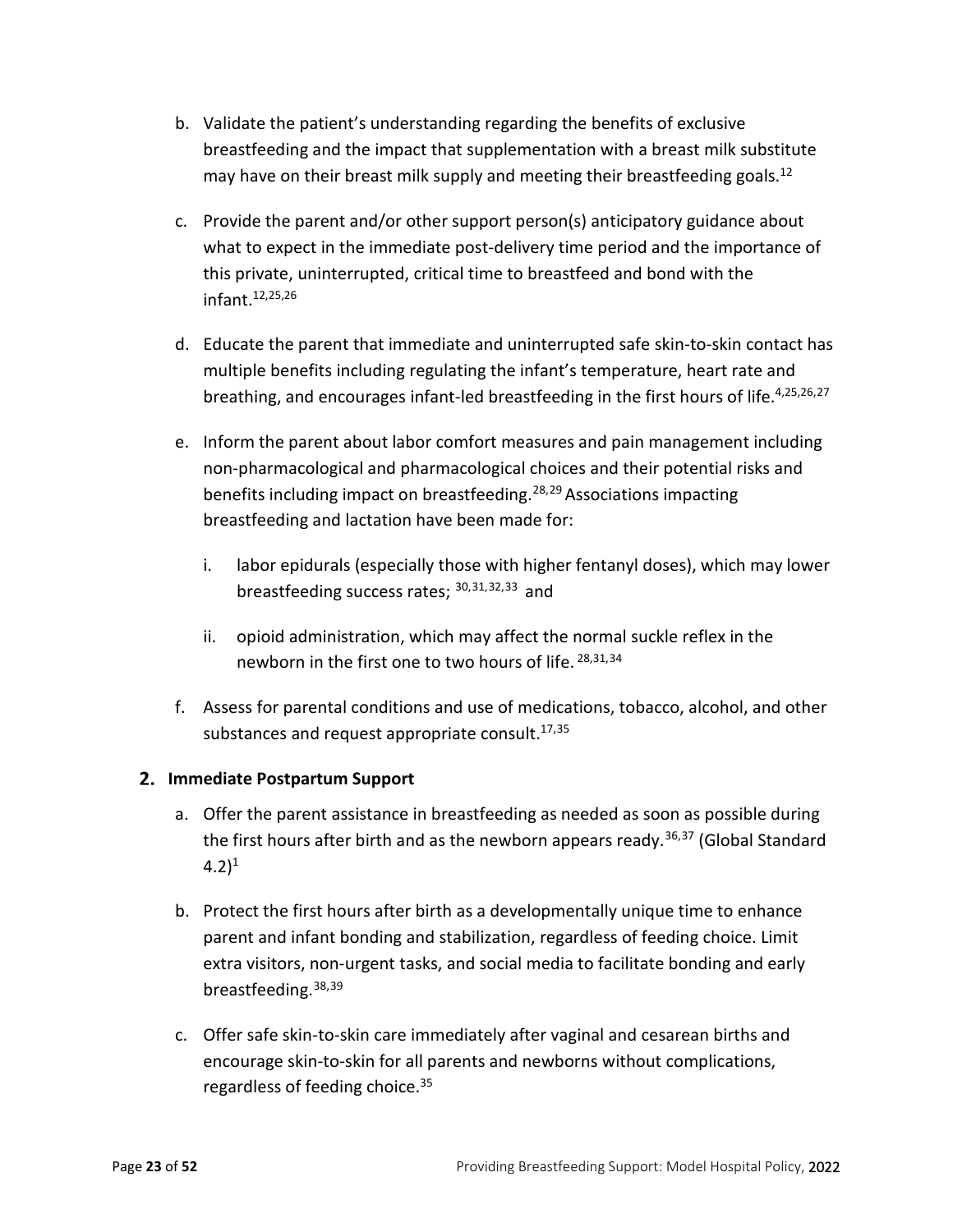- d. Prioritize care and assessment of a compromised newborn over skin-to-skin contact.
- e. Ensure immediate, uninterrupted safe skin-to-skin contact to facilitate early breastfeeding behaviors and breastfeeding success until the nine instinctive stages are completed.  $24,39$  $24,39$  These developmental tasks take approximately 1 $\frac{1}{2}$  to 2 hours[.24,](#page-21-4)[25,](#page-21-2)[26](#page-21-3) (Refer to [Hospital Breastfeeding Policy Resources](https://www.cdph.ca.gov/Programs/CFH/DMCAH/Breastfeeding/Pages/Hospital-Breastfeeding-Policy-Resources.aspx) for the Newborn's Nine Instinctive Stages.) Safe skin-to-skin should continue until the completion of the first feeding for breastfed infant, unless parent and/or infant is medically unstable.<sup>24,[25](#page-21-2)[,26](#page-21-3)[,35](#page-22-3)</sup> (Global Standard 4.1)<sup>1</sup>
- <span id="page-23-0"></span>f. Do not interrupt safe skin-to-skin contact until completion of the first feeding or one hour for breast milk substitute fed infants.<sup>36,[40](#page-41-4)</sup> (Global Standard 4.1)<sup>1</sup>
- <span id="page-23-3"></span><span id="page-23-2"></span><span id="page-23-1"></span>g. Perform the following safe skin-to-skin practices immediately after birth:
	- i. Place the well and alert naked infant prone on the parent's bare chest.<sup>4</sup>
	- ii. Ensure the newborn's head is on the parent's chest and is turned to one side. The head should be in a sniffing position with the neck straight and the chest and shoulders facing the parent. The infant's legs should be flexed and a pre-warmed blanket placed over the infant's back.<sup>26,[41,](#page-41-5)[42](#page-41-6)</sup> Perform continuous supervision and safe positioning to minimize the risk of Sudden Unexpected Postnatal Collapse[.4](#page-17-1)
	- iii. Dry the infant and avoid wiping the hands and the face as the smell of amniotic fluid assists with the early initiation of breastfeeding. $43$
	- iv. Replace damp blankets as needed. You may place cap on the infant's head, assess and assign Apgar scores, and place pre-warmed blankets over both parent and infant(s). Apply a diaper if desired. $35$
	- v. Complete assessments, complete Apgar scoring and provide supportive care during transition and while skin-to-skin. Observe for any signs of compromise and ensure airway is always unobstructed and the nose and mouth can be seen.<sup>39</sup>
	- vi. When procedures such as administration of Vitamin K (one to four hours after birth), eye prophylaxis (within two hours of birth) or blood glucose testing are performed before completion of the nine stages, do them while maintaining safe skin-to-skin contact.<sup>[44](#page-41-8),[45,](#page-41-9)[46](#page-41-10),[47](#page-41-11)</sup> (Refer to Hospital Breastfeeding Policy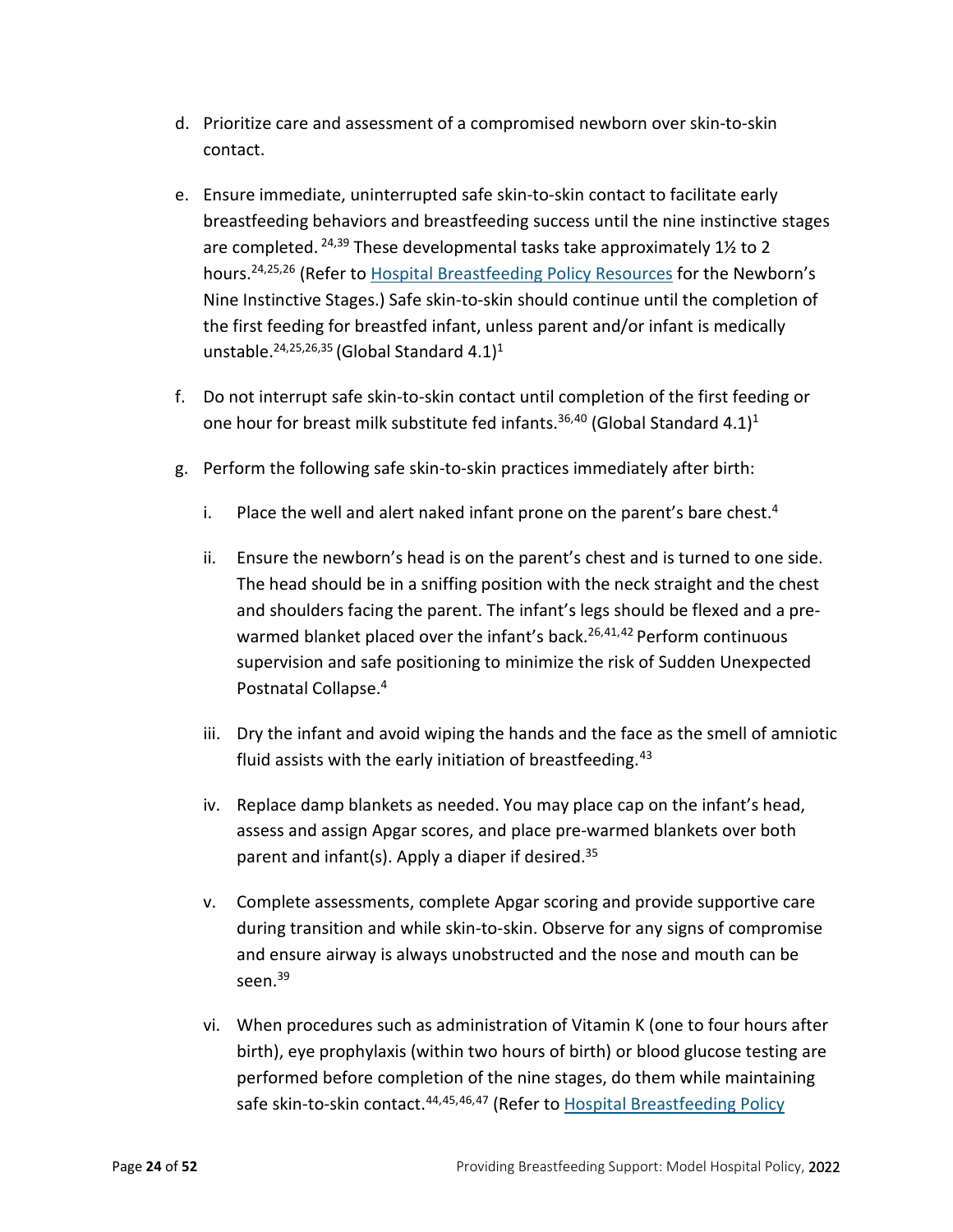[Resources](https://www.cdph.ca.gov/Programs/CFH/DMCAH/Breastfeeding/Pages/Hospital-Breastfeeding-Policy-Resources.aspx) for the Title 22 California Code of Regulations Division 5 §70547 Perinatal Unit General Requirements, AAP Guidelines for Perinatal Care: Conjunctival [Eye] Care and Administration of Vitamin K.)

vii. Document in the medical record the time of skin-to-skin contact initiation as well as the time this contact ends.

#### <span id="page-24-0"></span>**Supporting Breastfeeding and Safe Skin-to-Skin in Special Circumstances**

- a. If the parent and infant are separated for medical reasons, safe skin-to-skin contact is initiated as soon as parent and infant are reunited.
- b. For very low birthweight infants, refer to the latest version of the California Perinatal Quality Care Collaboration (CPQCC) "Nutritional Support for the Very Low Birth Weight Infant."[48](#page-41-12)
- <span id="page-24-2"></span><span id="page-24-1"></span>c. If the birth was via cesarean section perform the following:
	- i. Initiate safe skin-to-skin contact in the operating room when the parent is responsive and alert.[49,](#page-41-13)[50](#page-41-14)
	- ii. Initiate or resume safe skin-to-skin contact in the recovery area as soon as medically possible, and continue uninterrupted until completion of the first feeding or for at least one hour if not breastfeeding.<sup>49[,50](#page-24-2)</sup>
- <span id="page-24-3"></span>d. If the parent is incapacitated perform the following:
	- i. Provide safe skin-to-skin contact by another adult, such as the other parent or a grandparent. $51$
	- ii. Provide privacy and place warm blankets over the newborn while on the adult's chest to facilitate relaxed and comfortable safe skin-to-skin contact and bonding.
	- iii. Promote safe positioning, support and observation as noted above. $26,40,42$  $26,40,42$  $26,40,42$
- e. When the breastfeeding dyad is separated perform the following:
	- i. Provide safe skin-to-skin contact by another adult, such as the other parent or a grandparent.<sup>51</sup>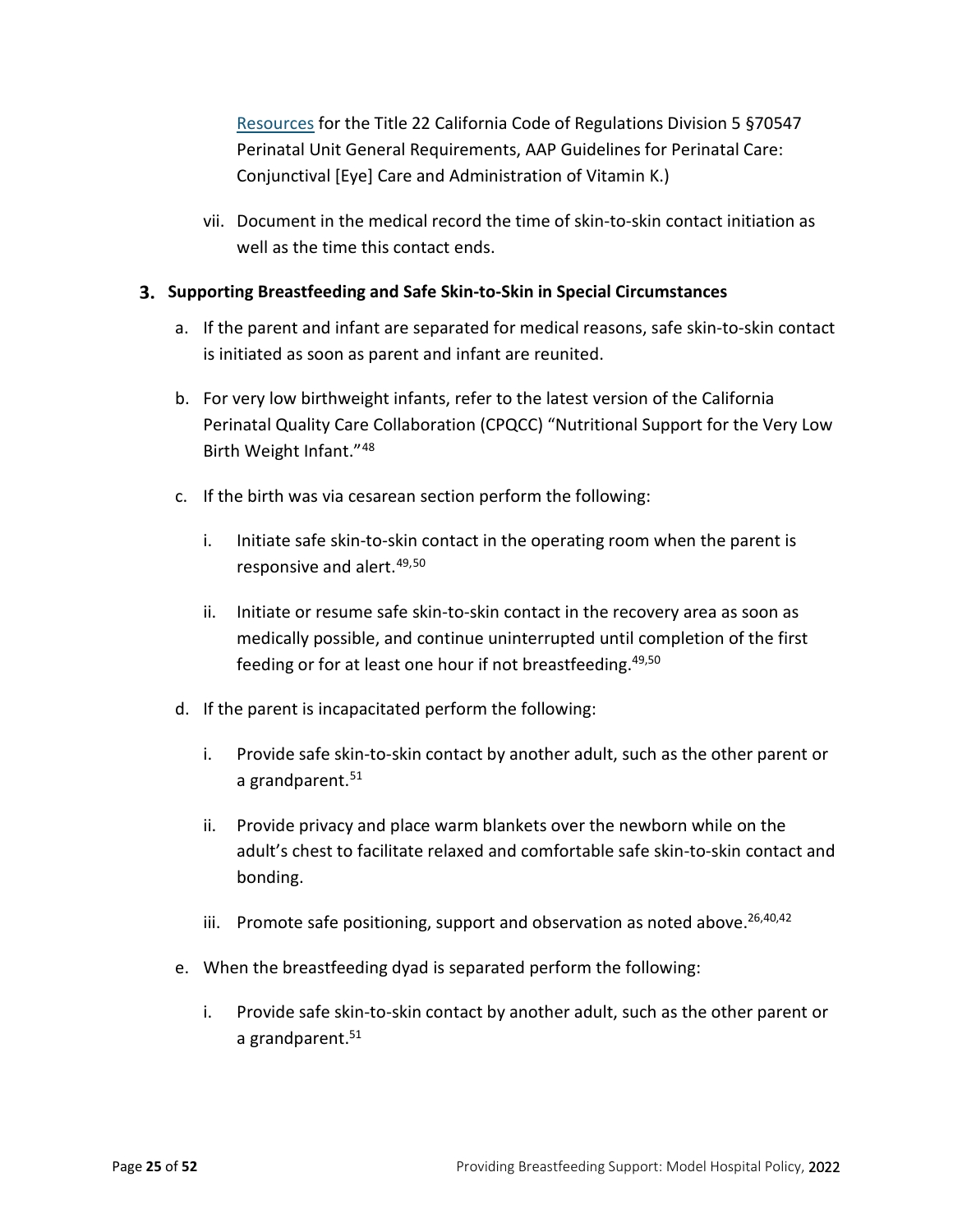- ii. If transported to another room for the postpartum period, transport the parent and infant safely while skin-to-skin, taking care to minimize interruptions.<sup>35</sup>
- iii. Initiate safe skin-to-skin contact as soon as the parent and infant are reunited and medically stable if skin-to-skin is delayed for medical reasons.<sup>36</sup> Mild respiratory distress in the newborn often improves with safe skin-to-skin contact[.26](#page-21-3)
- iv. Offer parents of infants cared for in a special care nursery opportunity for safe skin-to-skin contact as soon as the infant is ready.
- f. In the event of a natural disaster affecting a hospital (such as an earthquake or fire), it is important to support and maintain the breastfeeding dyad to initiate and/or continue breastfeeding.<sup>[52,](#page-41-16)[53](#page-42-0)</sup> (Refer to Hospital Breastfeeding Policy [Resources](https://www.cdph.ca.gov/Programs/CFH/DMCAH/Breastfeeding/Pages/Hospital-Breastfeeding-Policy-Resources.aspx) for information on Infant Feeding in Disasters and Emergencies.)

### <span id="page-25-0"></span>**E. Recommendations for Assessment and Support During Postpartum and Newborn Patient Education**

- <span id="page-25-1"></span>**Parental Assessment - Initial and Throughout Hospitalization** 
	- a. Utilize sensitivity when communicating with the parent regarding infant feeding decisions[.12](#page-19-4) Support the parent to make an informed infant feeding decision.
	- b. Verify the parent's current infant feeding plan, which may have been altered related to their recent experience with skin-to-skin contact and the infant's behavior. Ask open-ended questions to facilitate non-judgmental communication, such as "How can I help you feed your baby?"
	- c. Assess educational needs according to the parent's response and consider previous prenatal education received and any identified breastfeeding challenges.<sup>12</sup>
	- d. Assess breasts and nipples to identify any potential challenges to breastfeeding. Information regarding inverted nipples, breastfeeding after breast surgery, etc. is provided when appropriate. (Refer to [Hospital Breastfeeding Policy Resources](https://www.cdph.ca.gov/Programs/CFH/DMCAH/Breastfeeding/Pages/Hospital-Breastfeeding-Policy-Resources.aspx) for information on Breastfeeding Assessment.)
	- e. Request a lactation consult as indicated by the assessment.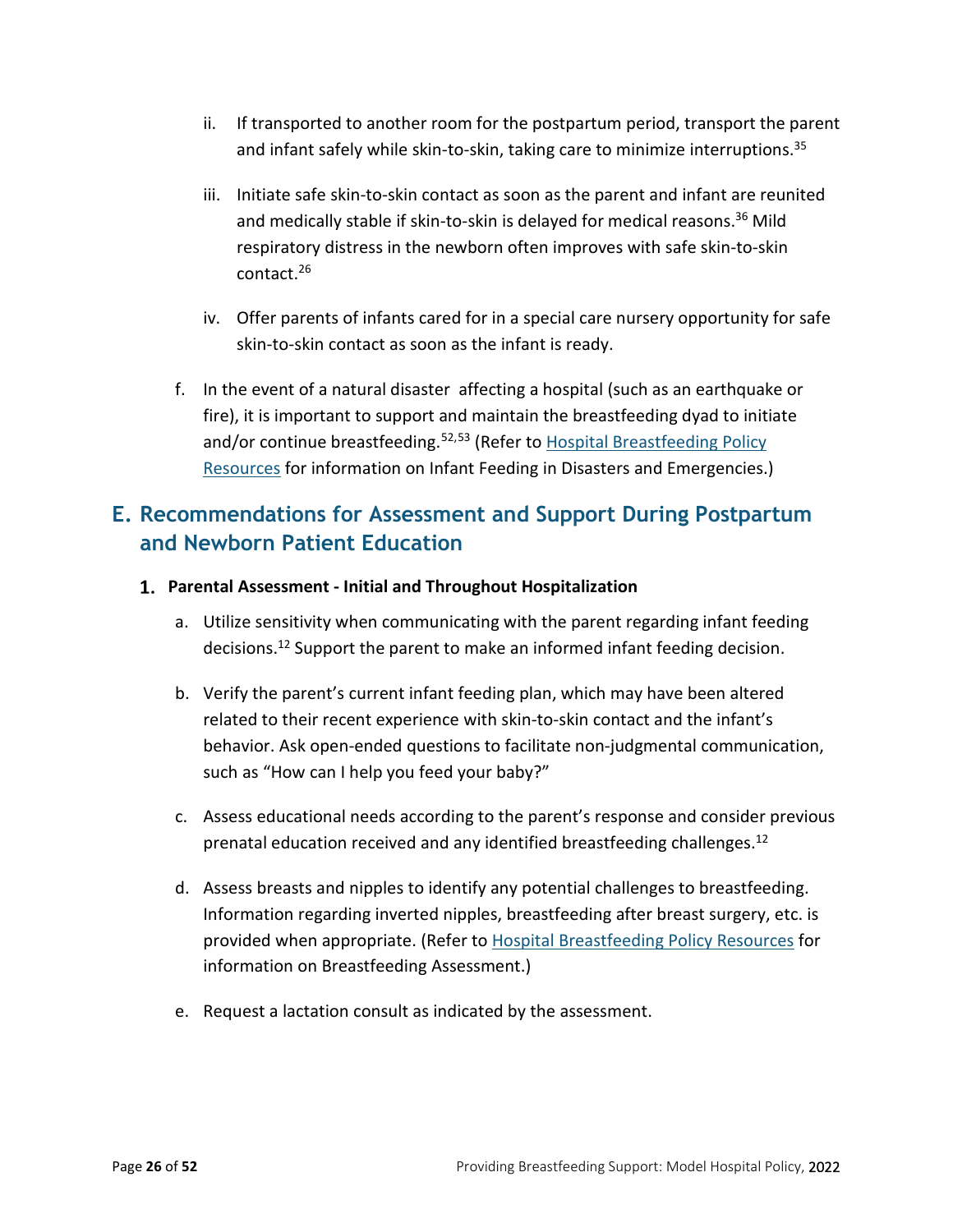#### <span id="page-26-0"></span>**Newborn Assessment - Initial and Throughout Hospitalization**

- a. Strive to perform assessments while infant is skin-to-skin. (Refer to Part II-D-2: Safe Skin-to-Skin Contact and Breastfeeding Initiation.)
- b. Consider birth injury, delivery room resuscitation efforts, risk of infection, late preterm or low birth weight infants, and any other factors that may affect breastfeeding. Communicate any issues during the handoff report.
- <span id="page-26-2"></span>c. Address thermoregulation and blood glucose levels according to hospital policy.  $54,55$  $54,55$  $54,55$ 
	- i. Achieve thermoregulation of the newborn through safe skin-to-skin contact. $54$
	- ii. Encourage asymptomatic infants with low blood glucose levels to breastfeed or be fed parent's expressed colostrum via alternative feeding methods to maintain blood glucose within normal limits. [56](#page-42-3)
	- iii. Assist and instruct parents who are separated from their infants with hand expression of colostrum or milk and save colostrum and/or milk.<sup>[57](#page-42-4)</sup> This includes all infants at-risk for hypoglycemia and other risk factors such as Small for Gestational Age (SGA) or Large for Gestational Age (LGT). (Refer t[o Hospital](https://www.cdph.ca.gov/Programs/CFH/DMCAH/Breastfeeding/Pages/Hospital-Breastfeeding-Policy-Resources.aspx)  [Breastfeeding Policy Resources](https://www.cdph.ca.gov/Programs/CFH/DMCAH/Breastfeeding/Pages/Hospital-Breastfeeding-Policy-Resources.aspx) for information on Hand Expression.)
- d. Assess for signs of difficulty with latching or sustaining a latch, gumming or chewing on the nipple, and nipple pain and/or trauma. Request a lactation consult as soon as possible when indicated. [58](#page-42-5),[59,](#page-42-6)[60](#page-42-7),[61](#page-42-8)
- e. Assess infant behavioral state and transitions (e.g., quiet, alert, drowsy, irritable, quiet sleep) for readiness to feed.<sup>24</sup>
- <span id="page-26-3"></span>f. Use a scoring system such as the LATCH Assessment tool for assessing breastfeeding effectiveness during the first two feedings and ongoing throughout the hospital stay, at least once per shift.<sup>62</sup> (Refer to Hospital Breastfeeding Policy [Resources](https://www.cdph.ca.gov/Programs/CFH/DMCAH/Breastfeeding/Pages/Hospital-Breastfeeding-Policy-Resources.aspx) for information on Breastfeeding Assessment.)

#### <span id="page-26-1"></span>**Practices that Support Exclusive Breastfeeding Following the Immediate Postpartum Period**

- a. Skin-to-Skin
	- i. Continue to encourage and practice safe skin-to-skin contact throughout the entire postpartum period.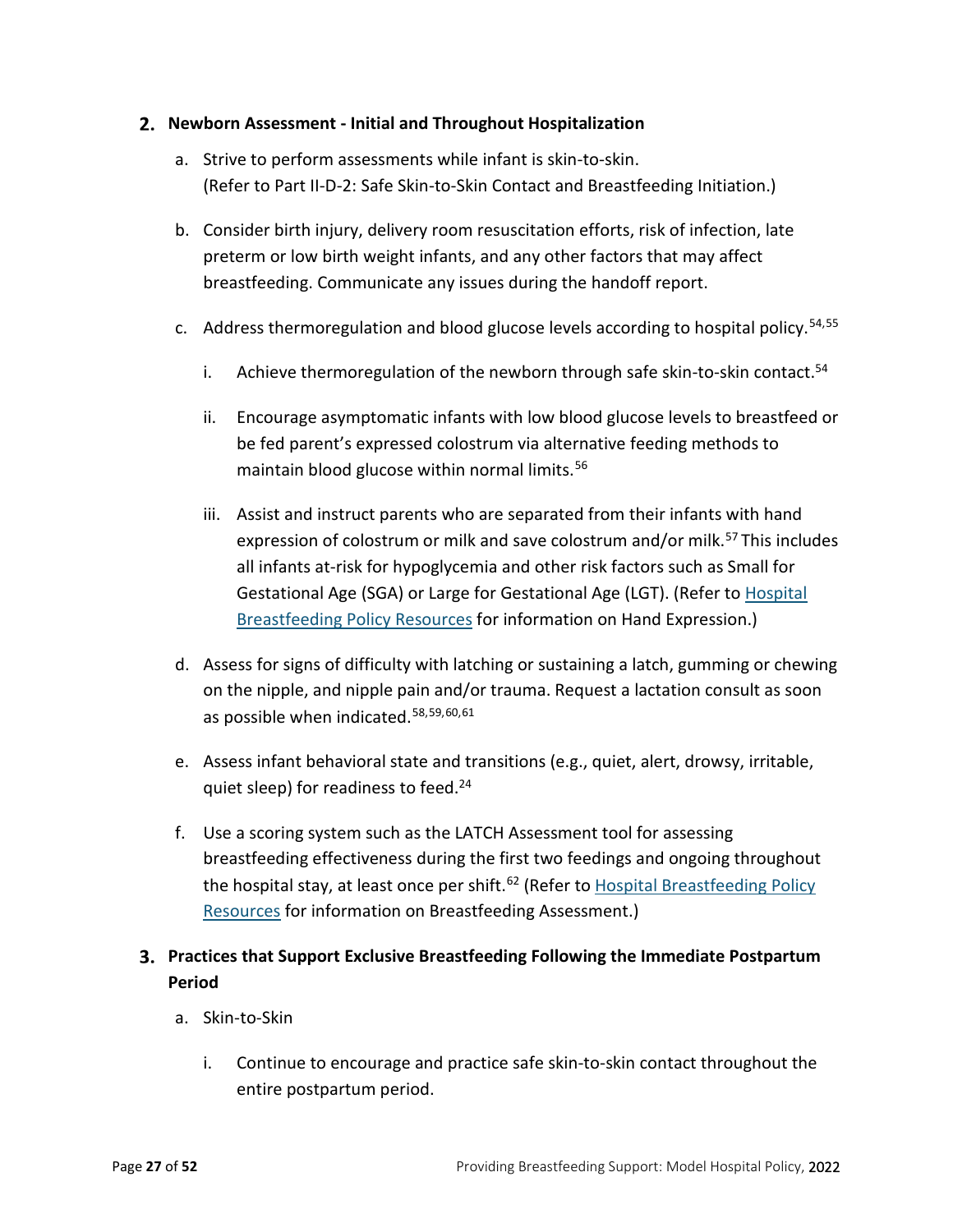- ii. Facilitate positioning of the newborn by keeping the neonate in an upright position on the parent's chest so that the mouth and nose are visible, and parent is reclined at a 35 to 80-degree angle to minimize the risk of Sudden Unexpected Postnatal Collapse. [26](#page-21-3)[,40,](#page-23-0)[41,](#page-23-2)[42](#page-23-1)
- iii. Perform routine procedures such as vital signs, blood draws, heel sticks, and injections while infant is skin-to-skin. Maintaining safe skin-to-skin contact during painful procedures decreases expression of newborn pain and minimizes an increase in heart rate related to stress.<sup>42,[43](#page-23-3)</sup>

#### b. First Bath

- i. Delay the first bath for healthy term newborns for at least 24 hours.
- <span id="page-27-1"></span><span id="page-27-0"></span>ii. Considerations for the timing of the first bath should include the impact on skin-to-skin time, breastfeeding initiation, and early family interaction.<sup>42,[63](#page-42-10),[64](#page-42-11)</sup>
- iii. Do not provide the first bath until vital signs, especially temperature, are stable.<sup>63</sup>
- iv. Allow time for skin-to-skin contact, transition, and early breastfeeding to reduce the incidence of hypothermia and hypoglycemia.<sup>64</sup>
- v. Remove blood and meconium during the first bath, leaving residual vernix. Avoid washing face and hands with soap, as the smell of amniotic fluid assists breastfeeding efforts[.43](#page-23-3)[,62](#page-26-3)[,64](#page-27-1)
- c. Rooming-In
	- i. Ensure that all infants room-in with their parents from birth to discharge unless there are medical indications for admission and/or observation in a special care nursery. (Global Standards 7.1 &  $7.3$ )<sup>1</sup>
	- ii. Do not separate rooming-in infants from their parents for more than one hour in a 24-hour period.<sup>65</sup> (Global Standard 7.1)<sup>1</sup>
	- iii. Perform all routine newborn procedures during skin-to-skin time at the parent's bedside as appropriate[.36](#page-22-5)
	- iv. Promote successful breastfeeding by clustering parental and infant nursing care to allow for uninterrupted periods of rest, recovery, and supported breastfeeding.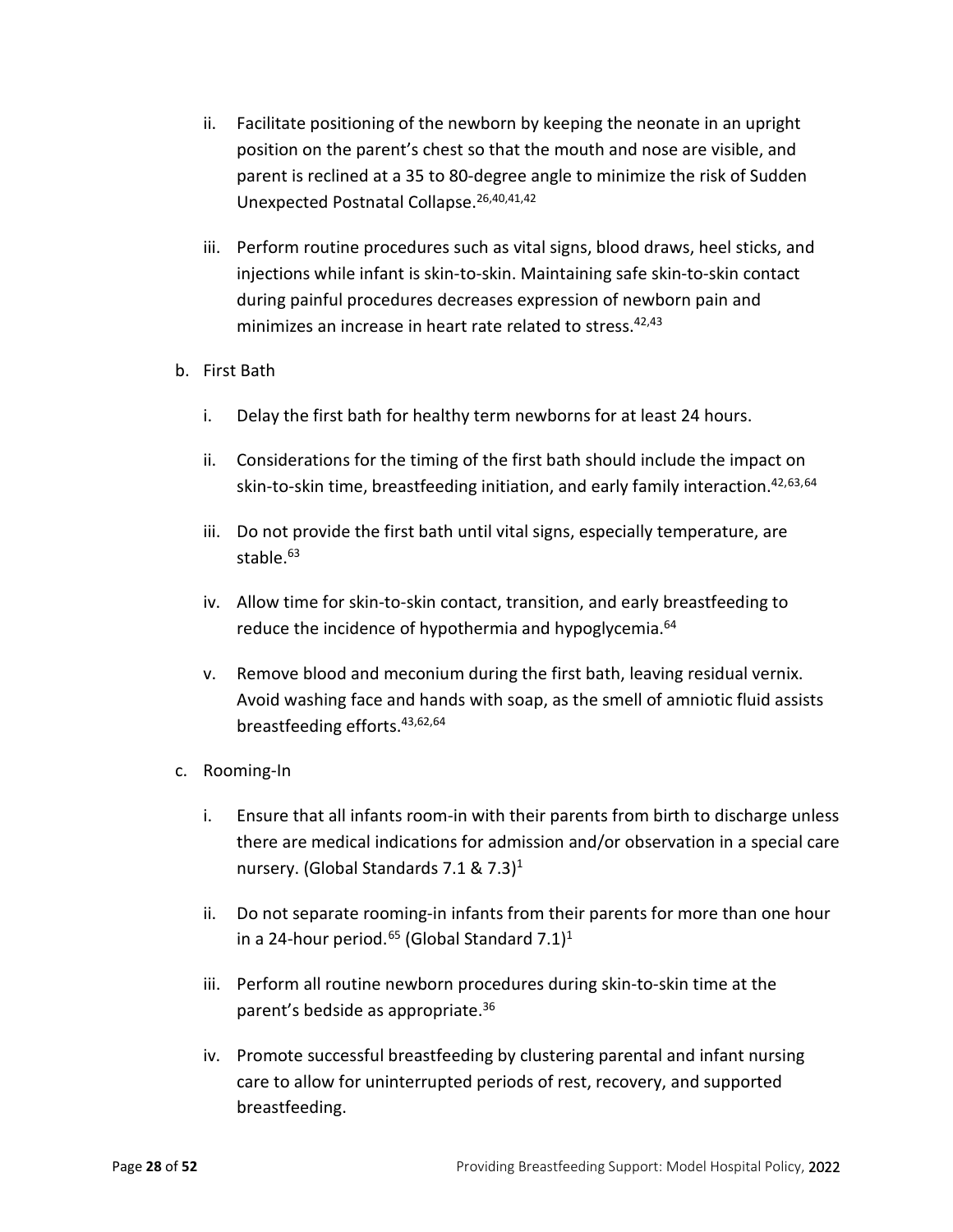- v. Provide an uninterrupted period of time so the parent can sleep for at least two hours to "protect their sleep." The need for rest is often cited as the reason parents request for the infant to be cared for in the nursery. Every effort should be made to align this period of rest with the newborn's rest period, including after a feeding or cluster of feedings when the infant is in deeper sleep.<sup>[66](#page-42-13)</sup>
- <span id="page-28-1"></span>vi. If a parent requests that the infant be cared for in the nursery, explore the reasons with them and document the request. Provide education to the parent about the advantages of having the infant in the same room for 24 hours per day.
- vii. If the infant is separated from the parent for any reason, the infant should be brought to the parent for feedings whenever the infant shows feeding cues.
- <span id="page-28-2"></span><span id="page-28-0"></span>viii. Document any interruption of rooming-in, including the reason, time, and duration of the separation.
- d. Education
	- i. Provide face-to-face education and support in the postpartum period.
	- ii. Provide in-person reassurance and education regarding the normal physiology of breastfeeding and assistance with breastfeeding techniques.<sup>13,[67](#page-42-14)</sup> (Global Standard  $5.1$ <sup>1</sup>
	- iii. Education includes:
		- A) practical support to enable initiation and maintenance of breastfeeding and managing common breastfeeding difficulties;<sup>67</sup>
		- B) proper positioning and latch; (Global Standard  $5.3$ )<sup>1</sup>
		- C) nutritive suckling and swallowing;
		- D) milk production and release; (Global Standard  $5.4$ )<sup>1</sup>
		- E) how to assess if the infant is adequately nourished, including normal newborn elimination patterns during the first four days of life; (Global Standard  $5.5$ <sup>1</sup>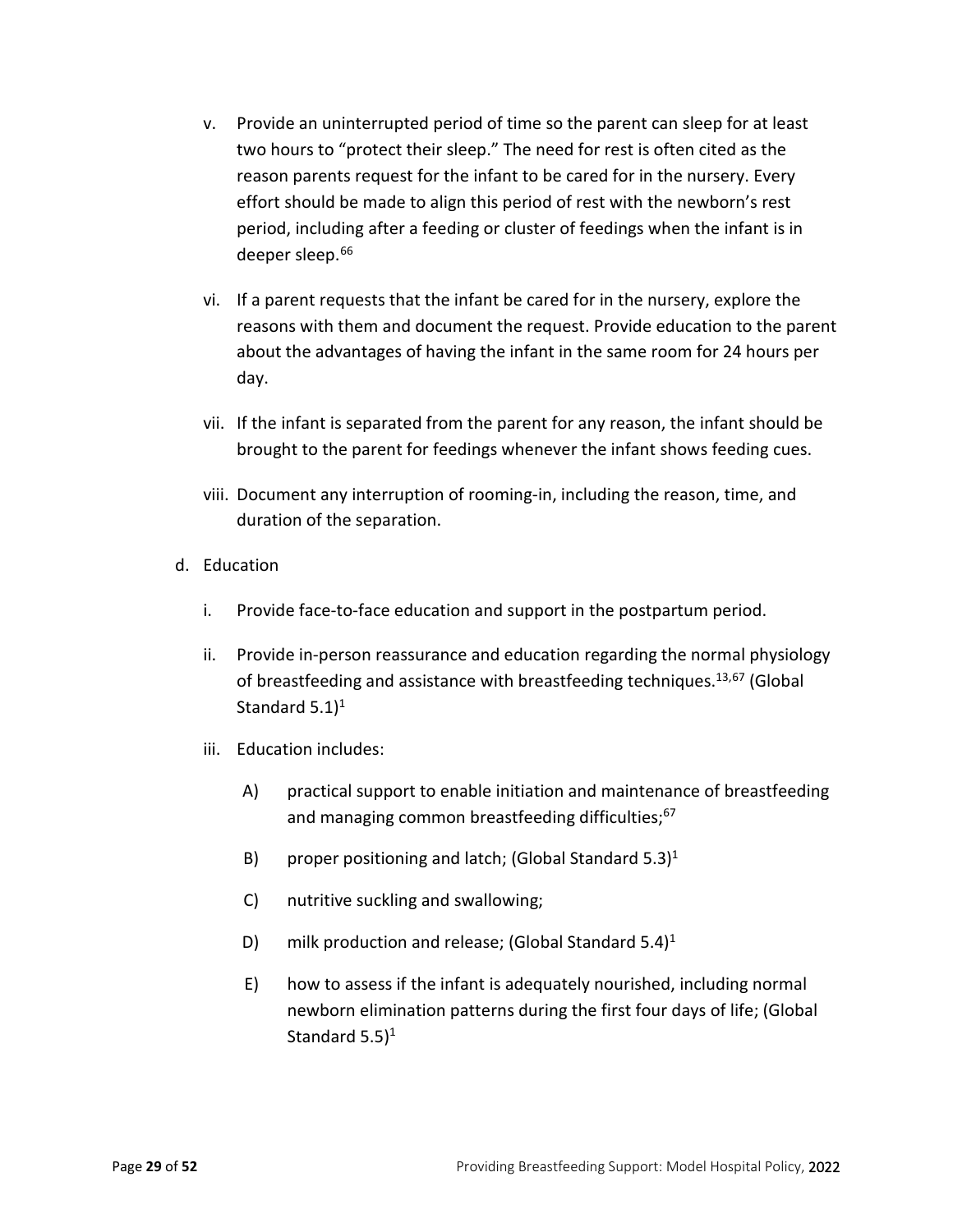- F) expected intake related to newborn age; (Refer to [Hospital](https://www.cdph.ca.gov/Programs/CFH/DMCAH/Breastfeeding/Pages/Hospital-Breastfeeding-Policy-Resources.aspx) [Breastfeeding Policy Resources](https://www.cdph.ca.gov/Programs/CFH/DMCAH/Breastfeeding/Pages/Hospital-Breastfeeding-Policy-Resources.aspx) for information on the Average Intake of Colostrum/Milk.)
- G) infant feeding cues and responsive feeding as part of nurturing care (e.g., increased alertness or activity, mouthing, or rooting);<sup>[66](#page-41-17)</sup> (Global Standard  $8.1$ <sup>1</sup>
- H) infant satiety cues (e.g., hands open and relaxed, body feels relaxed, may fall asleep, seems peaceful, may have "wet burp");
- I) behavioral cues for comfort and closeness (e.g. skin-to-skin, cuddling, talking, and singing to infant);
- J) reasons to contact a lactation specialist or health care provider; and
- K) instructions on putting the infant to breast a minimum of eight or more times within 24 hours with no limitations on frequency or duration of feeding.<sup>[68](#page-43-0)</sup> (Global Standard 8.2)<sup>1</sup>
- e. Unrestricted Breastfeeding/Feeding on Demand
	- i. Strive for early initiation of breastfeeding, exclusive breastfeeding and following early feeding cues.
	- ii. Educate the parent regarding early infant feeding cues and encourage responsive feeding as part of nurturing care.<sup>67</sup> (Global Standard 8.1)<sup>1</sup>
	- iii. Instruct and assist parent to breastfeed early, often, and exclusively.
	- iv. Encourage frequent breastfeeding, especially in the first 24 hours of life. Nine to 11 feedings significantly reduce incidence of neonatal hyperbilirubinemia.<sup>[69,](#page-43-1)[70](#page-43-2)</sup> (Global Standard 8.2)<sup>[1](#page-38-3)</sup>
- <span id="page-29-2"></span><span id="page-29-1"></span><span id="page-29-0"></span>f. Milk Expression
	- i. Provide all breastfeeding parents with culturally sensitive and linguistically appropriate education and support around hand expression and pumping. $71$ (Global Standard  $5.6$ )<sup>1</sup>
	- ii. Teach parents and families that obtaining only a few milliliters is common during the first episodes of milk expression and does not signify low milk production[.66](#page-28-1)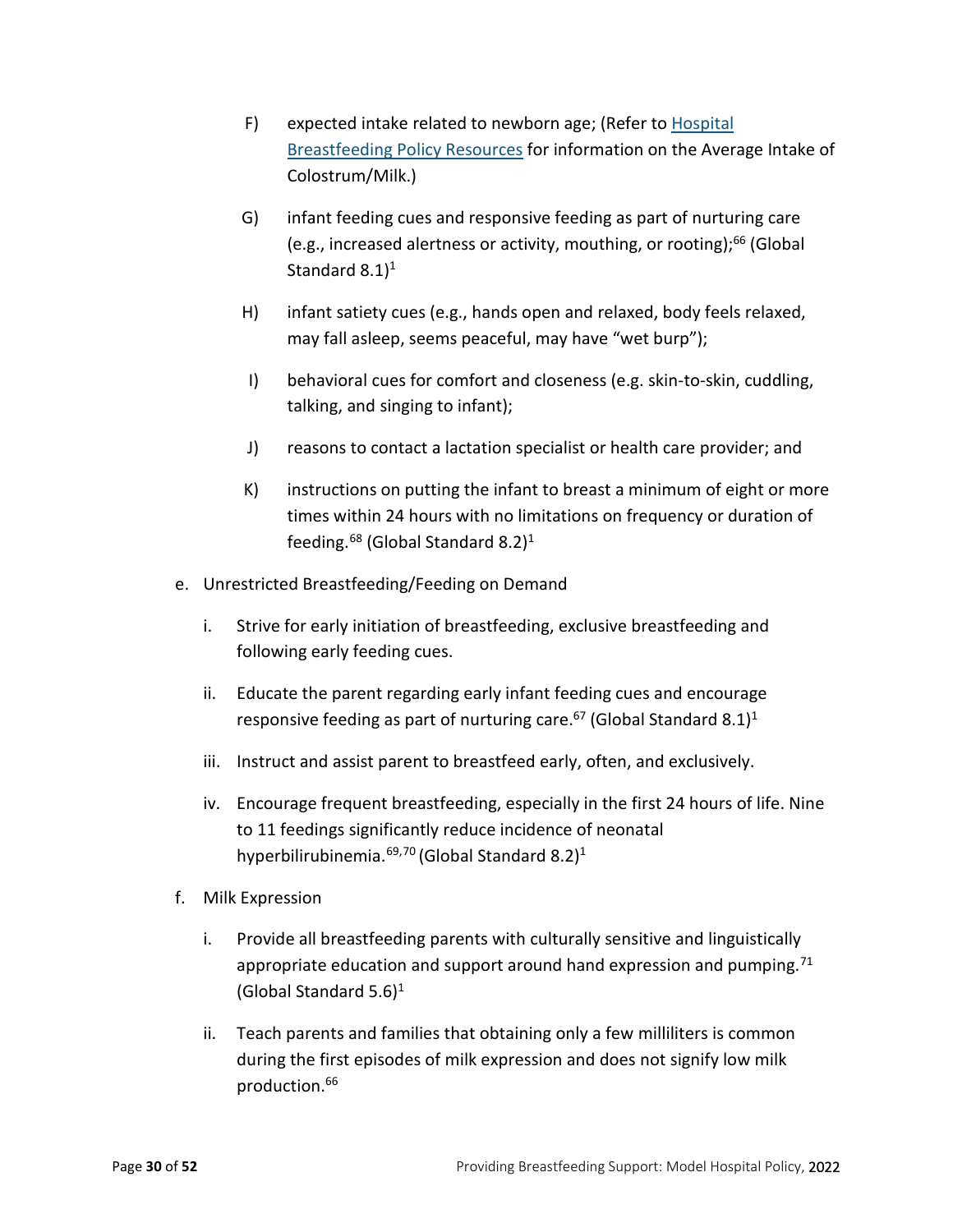- iii. Educate that hand expression may be used to stimulate attachment and effective suckling at the breast. Educate that hand expression and pumping can also serve to maintain lactation in the event of temporary separation of infant and parent. [66](#page-28-1)
- <span id="page-30-2"></span>iv. For better outcomes, coach the parent on how to massage their breasts prior to hand expression or pumping.<sup>[72,](#page-43-4)[73](#page-43-5)</sup> (Refer to Hospital Breastfeeding Policy [Resources](https://www.cdph.ca.gov/Programs/CFH/DMCAH/Breastfeeding/Pages/Hospital-Breastfeeding-Policy-Resources.aspx) for information on Hand Expression.)
- <span id="page-30-3"></span><span id="page-30-0"></span>v. Use hand expression, a handheld pump or electric pump in a clean environment[.71,](#page-29-0)[74](#page-43-6),[75](#page-43-7)
	- A) Wash hands prior to expression and clean containers with lids for storage. $71$
	- B) Ensure all containers are labeled with name, date of birth or medical record number, and the date and time it was expressed and frozen.
	- C) When pumped milk is stored in the refrigerator and taken out for feeding preparation, use a two-patient identifier and a two-nurse verification process prior to feeding infant.<sup>[75](#page-30-0)</sup>
- <span id="page-30-1"></span>vi. If parent and newborn are separated for any reason, the parent is instructed to begin pumping within six hours of childbirth, preferably within the first one to two hours. $76,77$  $76,77$  $76,77$ 
	- A) Support and encourage parents to pump at least five to eight times during the day, including at least one night session to ensure an adequate milk supply for the first 24 hours.
	- B) When separation lasts longer than two days, parents should be encouraged to use a double electric breast pump at least eight times per day along with hand expression[.76](#page-30-1)
	- C) Provide parents resources to obtain a double pump for continuing pumping at home.
	- D) Start the newborn on feeding at the breast as soon as medically possible.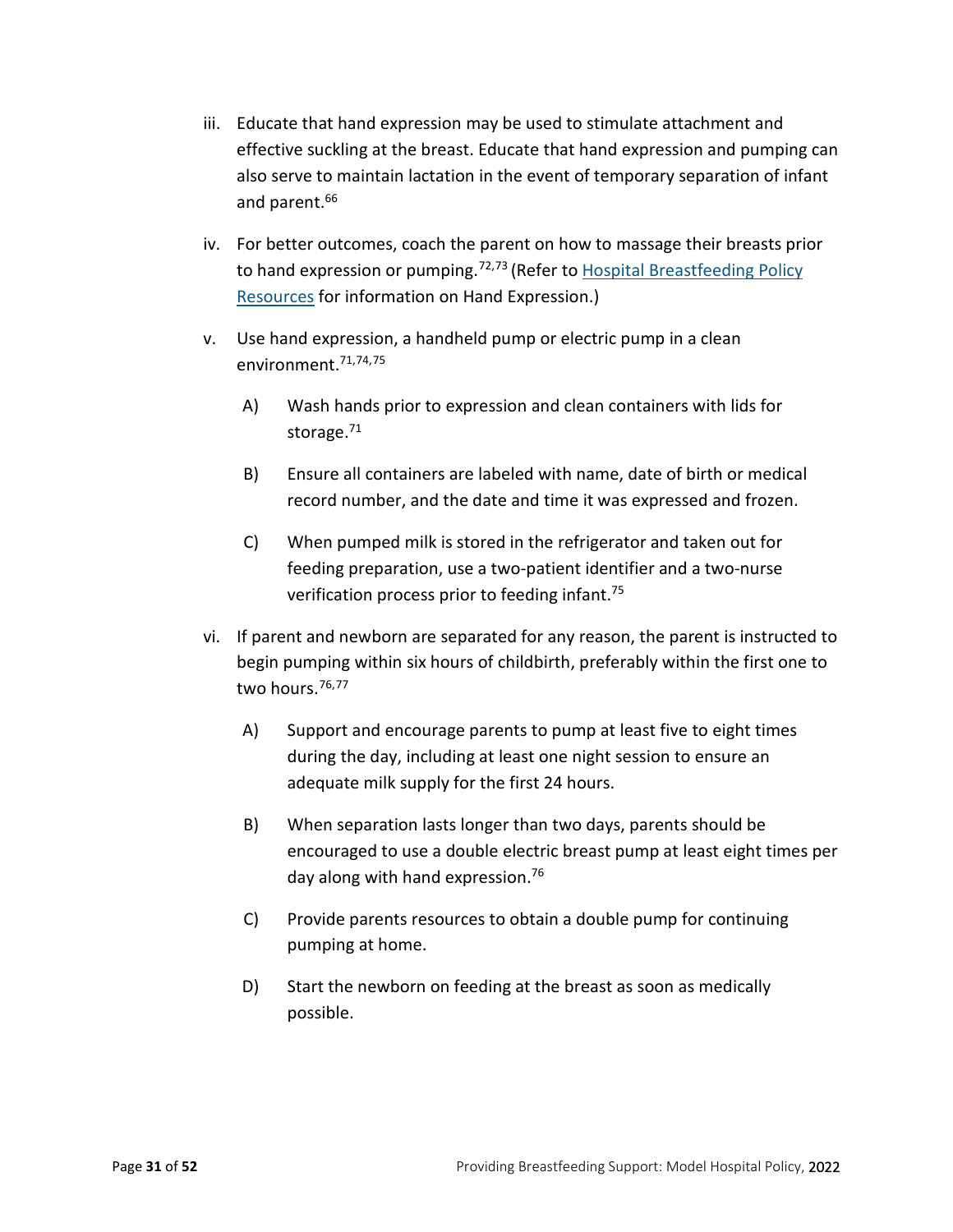- vii. Teach the following practices for home sanitation of breast pump parts:
	- A) After each use, the pump parts that touch the milk and bottles are rinsed with cool water before washing with hot soapy water.<sup>73,[75](#page-30-0)</sup>
	- B) Wash pump parts that touched the milk with liquid dish detergent.<sup>70[,74](#page-30-3)</sup>
- viii. Storing Breast Milk
	- A) Teach and follow safe storage guidelines. (Refer to [Hospital](https://www.cdph.ca.gov/Programs/CFH/DMCAH/Breastfeeding/Pages/Hospital-Breastfeeding-Policy-Resources.aspx) [Breastfeeding Policy Resources](https://www.cdph.ca.gov/Programs/CFH/DMCAH/Breastfeeding/Pages/Hospital-Breastfeeding-Policy-Resources.aspx) for information on Storage Duration of Fresh Human Milk.)
	- B) Educate parents that breast milk that has been thawed after refrigeration should be used within 24 hours.
	- C) Advise parents that when pumping and storing their own milk for their own infant that they should comply with the guidelines set forth by the Human Milk Banking Association of North America, according to California Health and Safety Code 1648[.71,](#page-29-0)[78](#page-43-10)
	- D) Advise parents to never warm breast milk in the microwave oven.<sup>73</sup>
	- E) Advise parents that the best practice for warming breast milk is to stand the container in warm water or hold under warm running water, keeping the lip under the cap dry to avoid contamination.<sup>75,[79](#page-43-11)</sup>

#### <span id="page-31-0"></span>**Additional Education**

- a. Supplementation
	- i. Term infants on the first one to two days of life do not need more than 2-15 ml per feeding[.4](#page-17-1)
		- A) If supplementation is medically indicated, the preferred order should be expressed colostrum/breast milk from the infant's parent is the first choice, followed by donor human milk, ready-to-feed formula, concentrated formula mixed with clean water, and powder formula reconstituted with boiled water no less than 70° C.<sup>21</sup> (Refer t[o Hospital](https://www.cdph.ca.gov/Programs/CFH/DMCAH/Breastfeeding/Pages/Hospital-Breastfeeding-Policy-Resources.aspx) [Breastfeeding Policy Resources](https://www.cdph.ca.gov/Programs/CFH/DMCAH/Breastfeeding/Pages/Hospital-Breastfeeding-Policy-Resources.aspx) for information on Safe preparation, storage and handling of powdered infant formula.)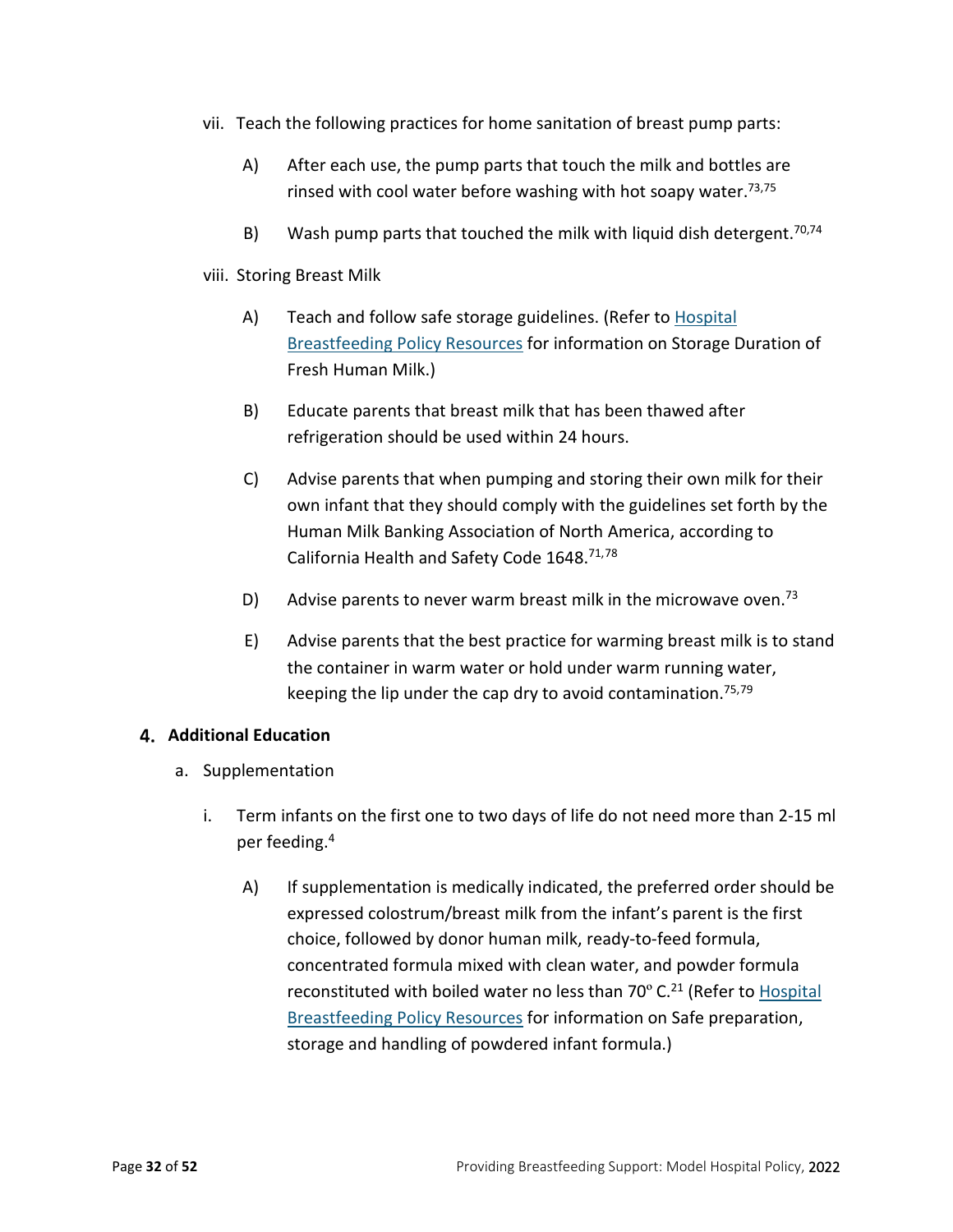- ii. If the parent requests their infant to be supplemented or solely fed with breast milk substitute, explore and address the parent's concerns and provide support to the family.<sup>67</sup> (Global Standard 6.2)<sup>1</sup>
- iii. Evaluate breastfeeding dyads for comfortable position, optimal latch, and effective milk transfer prior to any supplemental feedings.<sup>21,[35,](#page-22-3)[80](#page-43-12)</sup> (Global Standard 6.1)
- iv. Inform the parent of the effects of feeding their infant a breast milk substitute (formula feed) on their breast milk supply.<sup>[21,](#page-20-4)[67](#page-28-0)</sup>
- v. When indicated, inform the family when banked donor human milk is available. $81,82$  $81,82$  $81,82$
- vi. Document interactions and communicate during patient handoffs to avoid repetitive conversations and to respect the parent's feeding plan.<sup>21</sup>
- vii. Provide written and verbal instructions about safe preparation, storage, feeding of infant and cleaning of feeding devices directly with families and not in a group setting. (Global Standard  $6.3$ )<sup>1</sup> (Refer to [Hospital Breastfeeding](https://www.cdph.ca.gov/Programs/CFH/DMCAH/Breastfeeding/Pages/Hospital-Breastfeeding-Policy-Resources.aspx) [Policy Resources](https://www.cdph.ca.gov/Programs/CFH/DMCAH/Breastfeeding/Pages/Hospital-Breastfeeding-Policy-Resources.aspx) for information on Infant Supplementation.)
- viii. Prior to supplementing the infant, staff should discuss with the parent the feeding options, including the types of supplements available and the available methods for feeding supplements. The parent should be taught how to safely administer a feeding with the selected device.<sup>[67](#page-28-0)</sup>
- <span id="page-32-0"></span>ix. Instruct the parent on paced bottle feeding if he/she is using a bottle. $83$
- x. Encourage and support the overweight/obese parent with potential issues related to position, latch and transfer, specifically parental size, large breasts and delayed lactogenesis.<sup>[84](#page-43-16)</sup>
- b. Artificial Nipples and Pacifiers
	- i. Pacifiers and artificial nipples should not routinely be issued to healthy-term breastfeeding infants.<sup>[85](#page-43-17)</sup> If pacifier use is strongly preferred and/or initiated by the parent, educate about the impact on milk supply of delaying or replacing suckling at the breast while lactation is being established. [67,](#page-28-0)[83,](#page-32-0)[86](#page-44-2) (Global Standard  $9.1$ <sup>1</sup>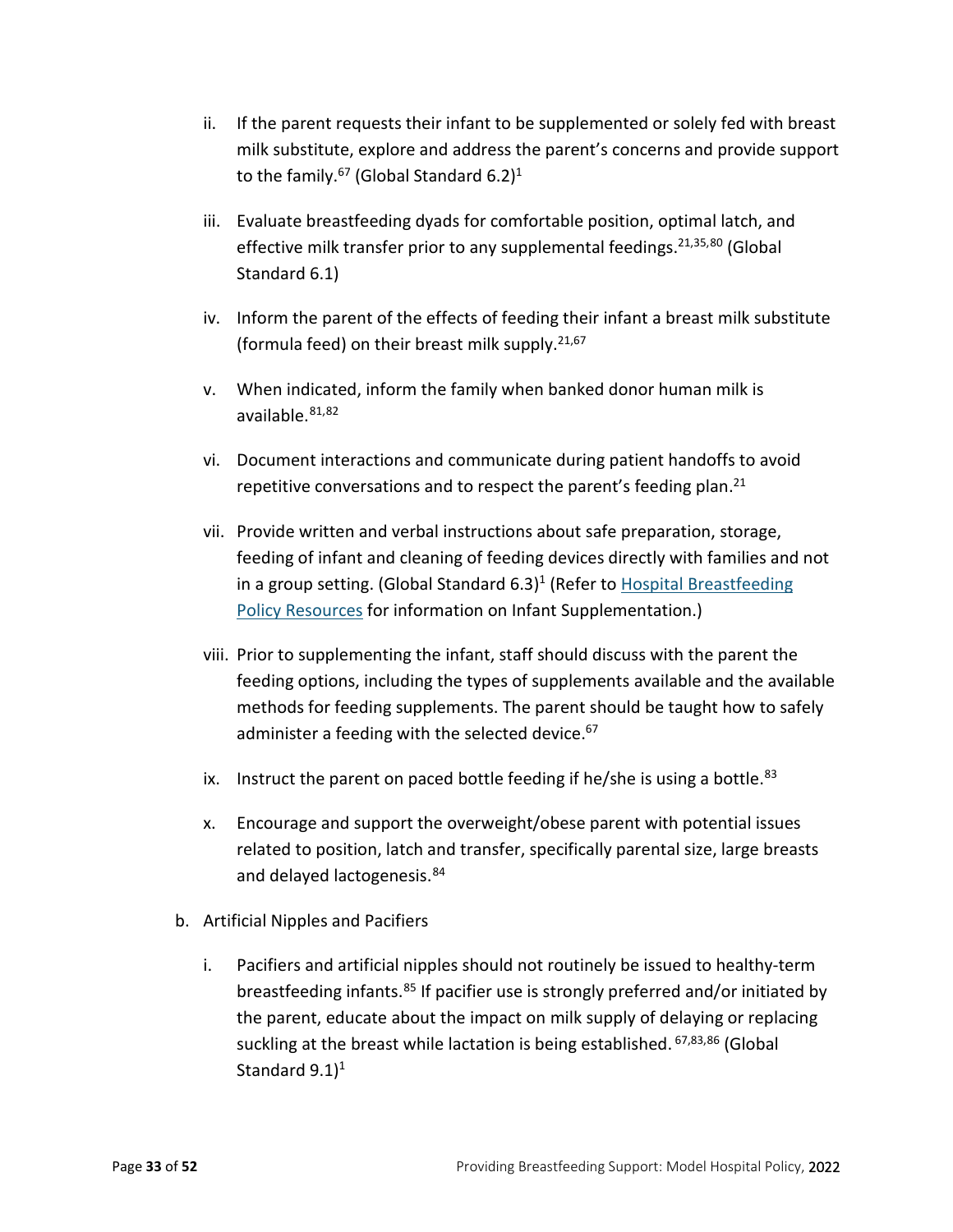- ii. Do not give or place bottles, artificial nipples, or pacifiers in or around the newborn's crib[.67](#page-28-0)
- iii. Document related discussions with the family in the medical chart.
- <span id="page-33-2"></span>iv. Breastfeeding is the preferred soothing method to reduce the pain babies feel during minor painful procedures.<sup>[87](#page-44-3)</sup>
- v. Pacifiers may be used during painful procedures or therapeutic medical procedures if breastfeeding is not possible. [67](#page-28-0)

#### <span id="page-33-0"></span>**Medical Complications**

- <span id="page-33-1"></span>a. Weight loss in the newborn
	- i. Normal weight loss requires no intervention. $21$
	- ii. Consider weight loss in the newborn carefully with an understanding of the following factors:<sup>[88,](#page-44-4) [89](#page-44-5)</sup> (Refer to [Hospital Breastfeeding Policy Resources](https://www.cdph.ca.gov/Programs/CFH/DMCAH/Breastfeeding/Pages/Hospital-Breastfeeding-Policy-Resources.aspx) for information on Patient Education Materials.)
		- A) Parental IV fluids received during labor, especially in the last two hours prior to birth, are associated with fetal volume expansion.<sup>88</sup>
		- B) In the first 24 hours after birth, the newborn may experience increased urine output (diuresis) to correct fluid overload and achieve fluid balance.
		- C) Set the baseline weight after infant diuresis has occurred (typically within 24 hours of birth) and utilize this weight for baseline assessment.
		- D) Weight loss after the first 72 hours is not likely connected to parental fluids and should not be dismissed as a fluid correction.  $88,90$  $88,90$
		- E) There is a positive correlation between late onset (after day three) of lactogenesis II ("milk coming in" or "increasing in volume") and increased parental fluids received during labor.<sup>88</sup>
	- iii. A lactation consultation is recommended for breastfeeding infants who have excessive weight loss (over 10%) between 72 and 96 hours of life.<sup>21</sup> Consultations for excessive weight loss are shown to improve breastfeeding outcomes.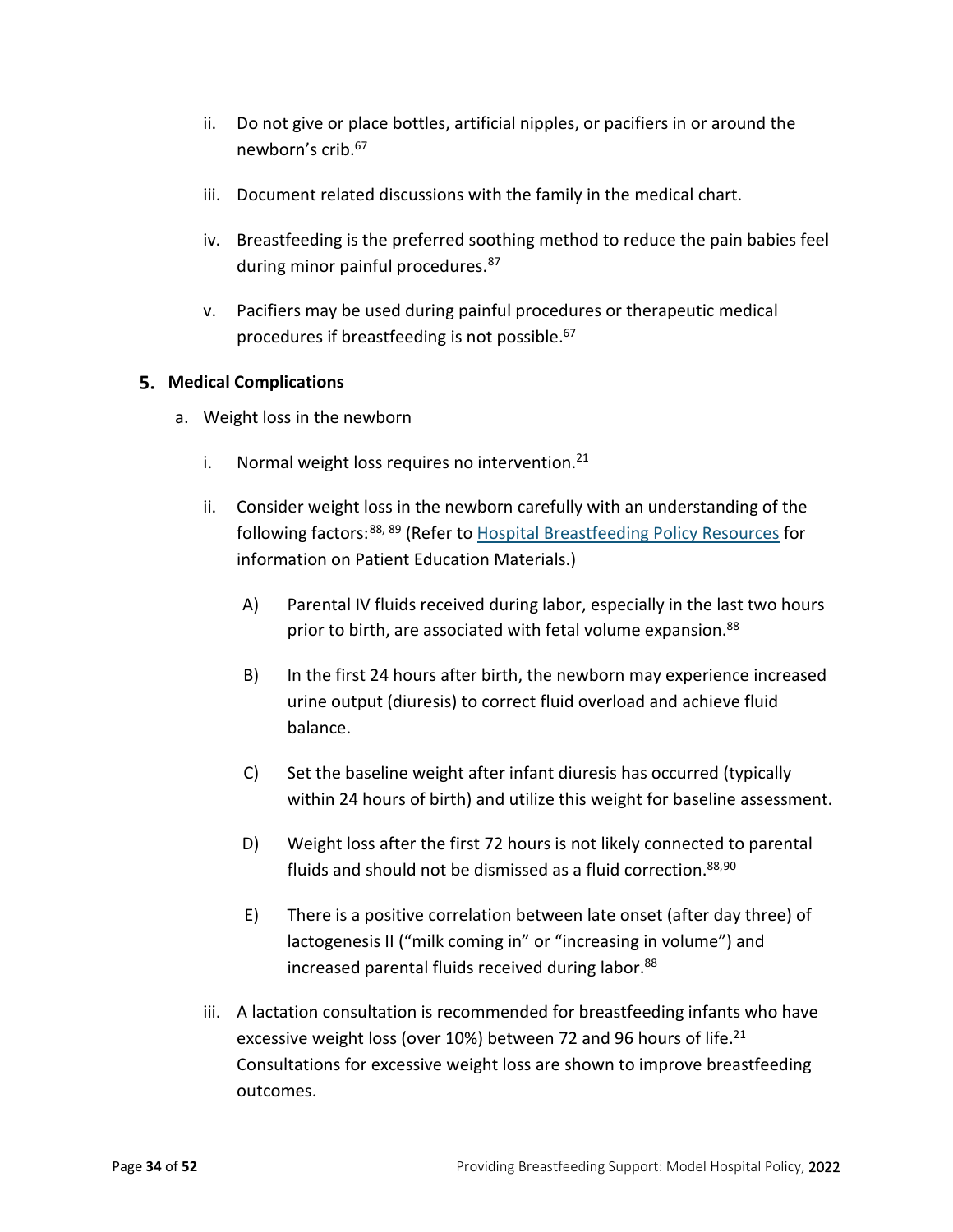- iv. Supplementation of a healthy term infant for weight loss after 72 hours requires a medical order and documentation of the following:
	- A) Significant clinical and laboratory confirmation of dehydration, with greater than 10% weight loss, hypernatremia, observed poor feeding, and a difficult to arouse/lethargic infant.<sup>21</sup>
	- B) Poor milk transfer/milk volume despite breast massage, hand expression and pumping.<sup>4</sup> (Refer to [Hospital Breastfeeding Policy Resources](https://www.cdph.ca.gov/Programs/CFH/DMCAH/Breastfeeding/Pages/Hospital-Breastfeeding-Policy-Resources.aspx) for information on Hand Expression.)
- v. Use of a nomogram to determine the newborn's weight loss trajectory may be helpful for an assessment, plan of care and intervention.<sup>87</sup> (Refer to Hospital [Breastfeeding Policy Resources](https://www.cdph.ca.gov/Programs/CFH/DMCAH/Breastfeeding/Pages/Hospital-Breastfeeding-Policy-Resources.aspx) for [a nomogram](file://PHTMSISILON00.TMSPFILE.CDPHINTRA.CA.GOV/PVDI-Redir/Desktop/SHaydu/Desktop/nomogram) example.)
- b. Phototherapy
	- i. When phototherapy is ordered for jaundice it should be provided in the parent's room to help facilitate continued breastfeeding.<sup>69</sup>
	- ii. When an infant is readmitted for phototherapy, the parent should reside with the infant for the entire stay whenever possible.
	- iii. If medically indicated, expressed breast milk from the infant's parent is the first choice, followed by donor human milk, ready to mix formula, and then powdered or concentrated formula mixed with clean water.<sup>21,[69](#page-29-2)</sup>
- c. Late Preterm Infant Cared for in the Postpartum Unit
	- i. Healthy late-preterm infants (34  $^{0/7}$ -36  $^{6/7}$  weeks gestational age) and early term infants (37 $^{0/7}$ -38 $^{6/7}$  weeks gestational age) should:
		- A) be closely observed for signs of respiratory distress, temperature instability, hypoglycemia, jaundice, or infection while avoiding automatic separation of the dyad during evaluations;
		- B) undergo weight tests one to two times a day before and after a feeding to determine adequate milk transfer, with particular monitoring for weight loss not to exceed 3% at 24 hours of life and no greater than 7% by day 3 of life;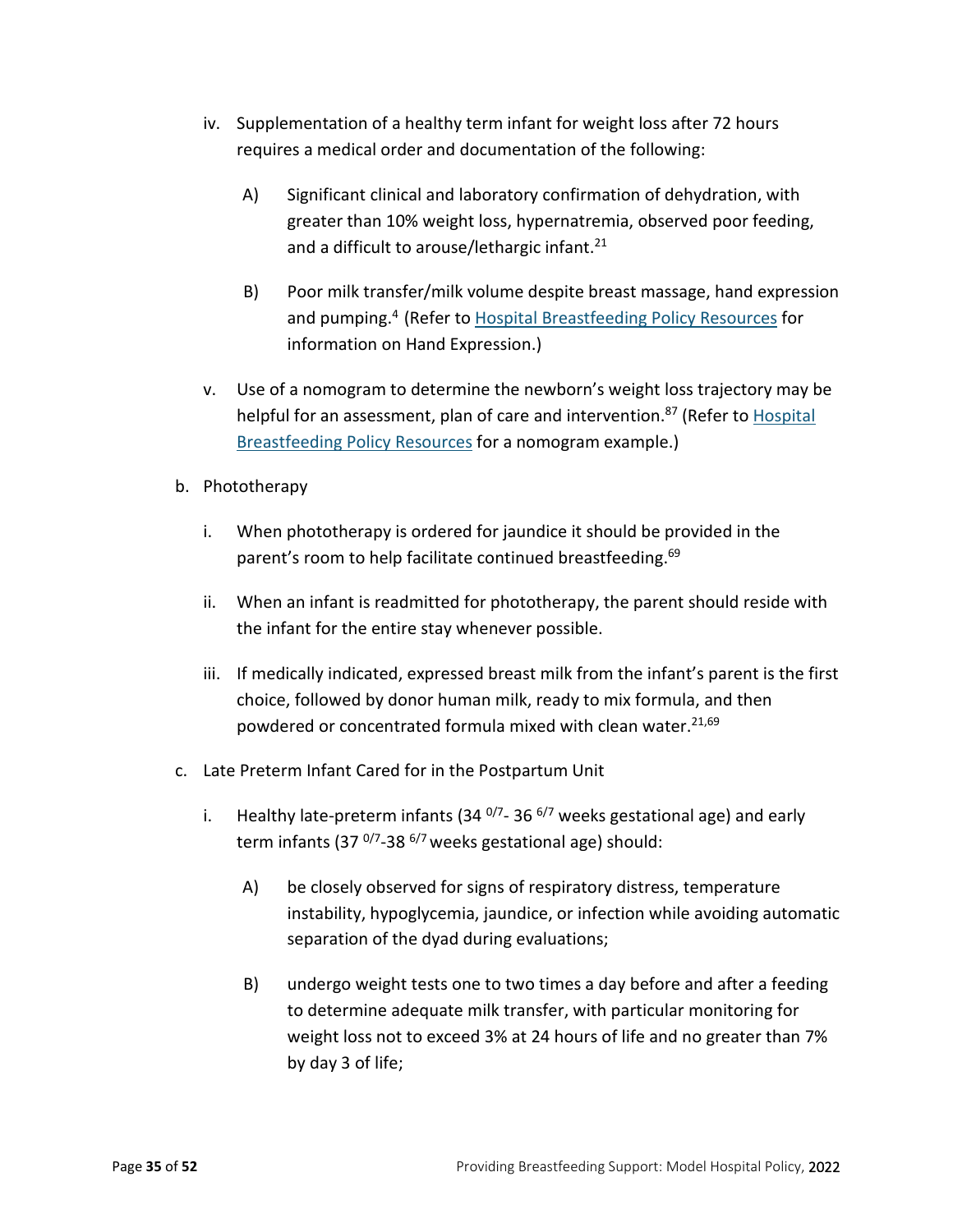- C) be assessed for sleepiness and lack of feeding cues and potentially waking the infant if it has been four hours since the previous feeding;
- D) be assessed for lack of strength in latching and suckling, or lack of adequate milk transfer; and
- E) have a written, individualized feeding plan formulated to address any special needs.
- ii. Parents of healthy late-preterm infants and early term infants are recommended to receive a referral to a lactation specialist.

(Refer t[o Hospital Breastfeeding Policy Resources](https://www.cdph.ca.gov/Programs/CFH/DMCAH/Breastfeeding/Pages/Hospital-Breastfeeding-Policy-Resources.aspx) for information on breastfeeding the late preterm infant.)

- d. NICU Admission
	- i. Parents with an infant admitted to the NICU should receive a lactation consultation to understand the role of human milk to their infant's health.<sup>[91](#page-44-7)</sup>
	- ii. Breast milk expression is recommended to begin as soon as possible, but no later than six hours after birth.<sup>87</sup> (Global Standard 6.6)
	- iii. Expressed breast milk is given as soon as the infant is medically ready.
	- iv. Provide an opportunity for parents to practice kangaroo care.  $92$
	- v. Parents should be provided private space to pump near their infants in the neonatal ward.
	- vi. Offer guidance on breast massage, hand expression and use of an electric breast pump. (Refer t[o Hospital Breastfeeding Policy Resources](https://www.cdph.ca.gov/Programs/CFH/DMCAH/Breastfeeding/Pages/Hospital-Breastfeeding-Policy-Resources.aspx) for information on breast massage guidance.)

### <span id="page-35-0"></span>**F. Recommendations for the Discharge Home Period**

#### <span id="page-35-1"></span>**Education and Support**

a. Instruct parents to schedule routine follow-up visits for their infant at three to five days of age or within 48 hours of infant discharge (if not already scheduled) per the American Academy of Pediatrics recommendations.<sup>[36](#page-40-17)[,99](#page-37-0)</sup> Infants should be seen again the next week. $4$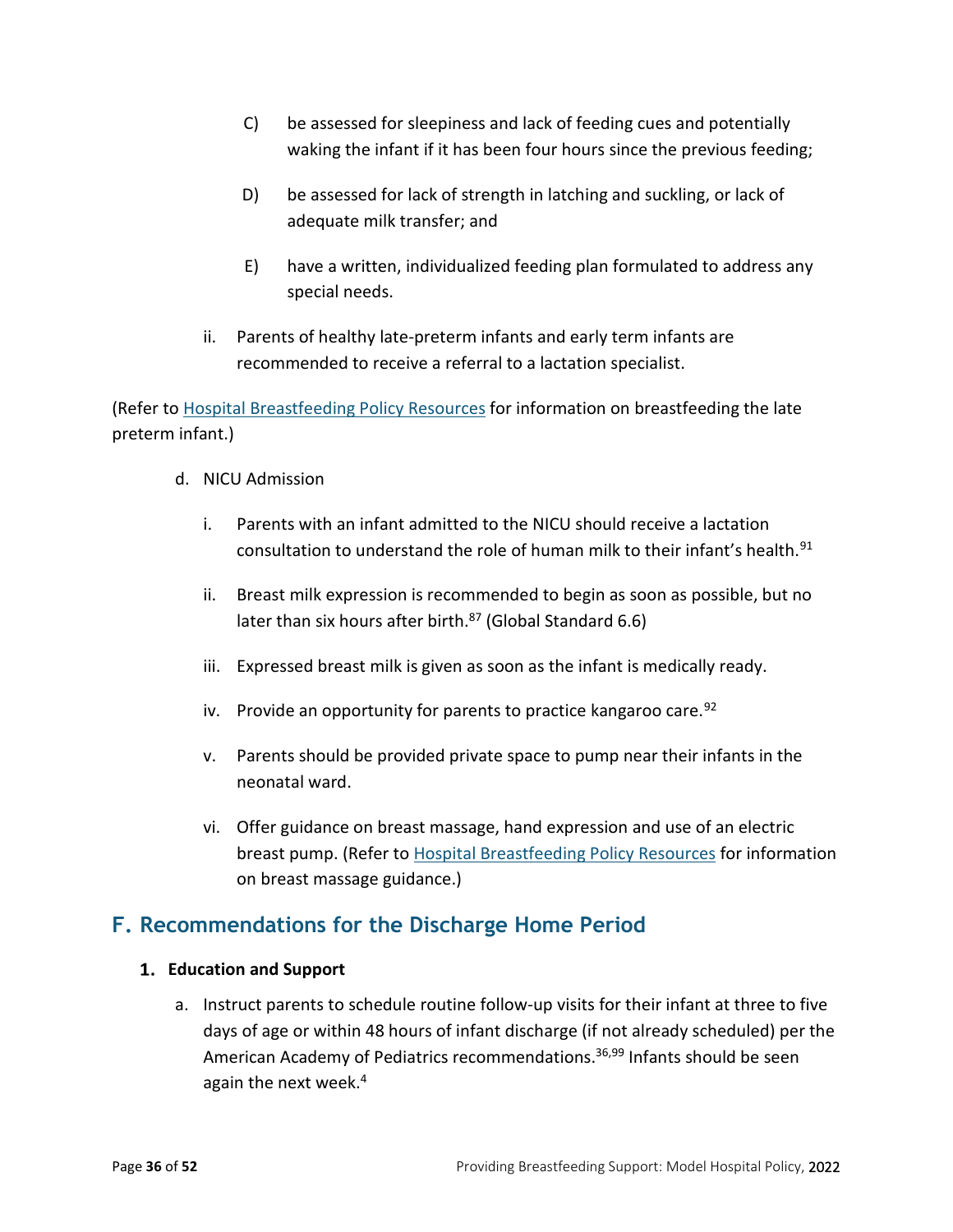- b. Provide the parent general anticipatory guidance and education for at home.<sup>99,[93](#page-44-9)</sup>
	- i. During patient education, include the importance of:
		- A) protecting access to rest and sleep for parent and baby;
		- B) preparing new parents for the "day two" crying infant (overstimulation) and ways to limit stimulation, including limiting visitors and distractions, and keeping lights low;
		- C) helping parents understand normal infant sleep patterns to allow them to support the sleeping newborn without interrupting the sleep cycle;
		- D) helping parents get to know their baby's predictable patterns; and
		- E) providing written information to all parents regarding:
			- 1) prevention and management of engorgement;
			- 2) interpretation of infant cues and feeding "on cue/demand";
			- 3) indicators of adequate intake;
			- 4) signs of excessive jaundice; $68$
			- 5) sleep patterns of newborns, including safe sleeping and night nursing practices;
			- 6) parental medication, cigarette and alcohol use. $18,28,34,94$  $18,28,34,94$  (Note: if the parent is taking medication for a mental health condition, encourage them to continue to take the medication and speak to their OB/GYN about safety.); $95$
			- 7) individual feeding patterns and evening cluster feedings associated with growth spurts;  $96$
			- 8) current recommendations on pacifier use; $66,97$  $66,97$  and
			- 9) information about California breastfeeding laws and regulations including, but not limited to the right to breastfeed in public and breastfeeding at work.<sup>[98](#page-44-14)</sup> (Refer to Hospital Breastfeeding Policy [Resources](https://www.cdph.ca.gov/Programs/CFH/DMCAH/Breastfeeding/Pages/Hospital-Breastfeeding-Policy-Resources.aspx) for California Breastfeeding Laws and Regulations links.)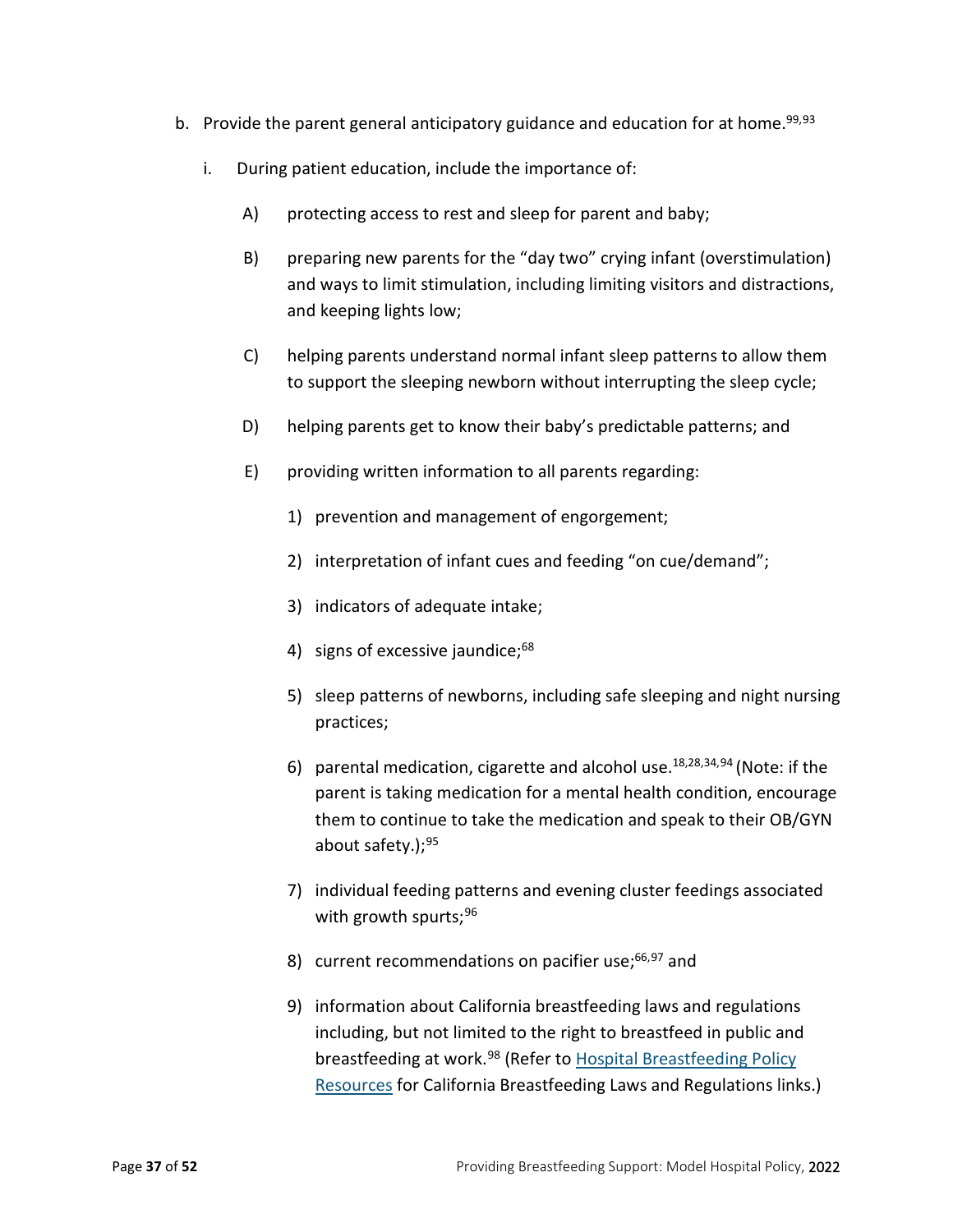- <span id="page-37-0"></span>c. Provide the parent breastfeeding guidance and education for at home.
	- i. Verify that the baby is positioned and latched correctly and is swallowing during a feeding. Ensure that the parent knows how to watch for baby's swallowing.
	- ii. Recommend to parents that they exclusively breastfeed for six months. As complementary foods are introduced, breastfeeding continues for one year or longer as mutually desired by parent and infant.  $99,100$  $99,100$
	- iii. Inform the parents to continue breastfeeding during times of family emergencies or during increased stress.<sup>[101](#page-44-17)</sup> (Refer to Hospital Breastfeeding [Policy Resources](https://www.cdph.ca.gov/Programs/CFH/DMCAH/Breastfeeding/Pages/Hospital-Breastfeeding-Policy-Resources.aspx) for links on Infant Feeding in Disasters and Emergencies.)
	- iv. Schedule breastfeeding parents an in home, in clinic or telephone follow-up prior to discharge.<sup>99</sup> Ensure parents can feed and care for their infants and have access to continued breastfeeding support, including referring them to WIC Program breastfeeding services, as appropriate.<sup>67</sup>(Global Standards 10.1 &  $10.2)^1$
	- v. Provide verbal and written resources to the parent for 24 hours per day breastfeeding support in the community. <sup>89,91</sup> Refer them to support persons, the WIC program, or support groups and encourage them to connect before challenges arise. $91$  (Global Standard 10.2)<sup>1</sup>
- d. Mothers that have decided not to breastfeed or have decided to "mixed-feed" with formula for their infants at the time of discharge must receive written and verbal information regarding preparation, storage, handling and feeding of the substitute, and this education should be documented. This education is not provided in a group setting.

<sup>&</sup>lt;sup>1</sup> World Health Organization. *Implementation Guidance: protecting, promoting and supporting breastfeeding in facilities providing maternity and newborn services-the revised Baby-friendly Hospital Initiative*. Geneva, Switzerland; 2018. [https://apps.who.int/iris/handle/10665/272943.](https://apps.who.int/iris/handle/10665/272943)

<sup>&</sup>lt;sup>2</sup> DiGirolamo AM, Grummer-Strawn LM, Fein SB. Do perceived attitudes of physicians and hospital staff affect breastfeeding decisions? *Birth*. 2003; 30(2):94:100. doi: 10.1046/j.1523-536X.2003.00227.x

<sup>&</sup>lt;sup>3</sup> Competency verification toolkit: ensuring competency of direct care providers to implement the Baby-friendly Hospital Initiative. Geneva: World Health Organization and the United Nations Children's Fund (UNICEF), 2020. License: CC BY-NC-SA 3.0 IGO.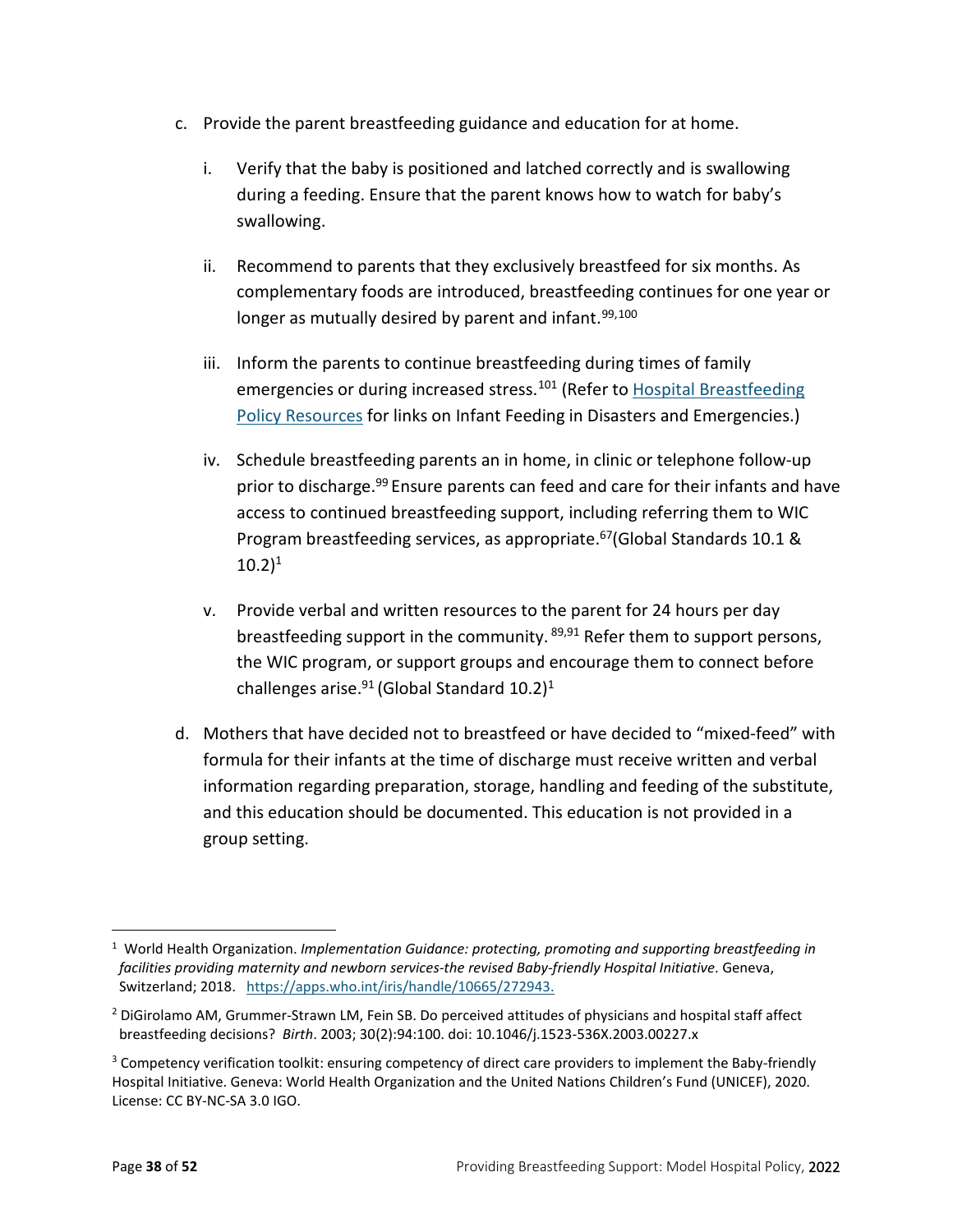<span id="page-38-3"></span>[https://www.who.int/publications/i/item/9789240008854?eType=EmailBlastContent&eId=8132d6a3-f717-4f7a-](https://www.who.int/publications/i/item/9789240008854?eType=EmailBlastContent&eId=8132d6a3-f717-4f7a-86cb-2%20%20%20%20%20%20)[86cb-2](https://www.who.int/publications/i/item/9789240008854?eType=EmailBlastContent&eId=8132d6a3-f717-4f7a-86cb-2%20%20%20%20%20%20) 

<sup>4</sup> Hernandez-Aguilar MT, Bartick M, Schreck P, Harrell C, The Academy of Breastfeeding Medicine, Young M, et al. ABM Clinical Protocol #7: Model Maternity Policy Supportive of Breastfeeding. *Breastfeeding Medicine*. 2018; 13(9). doi: 10.1089/bfm.2018.29110.mha

<sup>5</sup> American Academy of Family Physicians (AAFP) Breastfeeding Advisory Committee. Breastfeeding, Family Physicians Supporting (Position Paper). 2021: https://eclkc.ohs.acf.hhs.gov/nutrition/article/family-physicianssupporting-breastfeeding-position-paper

<sup>6</sup> Renfrew MJ, Herbert G, Wallace LM, Spiby H, McFadden A. Developing Practice in Breastfeeding*. Maternal & Child Nutrition*. 2006;2(4):245-61. doi:10.1111/j.1740-8709.2006.00067.x

<sup>7</sup> Shealy KR, Li R, Benton-Davis S, Grummer-Strawn LM. *The CDC Guide to Breastfeeding Interventions.* Atlanta: US Department of Health and Human Services, Centers for Disease Control and Prevention; 2005. [https://www.cdc.gov/breastfeeding/pdf/breastfeeding\\_interventions.pdf](https://www.cdc.gov/breastfeeding/pdf/breastfeeding_interventions.pdf)

- <sup>8</sup> Bermejo RM, Parra-Hidalgo P, Oliver A, Hidalog D, Arellano C, Garcia R. Development and assessment of a questionnaire to study protection, promotion, and support for breastfeeding. *Journal of Obstetric, Gynecologic, & Neonatal Nursing*. 2016;45(2). doi: 10.1016/j.jogn.2015.12.002
- <sup>9</sup> Wolf L, Fiscella E, Cunningham H. 10-Minute Assessment for Patient Safety. *Nurse Educator.* 2008;33(6):237-240. doi[: 10.1097/01.NNE.0000334795.30299.b3](https://doi.org/10.1097/01.nne.0000334795.30299.b3)
- <sup>10</sup> National Institutes of Health. Clear Communication. U.S. Department of Health and Human Services. [https://www.nih.gov/institutes-nih/nih-office-director/office-communications-public-liaison/clear](https://www.nih.gov/institutes-nih/nih-office-director/office-communications-public-liaison/clear-communication)[communication](https://www.nih.gov/institutes-nih/nih-office-director/office-communications-public-liaison/clear-communication)
- $11$  Framework on integrated people-centered health services. In: Sixty-ninth World Health Assembly, Geneva, 23-28 May 2016. Provisional agenda item 16.1. Geneva: World Health Organization; 2016. [http://apps.who.int/gb/ebwha/pdf\\_files/WHA69/A69\\_39-en.pdf?ua=1&ua=1.](http://apps.who.int/gb/ebwha/pdf_files/WHA69/A69_39-en.pdf?ua=1&ua=1)
- <sup>12</sup> California Department of Public Health (CDPH). Steps to Take: Comprehensive Perinatal Services, Program Guidelines for Enhanced Health Education, Nutrition, and Psychosocial Services. Sacramento, CA: CDPH; 2019. <https://apps.cce.csus.edu/sites/cdph/Complete%20STT%20Manual.pdf>
- <sup>13</sup> Renfrew MJ, McCormick FM, Wade A, Quinn B, Dowswell T. Support for breastfeeding mothers with healthy term babies. *Cochrane Database of Systematic Reviews*. 2012;5(5). doi:10.1002/14651858.CD001141.pub4
- 14 World Health Organization. *Implementation Guidance: protecting, promoting and supporting breastfeeding in facilities providing maternity and newborn services-the revised Baby-friendly Hospital Initiative*. Geneva, Switzerland; 2018. [https://apps.who.int/iris/handle/10665/272943.](https://apps.who.int/iris/handle/10665/272943)
- <sup>15</sup> Gavin L, Pazol K, Ahrens K. Update: Providing Quality Family Planning Services Recommendations from CDC and the U.S. Office of Population Affairs, 2017. *MMWR Morb Mortal Wkly Rep.* 2017;66:1383–1385. doi:10.15585/mmwr.mm6650a4
- <span id="page-38-0"></span><sup>16</sup> The American College of Obstetricians and Gynecologists. *Immediate postpartum long-acting reversible contraception.* Committee Opinion No. 670. Obstetrics and Gynecology. 2016; 128. [https://www.acog.org/clinical/clinical-guidance/committee-opinion/articles/2016/08/immediate-postpartum](https://www.acog.org/clinical/clinical-guidance/committee-opinion/articles/2016/08/immediate-postpartum-long-acting-reversible-contraception)[long-acting-reversible-contraception](https://www.acog.org/clinical/clinical-guidance/committee-opinion/articles/2016/08/immediate-postpartum-long-acting-reversible-contraception)
- <span id="page-38-2"></span><span id="page-38-1"></span><sup>17</sup> Reece-Stremtan S, Marinelli K. ABM Clinical Protocol #21: guidelines for breastfeeding and substance use or substance use disorder. *Breastfeeding Medicine*. 2015; 10(3):135-141. doi:10.1089/bfm.2015.9992
- $18$  Sachs H, AAP Committee on Drugs. Clinical Report: The transfer of drugs and therapeutics into human milk: an update on selected topics. *Pediatrics*. 2013;132 (3):e796-e809. doi:10.1542/peds.2013-1985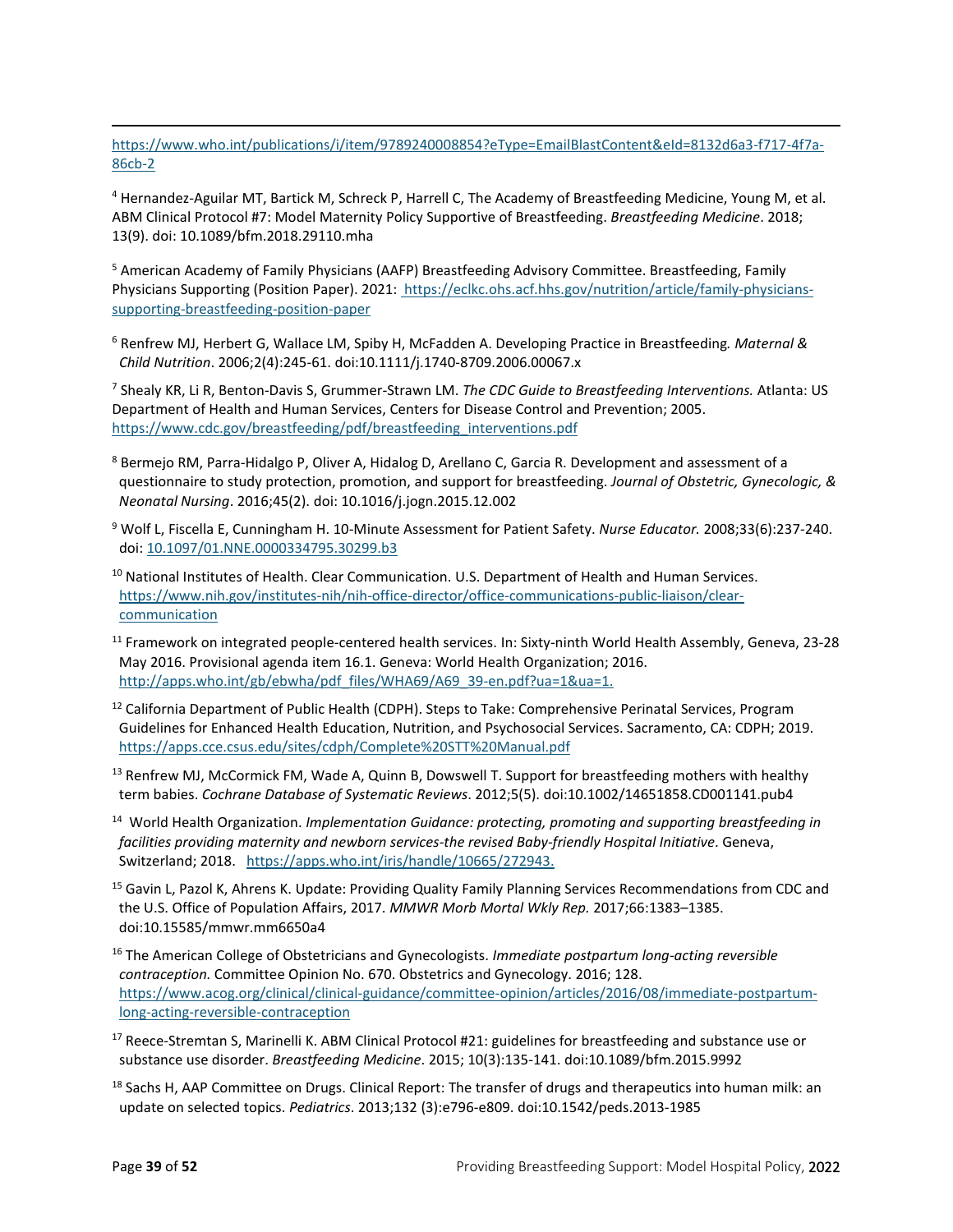- <sup>19</sup> Levitt C, Shaw E, Wong S, et al. Systematic review of the literature on postpartum care: Effectiveness of interventions for smoking relapse prevention, cessation, and production in postpartum women. *Birth*. 2007; 34(4):341-347. doi:10.1111/j.1523-536X.2007.00194.x
- <span id="page-39-0"></span><sup>20</sup> World Health Organization. International Code of Marketing of Breast-Milk Substitutes. Geneva, Switzerland: World Health Organization. 1981:
- <span id="page-39-1"></span> $21$  Kellams A, Harrel C, Omage S, Gregory C, Rosen-Carole C, and the Academy of Breastfeeding Medicine. ABM Clinical Protocol #3: Supplementary Feedings in the Healthy Term Breastfed Neonate, Revised 2017. *Breastfeeding Medicine*. 2017; 12(3)1-11: doi:10.1089/bfm.2017.29038.ajk
- <span id="page-39-2"></span><sup>22</sup> HIVE. Women Living With HIV. HIVE[. https://hiveonline.org/for-you/women-living-with-hiv/.](https://hiveonline.org/for-you/women-living-with-hiv/) Assessed August 7, 2017
- <span id="page-39-3"></span><sup>23</sup> World Health Organization, United Nations Children's Fund. *Guideline: updates on HIV and infant feeding. The duration of breastfeeding and support from health services to improve feeding practices among mothers living with HIV.* Geneva: World Health Organization;2016. <http://apps.who.int/iris/bitstream/10665/246260/1/9789241549707-eng.pdf>
- <span id="page-39-4"></span><sup>24</sup> Brimdyr K, Health Education Associates. *The First Hour After Birth: A Baby's 9 Instinctive Stages*. East Sandwich, MA. 2011:<http://www.magicalhour.org/aboutus.html>
- <sup>25</sup> Phillips R. The Sacred Hour Uninterrupted Skin-to-Skin Contact Immediately After Birth. *Newborn & Infant Nursing Reviews*. 2013; 13(2):67-72. doi:10.1053/j.nainr.2013.04.001
- <span id="page-39-5"></span><sup>26</sup> Moore E, Anderson G, Bergman N, Dowswell T. Early skin-to-skin contact for mothers and their healthy newborn infants. *Cochrane Database of Systematic Reviews*. 2012. doi:10.1002/14651858.CD003519.pub4
- <span id="page-39-6"></span><sup>27</sup> Cleveland L, Hill C, Pulse W, DiCioccio H, Field T, White Traut R. Systematic Review of Skin-to-Skin Care for Full-Term, Healthy Newborns. *J. Obstet Gynecol Neonatal Nursing*. 2017;46(6):857-869. doi:10.1016/j.jogn.2017.08.005
- <span id="page-39-7"></span><sup>28</sup> Reece-Stremtan S, Campos M, Kokajko L, and the Academy of Breastfeeding Medicine. ABM Clinical Protocol #15: Analgesia and Anesthesia for the Breastfeeding Mother, Revised 2017. *Breastfeeding Medicine*. 2017;12(9). doi:10.1089/bfm. 2017.29054.srt
- <span id="page-39-8"></span><sup>29</sup> Thomson, G., Feeley, C., Moran, V. H., Downe, S., & Oladapo, O. T. Women's experiences of pharmacological and non-pharmacological pain relief methods for labour and childbirth: a qualitative systematic review. *Reproductive health*. 2019;16(1):71. doi:10.1186/s12978-019-0735-4
- <span id="page-39-10"></span><span id="page-39-9"></span> $30$  Beilin Y, Bodian CA, Weiser J, et al. Effect of labor epidural analgesia with and without fentanyl on infant breastfeeding: a prospective, randomized, double-blind study. *Anesthesiology.* 2005;103:1211-1217. doi:0000542- 200512000-00016
- <span id="page-39-11"></span><sup>31</sup> Dozier AM, Howard CR, Brownell EA, et al. Labor epidural Anesthesia, obstetric factors and breastfeeding cessation. *Maternal Child Health Journal*. 2013;17(4):689-698. doi:10.1007/s10995-012-1045-4
- <sup>32</sup> French CA, Cong X, Chung KS. Labor epidural analgesia and breastfeeding: A systematic review. *Journal of Human Lactation*. 2016;32(3):507–520. doi:10.1177/0890334415623779
- <span id="page-39-12"></span>33 Chang ZM, Heaman MI. Epidural analgesia during labor and labor: Effects on the initiation and continuation of effective breastfeeding. *Journal of Human Lactation*. 2005; 21(3):305-326. doi:10.1177/0890334405277604
- <span id="page-39-13"></span><sup>34</sup> Riordan J, Gross A, Angeron J, Krumwiede B, & Melin J. The effect of labor pain relief medication on neonatal suckling and breastfeeding duration. *Journal of Human Lactation*. 2000; 16(1):7-12. doi:10.1177/089033440001600103
- <span id="page-39-14"></span><sup>35</sup> Levitt C, Shaw E, Wong S, et al. Systematic review of the literature on postpartum care: Effectiveness of interventions for smoking relapse prevention, cessation, and production in postpartum women. *Birth*. 2007;34:341-347. doi:10.1111/j.1523-536X.2007.00194.x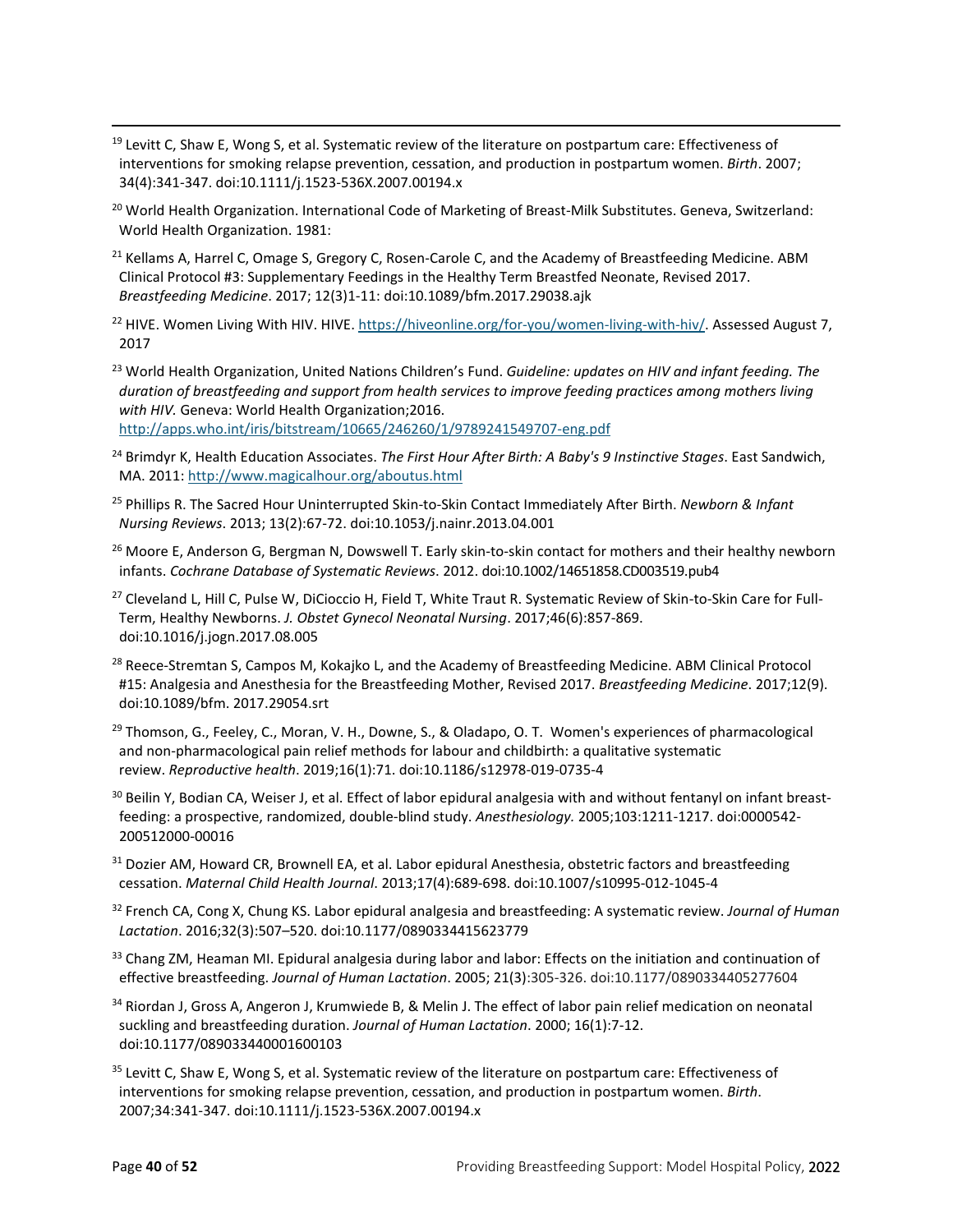- <span id="page-40-17"></span><span id="page-40-0"></span><sup>36</sup> Holmes AV, Yerdon M, Bunik M. ABM Clinical Protocol #5: Peripartum Breastfeeding Mangement for the Healthy Mother and Infant at Term, Revision 2013. *Breastfeeding Medicine*. 2013;8. doi:10.1089/bfm.2013.9979
- <span id="page-40-1"></span><sup>37</sup> American Academy of Pediatrics Section on Breastfeeding. Sample Hospital Breastfeeding Policy for Newborns. 2009[. https://njaap.org/uploadfiles/documents/f48.pdf](https://njaap.org/uploadfiles/documents/f48.pdf)
- <span id="page-40-2"></span><sup>38</sup> Recommendations for Management of Common Childhood Conditions: Evidence for Technical Update of Pocket Book Recommendations: Newborn Conditions, Dystenary, Pneumonia, Oxygen Use and Delivery, Common Causes of Fever, Severe Acute Malnutrition and Supportive Care. Geneva: World Health Organization; 2012. <https://www.ncbi.nlm.nih.gov/books/NBK138333/>
- <span id="page-40-3"></span><sup>39</sup> Widstrom AM, Brimdyr K, Svensson K, Cadwell K, Nissen E. Skin-to-Skin Contact the First Hour After Birth, Underlying Implications and Clinical Practice. *Acta Paaediatrica*. 2019;108(7). doi:10.1111/apa.14754
- <span id="page-40-4"></span><sup>40</sup> Association for Women's Health Obstetric and Neonatal Nurses. Immediate and Sustained Skin-to-Skin Contact for the Healthy Term Newborn After Birth: AWHONN Practice Brief Number 5. *Journal of Obstetric, CGynecologic & Neonatal Nursing*. 2016; 45(6). doi:10.1016/S1751-4851(16)30331-2
- <span id="page-40-5"></span><sup>41</sup> Ferrarello D, & Carmichael T. Sudden Unexpected Postnatal Collapse of the Newborn. *Nursing for Women's Health*. 2016;20(3):268. doi:10.1016/j.nwh.2016.03.005
- <span id="page-40-6"></span><sup>42</sup> Winter LF, Goldsmith JP, & Committee on Fetus and Newborn: Taskforce on Sudden Infant Death Syndrome. Safe sleep and skin-to-skin care in the neonatal period for healthy term newborns. *American Academy of Pediatrics*. 2016;138(3):e20161889. doi:10.1542/peds.2016-1889
- <span id="page-40-7"></span><sup>43</sup> Turney J, Lowther A, Pyka J, Mollon D, and Fields W. Delayed Newborn First Bath and Exclusive Breastfeeding Rates. *Practice* Neonatal *Health*. 2018;23(1). doi:10.1016/j.nwh.2018.12.003
- <span id="page-40-8"></span><sup>44</sup> Johnston C, Yeo CM, Disher T, et al. Skin-to-skin care with newborns cuts down procedural pain. *Cochrane Database of Systematic Reviews*. 2017:2. doi:10.1002/14651858.CD008435.pub3
- <span id="page-40-9"></span><sup>45</sup> Lippi G, Francini M. Vitamin K in Neonates: Facts and Myths. *Blood Transfusion*. 2011;9(1):4-9. doi:10.2450/2010.0034-10
- <sup>46</sup> Centers for Disease and Prevention. Vitamin K Shot-Essential in Preventing Serious Bleeding in Newborns. Centers for Disease and Prevention[. https://www.cdc.gov/ncbddd/vitamink/facts.html.](https://www.cdc.gov/ncbddd/vitamink/facts.html) Updated June 23, 2014. Accessed April 3, 2017.
- <span id="page-40-10"></span> $47$  American Academy of Pediatrics. Care of the Newborn; Conjunctival (Eye) Care. In: Guidelines for Perinatal Care. 7th Ed. Washington, DC: the American Academy of Pediatrics and the American College of Obstetricians and Gynecologists; 2012.<http://simponline.it/wp-content/uploads/2014/11/GuidelinesforPerinatalCare.pdf>
- <span id="page-40-12"></span><span id="page-40-11"></span><sup>48</sup> Wight N, Kim J, Rhine W, Mayer O, Morris M, Sey R, Nisbet C. Nutritional Support of the Very Low Birth Weight (VLBW) Infant: A Quality Improvement Toolkit. Stanford, CA: California Perinatal Quality Care Collaborative; Revised 2018.

https://www.cpqcc.org/sites/default/files/pdf/toolkit/Nutritional%20Support%20of%20the%20VLBW%20Infant\_ QI%20Toolkit\_September%202018\_FINALv3%20%28reduced%20size%29.pdf

- <span id="page-40-14"></span><span id="page-40-13"></span><sup>49</sup> Hung K, Berg O. Early skin-to-skin after cesarean to improve breastfeeding. *MCN The American Journal of Maternal Child Nursing*. 2011;36(5):318-342. doi:10.1097/NMC.0b013e3182266314
- <sup>50</sup> Stone S, Pratr L, Spencer R. Facilitating skin-to-skin contact in the operating room after cesarean birth. *Nursing for Women's Health*. 2014;18(6):486-99. doi:10.1111/1751-486X.12161
- <span id="page-40-15"></span><sup>51</sup> Erlandsson K, Dsilna A, Fagerberg I, Christensson K. Skin-to-skin care with the father after cesarean birth and its effect on newborn crying and prefeeding behavior. *Birth*. 2007;34(2):105-14. doi:10.1111/j.1523- 536X.2007.00162.x
- <span id="page-40-16"></span><sup>52</sup> American Academy of Pediatrics (AAP). Infant Feeding in Disasters and Emergencies: Breastfeeding and other options. 2015: [https://www.aap.org/en-us/advocacy-and-policy/aap-health](https://www.aap.org/en-us/advocacy-and-policy/aap-health-initiatives/Breastfeeding/Documents/InfantNutritionDisaster.pdf)[initiatives/Breastfeeding/Documents/InfantNutritionDisaster.pdf](https://www.aap.org/en-us/advocacy-and-policy/aap-health-initiatives/Breastfeeding/Documents/InfantNutritionDisaster.pdf)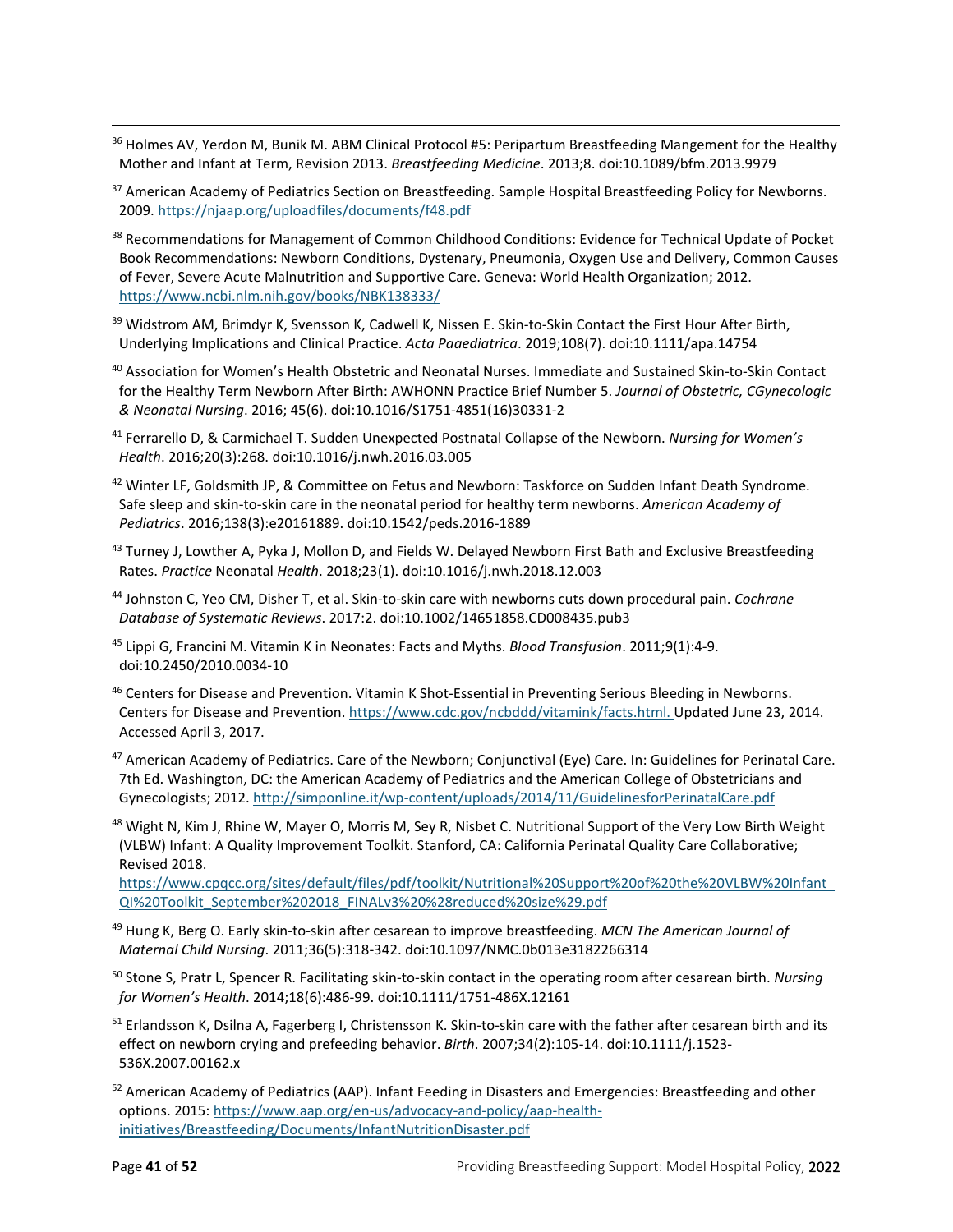<span id="page-41-17"></span><span id="page-41-0"></span><sup>53</sup> Carothers C, & Gribble K. Infant and young child feeding in emergencies. *Journal of Human Lactation*. 2014;30(3):272-275. doi:10.1177/0890334414537118

<span id="page-41-1"></span><sup>54</sup> Association of Women's Health, Obstetric and Neonatal Nurses (AWHONN). Women's Health and Perinatal Nursing Care Quality Refined Draft Measures Specifications. Washington, DC.; 2014[. https://pqcnc](https://pqcnc-documents.s3.amazonaws.com/aimrpc/PQCNCAIMRPCExpertTeamResourcesAWHONNPerinatalNursingCareQualMeasures2014.pdf)[documents.s3.amazonaws.com/aimrpc/PQCNCAIMRPCExpertTeamResourcesAWHONNPerinatalNursingCareQual](https://pqcnc-documents.s3.amazonaws.com/aimrpc/PQCNCAIMRPCExpertTeamResourcesAWHONNPerinatalNursingCareQualMeasures2014.pdf) [Measures2014.pdf](https://pqcnc-documents.s3.amazonaws.com/aimrpc/PQCNCAIMRPCExpertTeamResourcesAWHONNPerinatalNursingCareQualMeasures2014.pdf)

<span id="page-41-2"></span>55 Nimbalkar SM, Patel VK, Patel DV, Nimbalkar AS, Sethi A, Phatak A. Effect of early skin-to-skin contact following normal delivery on incidence of hypothermia in neonates more than 1800g: randomized control trial. *Journal of Perinatology*. 2014;34(5):364-8. doi:10.1038/jp.2014.15

<span id="page-41-4"></span><span id="page-41-3"></span><sup>56</sup> Wight N, Marinelli AK. ABM Clinical Protocol #1: Guidelines for Glucose Monitoring and Treatment of Hypoglycemia in Term and Late-Preterm Neonates, Revised 2014. *Breastfeeding Medicine*. 2014;9(4):173-179. doi:10.1089/bfm.2014.9986

<span id="page-41-5"></span>57 Lactation Education Resources. Resources: Hand Expression of Breastmilk. Lactation Education Resources. 2020. [https://www.lactationtraining.com/resources/educational-materials/handouts-parents/handouts-lactation/hand](https://www.lactationtraining.com/resources/educational-materials/handouts-parents/handouts-lactation/hand-expression-breastmilk)[expression-breastmilk](https://www.lactationtraining.com/resources/educational-materials/handouts-parents/handouts-lactation/hand-expression-breastmilk)

- <span id="page-41-6"></span><sup>58</sup> Academy of Breastfeeding Medicine. ABM Protocol #11: Guidelines for the evaluation and management of neonatal ankyloglossia and its complications in the breastfeeding dyad. *The Academy of Breastfeeding Medicine, Inc*. 2004. [https://abm.memberclicks.net/assets/DOCUMENTS/PROTOCOLS/11-neonatal-ankyloglossia-protocol](https://abm.memberclicks.net/assets/DOCUMENTS/PROTOCOLS/11-neonatal-ankyloglossia-protocol-english.pdf)[english.pdf](https://abm.memberclicks.net/assets/DOCUMENTS/PROTOCOLS/11-neonatal-ankyloglossia-protocol-english.pdf)
- <span id="page-41-8"></span><span id="page-41-7"></span>59 International board of lactation consultant examiners (IBLCE). Advisory Opinion: Frenulotomy. Falls Church, VA. Advisory opinion. 2013[. https://iblce.org/wp-content/uploads/2017/05/advisory-opinion-frenulotomy-english.pdf](https://iblce.org/wp-content/uploads/2017/05/advisory-opinion-frenulotomy-english.pdf)
- <span id="page-41-9"></span> $60$  Coryllos E, Genna V, Fram J. Minimally invasive treatment for posterior tongue-tie (the hidden tongue tie). In C.W.Genna, eds. Supporting sucking skills in breastfeeding infants. Burlington, MA: Jones & Barlett Learning; 2017.
- <span id="page-41-10"></span> $61$  Geddes DT, Langton DB, Gollow I, Jacobs LA, Hartmann PE, Simmer K. Frenulotomy for breastfeeding infants with ankyloglossia: effect on milk removal and sucking mechanism as imaged by ultrasound. *Pediatrics*. 2008;122(1):e188-94. doi:10.1542/peds.2007-2553
- <span id="page-41-11"></span> $62$  Widstrom AM, Lilja G, Aaltomaa-Michalias P, et al. Newborn behavior to locate the breast when skin-to-skin: a possible method for enabling early self-regulation. *Academy of Pediatrics*. 2011;100(1):79-85. doi:10.1111/j.1651- 2227.2010.01983.x
- <span id="page-41-12"></span> $63$  Preer G, Pisegna JM, Cook JT, Henri AM, Phillip BL. Delaying the bath and in hospital breastfeeding rates. *Breastfeeding Med*. 2013;8(6):485-90. doi:10.1089/bfm.2012.0158
- <sup>64</sup> Association of Women's Health, Obstetric and Neonatal (AWHONN). Neonatal Skin Care: Evidence-based clinical practice guideline. 3rd ed. Washington, DC: 2013. doi:10.1111/1751-486X.12085
- <span id="page-41-13"></span><sup>65</sup> McGuire E. Maternal and infant sleep postpartum. *Breastfeeding Review*. 2013; 21(2):38-41. <https://pubmed.ncbi.nlm.nih.gov/23957180/>
- <span id="page-41-14"></span><sup>66</sup> DaMota K, Banuelos J, Goldbronn J, Vera-Beccera LE, Heinig MJ. (2012). Maternal request for in-hospital supplementation of healthy breastfed infants among low-income women. *Journal of Human Lactation*, 28(4), 476- 482. doi:10.1177/0890334412445299

<span id="page-41-16"></span><span id="page-41-15"></span> $67$  Guideline: Protecting, promoting and supporting breastfeeding in facilities providing maternity and newborn services. Geneva: World Health Organization; 2017. <https://apps.who.int/iris/bitstream/handle/10665/259386/9789241550086-eng.pdf?sequence=1>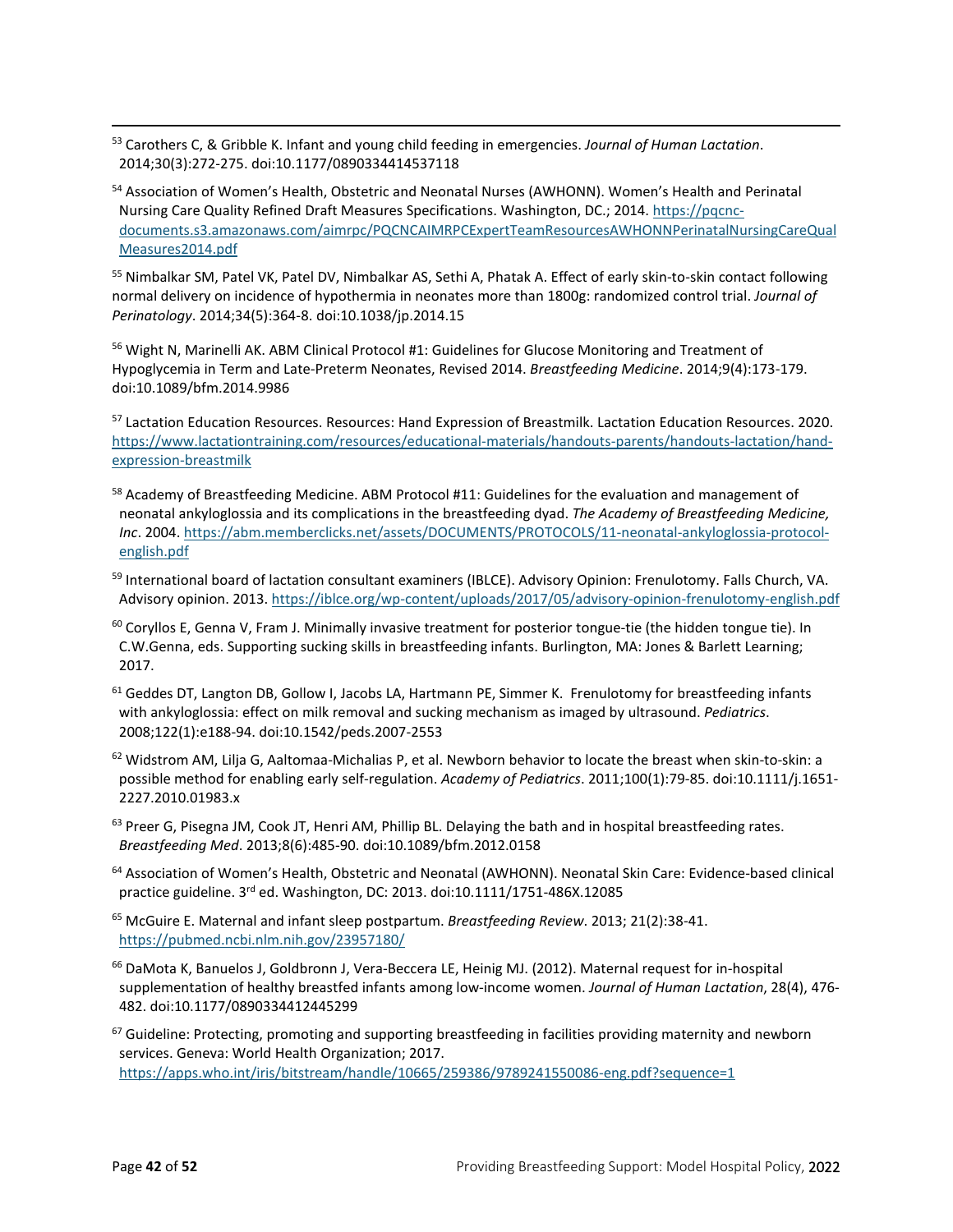<span id="page-42-0"></span><sup>68</sup> The American College of Obstetricians and Gynecologists (ACOG). Breastfeeding your Baby. In: FAQ029: Labor, Delivery and Postpartum Care. 2019: [https://www.acog.org/patient-resources/faqs/labor-delivery-and](https://www.acog.org/patient-resources/faqs/labor-delivery-and-postpartum-care/breastfeeding-your-baby)[postpartum-care/breastfeeding-your-baby](https://www.acog.org/patient-resources/faqs/labor-delivery-and-postpartum-care/breastfeeding-your-baby)

- <span id="page-42-1"></span> $69$  Flaherman VJ, Maisels J, and the Academy of Breastfeeding Medicine. ABM Protocol #22: Guidelines for management of jaundice in the breastfeeding infant 35 weeks or more gestation. *Breastfeeding Medicine*. 2017;12(5). doi:10.1089/bfm.2017.29042.vjf
- <span id="page-42-2"></span> $70$  Yamauchi Y, & Yamanouchi I. Breastfeeding frequency during the first 24 hours after birth in full-term neonates. *Pediatrics.* 1990; 86(2): 171-175[. https://pediatrics.aappublications.org/content/86/2/171?download=true](https://pediatrics.aappublications.org/content/86/2/171?download=true)
- <span id="page-42-3"></span><sup>71</sup> Merewood A, Morton J. Using your hands to express your milk. *Journal of Human Lactation*. 2013;29:635-636. doi:10.1177/0890334413504642

 $72$  Jones F. Best Practice for expressing, storing and handling human milk. 3rd ed. Human Milk Banking Association of North America, Fort Worth, TX; 2019.<https://www.hmbana.org/our-work/publications.html>

<span id="page-42-4"></span><sup>73</sup> The Academy of Breastfeeding Medicine Protocol Committee. ABM Clinical Protocol #7: Model Breastfeeding Policy. *Breastfeeding Medicine*. 13(9). doi:10.1089/bfm.2018.29110.mha

<span id="page-42-5"></span><sup>74</sup> The Academy of Breastfeeding Medicine, Eglash A. ABM Clinical Protocol #8: Human milk storage information for home use for full-term infants. *Breastfeeding Medicine.* 2010;5(3):127-130. doi:10.1089/bfm.2010.9988

75 Intermountain Healthcare. Breastfeeding: Pumping Milk for Your Baby in the NICU: Fact Sheet for Patients and Families. 2014[. https://intermountainhealthcare.org/ext/Dcmnt?ncid=520944171](https://intermountainhealthcare.org/ext/Dcmnt?ncid=520944171) 

<span id="page-42-6"></span> $^{76}$  Larkin T, Kiehn T, Murphy PK, Uhryniak J. Examining the use and outcomes of a new hospital-grade breast pump in exclusively pumping NICU mothers. *Advances in Neonatal Care*. 2013; 13(1): 75-82. doi:10.1097/ANC.0b013e31827d4ce3.

- <span id="page-42-7"></span> $77$  Parker L, Sullivan S, Kreuger C, Kelechi T, Mueller M. Effect of early breast milk expression on milk volume and timing of lactogenesis stage II among mothers of very low birth weight infants: A pilot study. *Journal of Perinatology.* 2012; 32(3): 205-209. doi:10.1038/jp.2011.78
- <span id="page-42-8"></span> $^{78}$  California Health and Safety Code Division 2. Licensing Provisions, Chapter 4.75. Human Milk. 1999; 87(2) [1647-1648].

<span id="page-42-9"></span>[https://leginfo.legislature.ca.gov/faces/codes\\_displayText.xhtml?lawCode=HSC&division=2.&title=&part=&chapt](https://leginfo.legislature.ca.gov/faces/codes_displayText.xhtml?lawCode=HSC&division=2.&title=&part=&chapter=4.75.&article=) [er=4.75.&article=](https://leginfo.legislature.ca.gov/faces/codes_displayText.xhtml?lawCode=HSC&division=2.&title=&part=&chapter=4.75.&article=)

 $79$  Centers for Disease Control (CDC). Breastfeeding: Proper Handling and Storage of Human Milk.CDC. [https://www.cdc.gov/breastfeeding/recommendations/handling\\_breastmilk.htm.](https://www.cdc.gov/breastfeeding/recommendations/handling_breastmilk.htm) Accessed August 10, 2017.

<span id="page-42-10"></span>80 Savitri KP, Mooney R, Eieser LJ, Havstad S. The latch scoring system and prediction of breastfeeding duration. *Journal of Human Lactation*. 2006;22(4):391-397. doi:10.1177/0890334406293161

<span id="page-42-11"></span><sup>81</sup> Human Milk Banking. Association of North America. Human Milk Banking.<https://www.hmbana.org/>

<span id="page-42-12"></span>82 Academy of Breastfeeding Medicine. ABM Clinical Protocol #10: Breastfeeding the late preterm infant (34 0/7 to 36 6/7 Weeks Gestation). *Breastfeeding Medicine*, 2011;11(10):494-500. doi:10.1089/bfm.2016.29031.egb

<span id="page-42-13"></span> $83$  Lau, C., Fucile, S., & Schanler, R. J. A self-paced oral feeding system that enhances preterm infants' oral feeding skills. *Journal of neonatal nursing: JNN*. 2015;21(3):121–126. doi:10.1016/j.jnn.2014.08.004

<span id="page-42-14"></span>84 Nommsen-Rivers L, Chantry C, Peerson J, Cohen R, Dewey K. Delayed onset of lactogenesis among first-time mothers is related to maternal obesity and factors associated with ineffective breastfeeding. *The American Journal of Clinical Nutrition*, 2010;92(3): 574-584. doi:10.3945/ajcn.2010.29192

85 Jaafar SH, Ho JJ, Jahanfar S, Angolkar M. Effect of restricted pacifier use in breastfeeding term infants for increasing duration of breastfeeding. *Cochrane Database of Systematic Reviews*. 2016;8. doi:10.1002/14651858.CD007202.pub4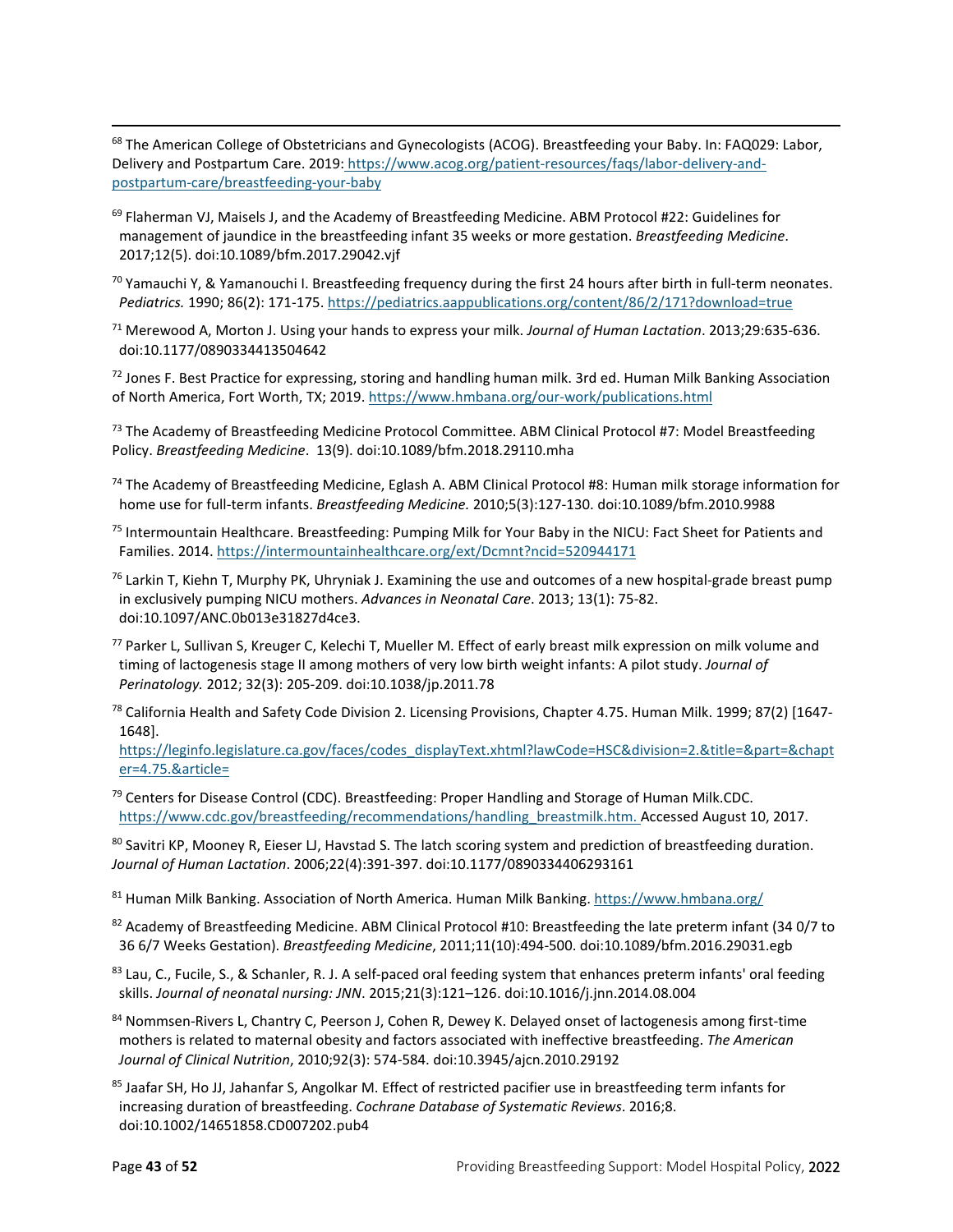- <span id="page-43-18"></span><span id="page-43-0"></span><sup>86</sup> O'Connor NR, Tanabe KO, Siadaty MS, Hauck FR. Pacifiers and Breastfeeding: A Systematic Review. *Arch Pediatr Adolesc Med*. 2009;163(4):378-382. doi:10.1001/archpediatrics.2008.578
- <span id="page-43-1"></span><sup>87</sup> Shah PS, Herbozo C, Aliwalas LL, Shah VS. Breastfeeding or breast milk for procedural pain in neonates. *Cochrane Database of Systematic Reviews*. 2012, Issue 12. Art. No.: CD004950. doi:10.1002/14651858.CD004950.pub3
- 88 Weiss JN, Woodend AK, Peterson WE, Gibb W, Groll DL. An observational study of associations among maternal fluids during parturition, neonatal output, and breastfed newborn weight loss. *Int Breastfeeding Journal.* 2011; 6:9. doi:10.1186/1746-4358-6-9
- <span id="page-43-3"></span><span id="page-43-2"></span>89 Schanler RJ, Dooley S, eds. American Academy of Pediatrics and American College of Obstetricians and Gynecologists: Breastfeeding Handbook for Physicians. 2nd ed. 2013.
- 90 Flaherman VJ, Schaefer EW, Kuzniewicz MW, Sherian LX, Walsh EM, Paul IM. Early weight loss nomograms for exclusively breastfed newborns. *Pediatrics*. 2014; 135(1):e16-23. doi:10.1542/peds.2014-1532
- <span id="page-43-5"></span><span id="page-43-4"></span><sup>91</sup> National Association of Neonatal Nurses: NANN Board of Directors. The Use of Human Milk and Breastfeeding in the Neonatal Intensive Care Unit: Position Statement #3065. 2015: [http://nann.org/uploads/About/PositionPDFS/1.4.3\\_Use%20%20of%20Human%20Milk%20and%20Breastfeeding](http://nann.org/uploads/About/PositionPDFS/1.4.3_Use%20%20of%20Human%20Milk%20and%20Breastfeeding%20in%20the%20NICU.pdf) [%20in%20the%20NICU.pdf](http://nann.org/uploads/About/PositionPDFS/1.4.3_Use%20%20of%20Human%20Milk%20and%20Breastfeeding%20in%20the%20NICU.pdf)
- <span id="page-43-6"></span> $92$  Conde-Agudelo A, Díaz-Rossello JL. Kangaroo mother care to reduce morbidity and mortality in low birthweight infants. *Cochrane Database of Systematic Reviews 2016*, Issue 8. Art. No.: CD002771. doi:10.1002/14651858.CD002771.pub4
- <span id="page-43-7"></span><sup>93</sup> Wagner EA, Chantry CJ, Dewey KG, Nommsen-Rivers LA. Breastfeeding Concerns at 3 and 7 Days Postpartum and Feeding Status at 2 Months. *Pediatrics*. 2013;132(4): e865–e875. doi:10.1542/peds.2013-0724
- <span id="page-43-8"></span>94 Cleveland L. Recommendations for women who receive medication-assisted treatment for opioid use disorders. *Journal of Obstetrics, Gynecology, and Neonatal Nursing*. 2016;45(4):574-576. doi:10.1016/j.jogn.2016.06.004
- <span id="page-43-9"></span><sup>95</sup> Sriraman NK, Melvin K, and Meltzer-Brody S. ABM Clinical Protocol #18: Use of Antidepressants in Breastfeeding Mothers. *Breastfeeding Medicine*. 2015;10(6):290-299. doi:10.1089/bfm.2015.29002
- <span id="page-43-10"></span><sup>96</sup> Hill PD, & Johnson TS. Assessment of breastfeeding and infant growth. *Journal of Midwifery and Women's Health*. 2007;52(6):571-578. doi:10.1016/j.jmwh.2007.07.009
- 97 Moon RY; Task Force on Sudden Infant Death Syndrome. SIDS and Other Sleep-Related Infant Deaths: Evidence Base for 2016 Updated Recommendations for a Safe Infant Sleeping Environment. Pediatrics. 2016 Nov;138(5):e20162940. doi:10.1542/peds.2016-2940
- <span id="page-43-11"></span><sup>98</sup> California Breastfeeding Coalitions. California Breastfeeding Laws and Regulations[. California Breastfeeding Laws](http://californiabreastfeeding.org/breastfeedingrights/california-breastfeeding-laws/)  [& Regulations « California Breastfeeding Coalition](http://californiabreastfeeding.org/breastfeedingrights/california-breastfeeding-laws/)
- <span id="page-43-12"></span><sup>99</sup> Evans A, Marinelli KA, Taylor JS, The Academy of Breastfeeding Medicine. ABM Clinical Protocol #2: Guidelines for hospital discharge of the breastfeeding term newborn and mother: "The Going Home Protocol". *Breastfeeding Medicine*. 2014: 9(1), 3–8. doi:10.1089/bfm.2014.9996
- <span id="page-43-14"></span><span id="page-43-13"></span><sup>100</sup> Davis S, Stichler J, Poeltler D. Increasing exclusive breastfeeding rates in the well-baby population. *Nursing for Womens Health*. 2013;16(6). doi:10.1111/j.1751-486X.2012.01774.x
- <span id="page-43-17"></span><span id="page-43-16"></span><span id="page-43-15"></span><sup>101</sup> American Academy of Pediatrics (AAP). Infant Feeding in Disasters and Emergencies: Breastfeeding and other options. 2015. [https://www.aap.org/en-us/advocacy-and-policy/aap-health](https://www.aap.org/en-us/advocacy-and-policy/aap-health-initiatives/Breastfeeding/Documents/InfantNutritionDisaster.pdf)[initiatives/Breastfeeding/Documents/InfantNutritionDisaster.pdf](https://www.aap.org/en-us/advocacy-and-policy/aap-health-initiatives/Breastfeeding/Documents/InfantNutritionDisaster.pdf)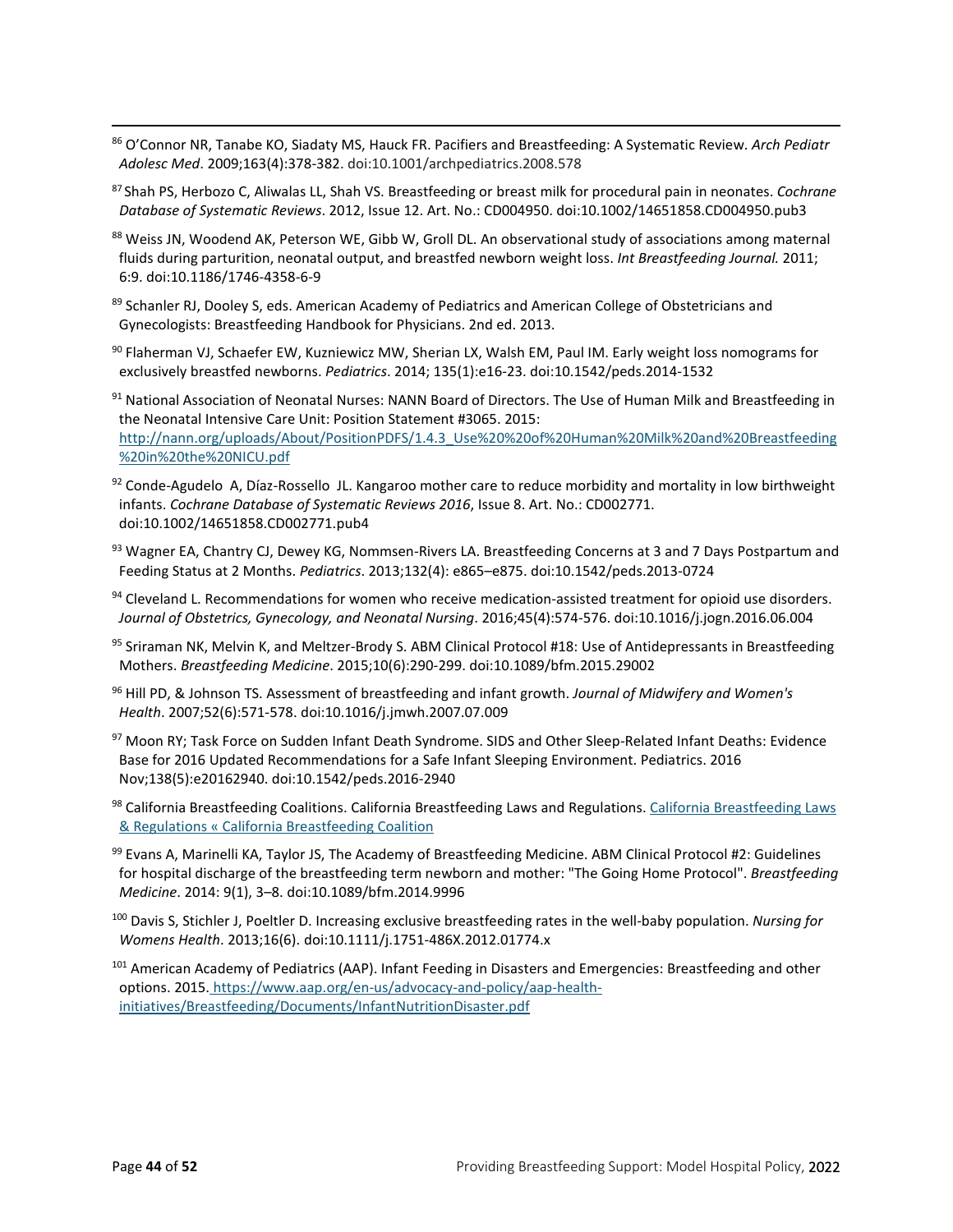## <span id="page-44-2"></span><span id="page-44-0"></span>**Part III: Supporting Breastfeeding Employees and Visitors**

### <span id="page-44-5"></span><span id="page-44-4"></span><span id="page-44-3"></span><span id="page-44-1"></span>**A. Lactation Accommodation**

Hospital administrators and human resource directors should ensure lactation accommodations follow federal and state laws that protect, promote and support breastfeeding, including: $1,2,3,4$  $1,2,3,4$  $1,2,3,4$  $1,2,3,4$  $1,2,3,4$  $1,2,3,4$ 

- <span id="page-44-6"></span>1. lactation breaks at work;
- <span id="page-44-7"></span>2. breastfeeding in public;
- <span id="page-44-9"></span><span id="page-44-8"></span>3. providing a returning employee with clear, written policy outlining their right to:
	- a. a private, clean, safe room or other location that is not a bathroom in which they can express milk;
	- b. a location with a place to sit, a surface to place a pump and access to electricity for powering a pump; and
	- c. access to a sink with running water and a refrigerator or other cooling device suitable for storing milk;
- <span id="page-44-12"></span><span id="page-44-11"></span><span id="page-44-10"></span>4. protection from discrimination for reasons related to breastfeeding; and
- 5. unpaid leave for pregnancy and breastfeeding.

<span id="page-44-19"></span><span id="page-44-16"></span> $2$  California Department of Public Health. Lactation Accommodation Laws for Workplace, Jails, and School. <https://www.cdph.ca.gov/Programs/CFH/DMCAH/Breastfeeding/Pages/Laws.aspx>

<span id="page-44-20"></span><span id="page-44-17"></span><sup>3</sup> Office on Women's Health, U.S. Department of Health and Human Services. Breastfeeding: Business Care for Breastfeeding. [https://www.womenshealth.gov/breastfeeding/breastfeeding-home-work](https://www.womenshealth.gov/breastfeeding/breastfeeding-home-work-and-public/breastfeeding-and-going-back-work/business-case)[and-public/breastfeeding-and-going-back-work/business-case](https://www.womenshealth.gov/breastfeeding/breastfeeding-home-work-and-public/breastfeeding-and-going-back-work/business-case) 

<span id="page-44-21"></span><sup>4</sup> US Department of Labor: Wage and Hour Division. Break Time for Nursing Mothers. US Department of Labor.<https://www.dol.gov/agencies/whd/nursing-mothers>

<span id="page-44-18"></span><span id="page-44-15"></span><span id="page-44-14"></span><span id="page-44-13"></span> $1$  California Breastfeeding Coalition. California Breastfeeding Laws and Regulations. California Breastfeeding Coalition. [http://californiabreastfeeding.org/breastfeedingrights/california-breastfeeding](http://californiabreastfeeding.org/breastfeedingrights/california-breastfeeding-laws/)[laws/.](http://californiabreastfeeding.org/breastfeedingrights/california-breastfeeding-laws/).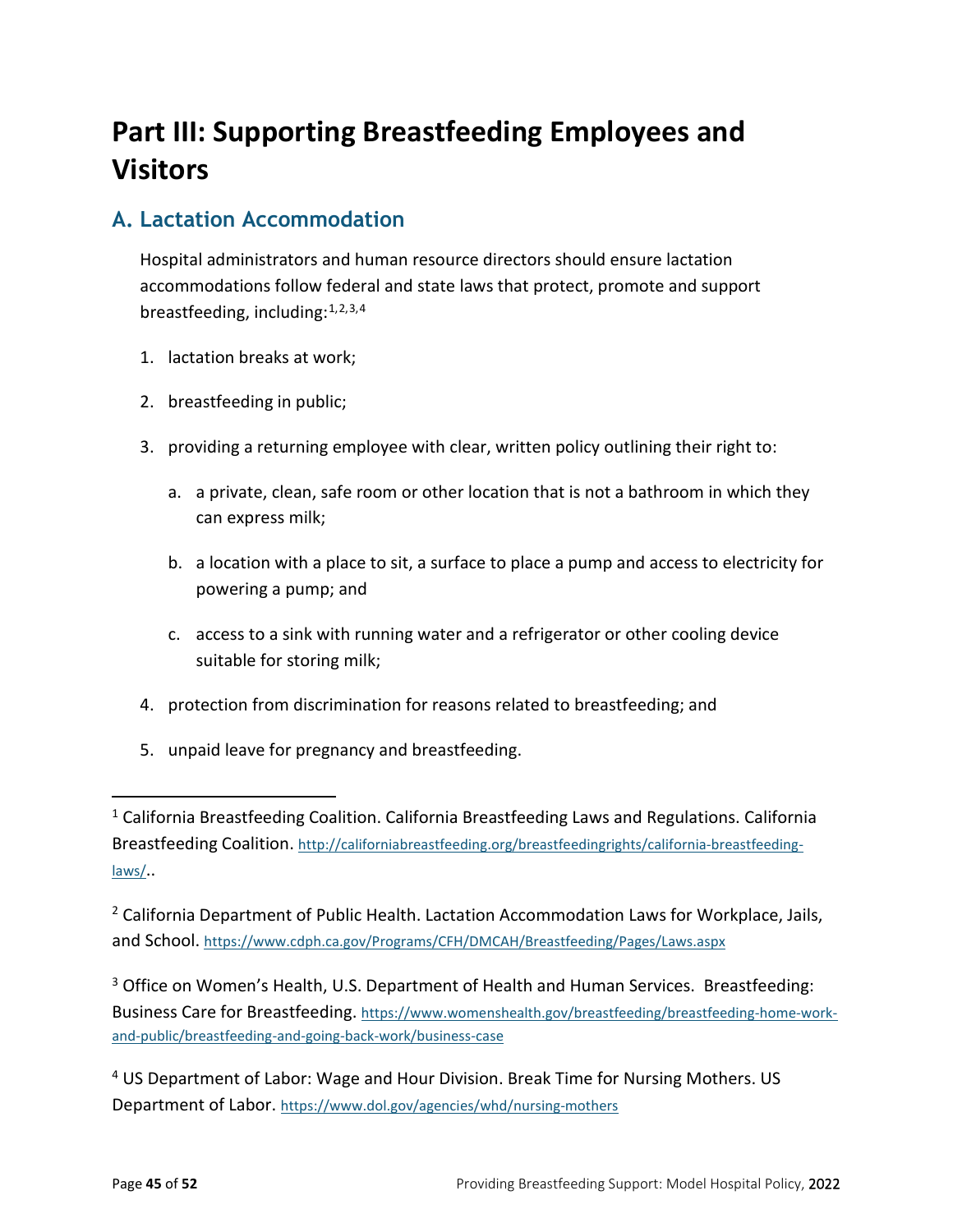**Visit the California Department of Public Health's website for the [Hospital Breastfeeding](https://www.cdph.ca.gov/Programs/CFH/DMCAH/Breastfeeding/Pages/Hospital-Breastfeeding-Policy-Resources.aspx)  [Policy Resources](https://www.cdph.ca.gov/Programs/CFH/DMCAH/Breastfeeding/Pages/Hospital-Breastfeeding-Policy-Resources.aspx) (www.cdph.ca.gov/Breastfeeding)**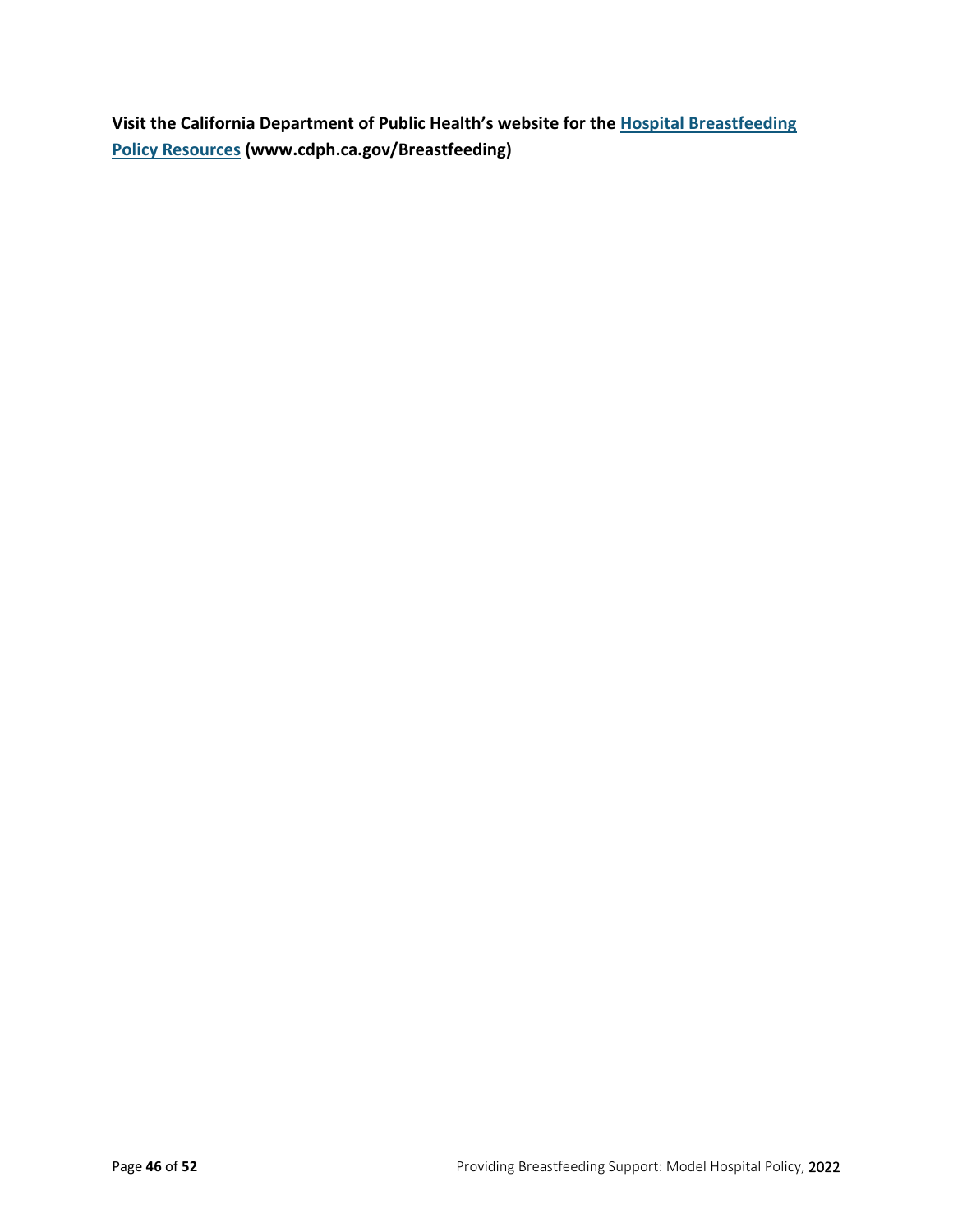## <span id="page-46-0"></span>**Appendix: Ten Steps to Successful Breastfeeding Global Standards (revised 2018)[\\*](#page-51-0)**

#### *Critical management procedures*

#### **Step 1 Facility Policies**

*1. a. Comply fully with the International Code of Marketing of Breast-milk Substitutes and relevant World Health Assembly resolutions.*

#### Global Standards

**1.a.1** All infant formula, feeding bottles and teats used in the facility have been purchased through normal procurement channels and not received through free or subsidized supplies.

**1.a.2** The facility has no display of products covered under the Code or items with logos of companies that produce breast-milk substitutes, feeding bottles and teats, or names of products covered under the Code.

**1.a.3** The facility has a policy that describes how it abides by the Code, including procurement of breast milk substitutes, not accepting support or gifts from producers or distributors of products covered by the Code and not giving samples of breast-milk substitutes, feeding bottles or teats to mothers.

**1.a.4** At least 80% of health professionals who provide antenatal, delivery and/or newborn care can explain at least two elements of the Code.

*1. b. Have a written infant feeding policy that is routinely communicated to staff and parents.*

#### Global Standards

**1.b.1** The health facility has a written infant feeding policy that addresses the implementation of all eight key clinical practices of the Ten Steps, Code implementation, and regular competency assessment.

**1.b.2** Observations in the facility confirm that a summary of the policy is visible to pregnant women, mothers and their families.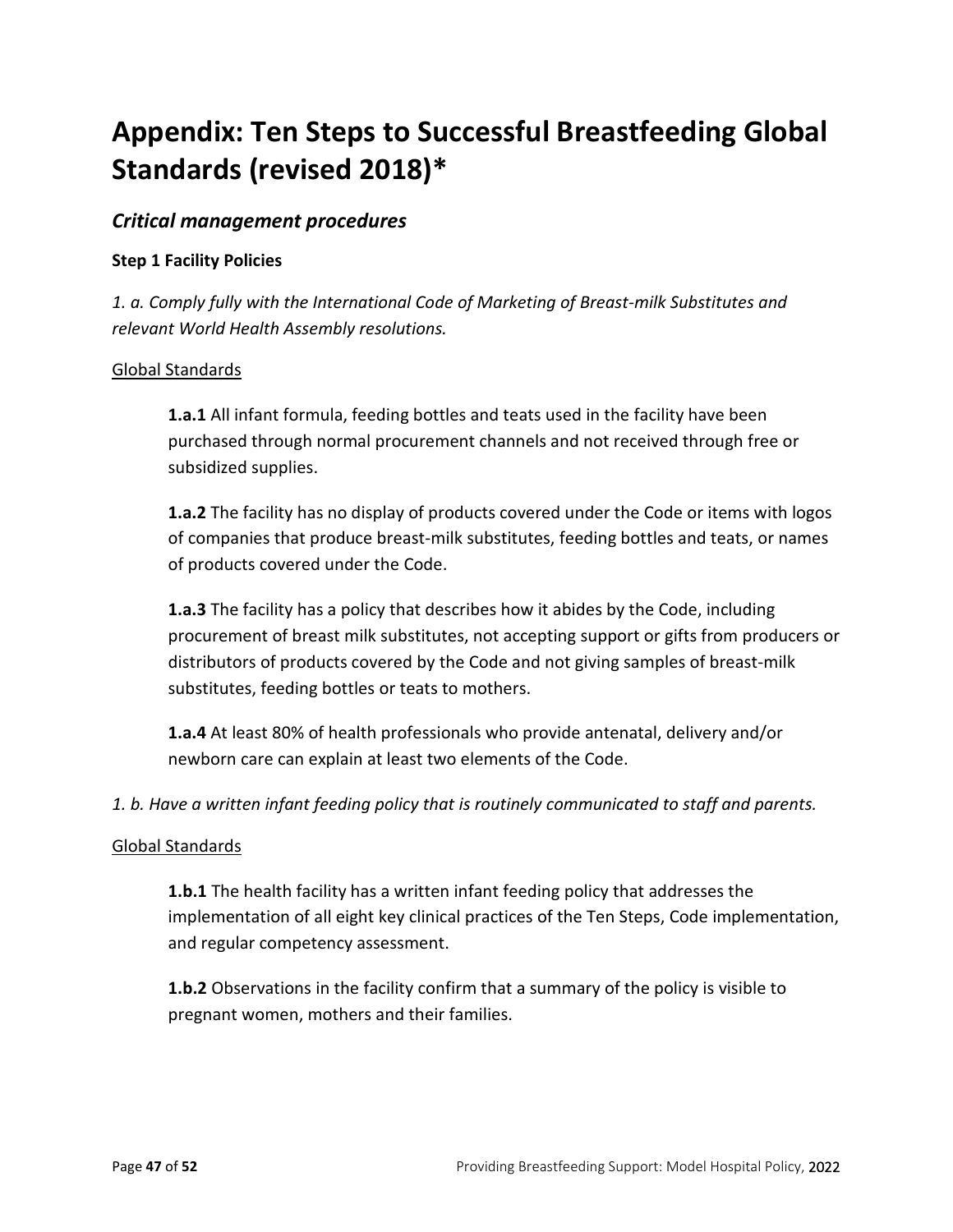**1.b.3** A review of all clinical protocols or standards related to breastfeeding and infant feeding used by the maternity services indicates that they are in line with BFHI standards and current evidence-based guidelines.

**1.b.4** At least 80% of clinical staff who provide antenatal, delivery and/or newborn care can explain at least two elements of the infant feeding policy that influence their role in the facility.

#### *1. c. Establish ongoing monitoring and data-management systems.*

#### Global Standards

**1.c.1** The facility has a protocol for an ongoing monitoring and data-management system to comply with the eight key clinical practices.

**1.c.2** Clinical staff at the facility meet at least every 6 months to review implementation of the system.

#### **Step 2: Staff competency**

*2. Ensure that staff have sufficient knowledge, competence and skills to support breastfeeding.*

#### Global Standards

**2.1** At least 80% of health professionals who provide antenatal, delivery and/or newborn care report they have received pre-service or in-service training on breastfeeding during the previous 2 years.

**2.2** At least 80% of health professionals who provide antenatal, delivery and/or newborn care report receiving competency assessments in breastfeeding in the previous 2 years.

**2.3** At least 80% of health professionals who provide antenatal, delivery and/or newborn care are able to correctly answer three out of four questions on breastfeeding knowledge and skills to support breastfeeding.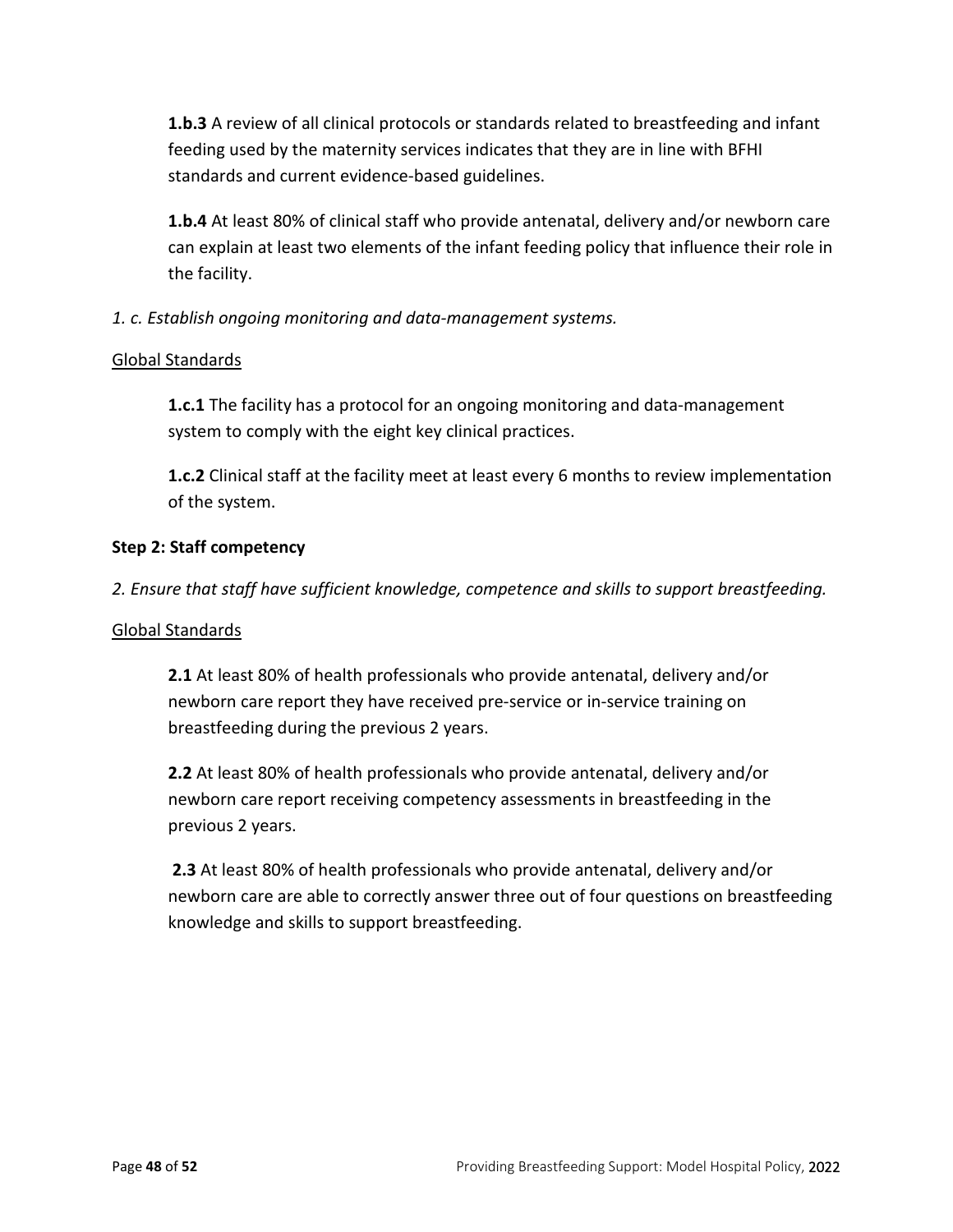### *Key clinical practices*

#### **Step 3: Antenatal Information**

*3. Discuss the importance and management of breastfeeding with pregnant women and their families.*

#### Global Standards

**3.1** A protocol for antenatal discussion of breastfeeding includes at a minimum:

- the importance of breastfeeding;
- global recommendations on exclusive breastfeeding for the first 6 months, the risks of giving formula or other breast-milk substitutes, and the fact that breastfeeding continues to be important after 6 months when other foods are given;
- the importance of immediate and sustained skin-to- skin contact;
- the importance of early initiation of breastfeeding;
- the importance of rooming-in;
- the basics of good positioning and attachment;
- recognition of feeding cues.

**3.2** At least 80% of mothers who received prenatal care at the facility report having received prenatal counselling on breastfeeding.

**3.3** At least 80% of mothers who received prenatal care at the facility are able to adequately describe what was discussed about two of the topics mentioned above.

#### **Step 4: Immediate postnatal care**

*4. Facilitate immediate and uninterrupted skin-to-skin contact and support mothers to initiate breastfeeding as soon as possible after birth.*

#### Global Standards

**4.1** At least 80% of mothers of term infants report that their babies were placed in skinto-skin contact with them immediately or within 5 minutes after birth and that this contact lasted 1 hour or more, unless there were documented medically justifiable reasons for delayed contact.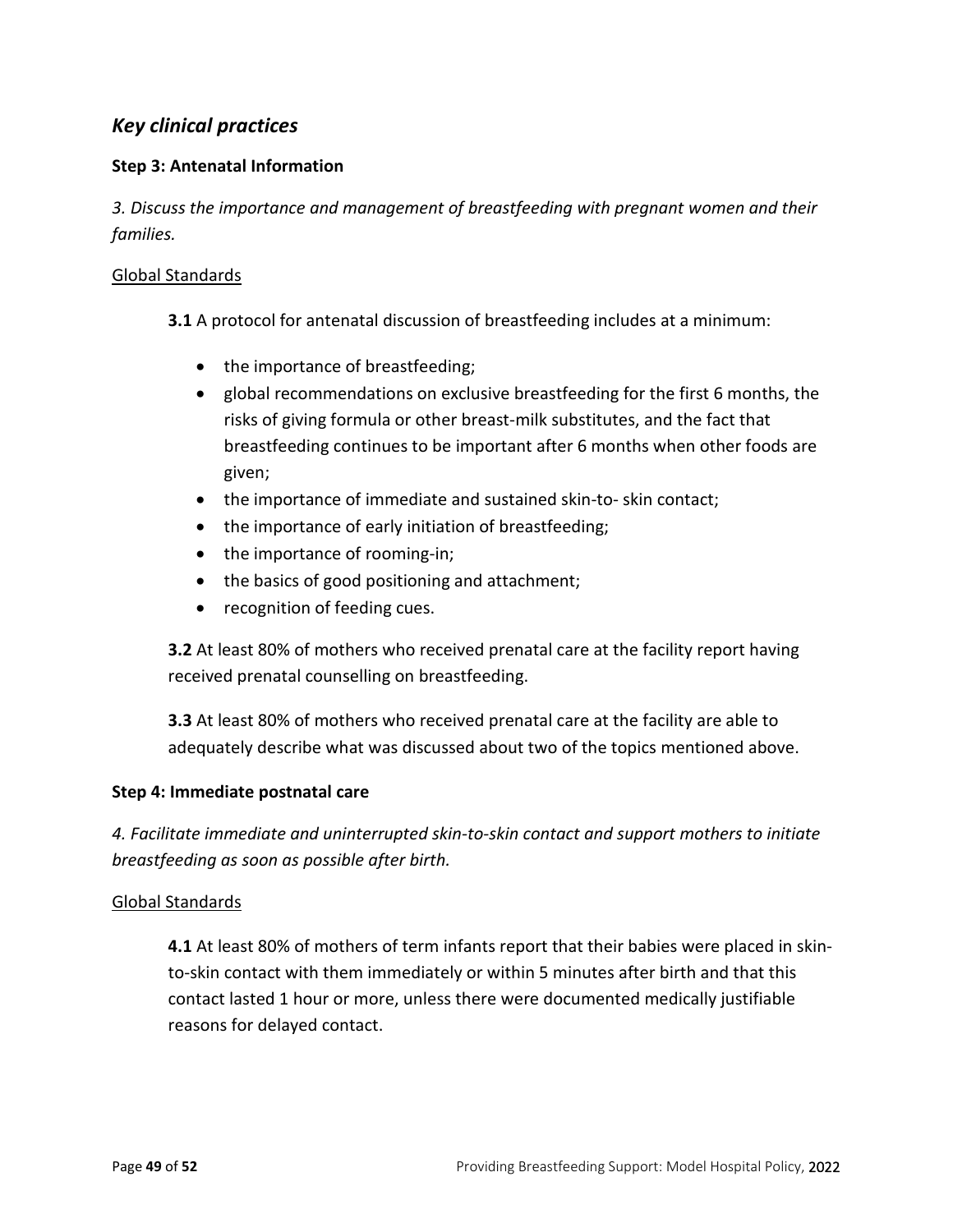**4.2** At least 80% of mothers of term infants report that their babies were put to the breast within 1 hour after birth, unless there were documented medically justifiable reasons.

#### **Step 5: Support with breastfeeding**

*5. Support mothers to initiate and maintain breastfeeding and manage common difficulties.*

#### Global Standards

**5.1** At least 80% of breastfeeding mothers of term infants report that someone on the staff offered assistance with breastfeeding within 6 hours after birth.

**5.2** At least 80% of mothers of preterm or sick infants report having been helped to express milk within 1–2 hours after birth.

**5.3** At least 80% of breastfeeding mothers of term infants are able to demonstrate how to position their baby for breastfeeding and that the baby can suckle and transfer milk.

**5.4** At least 80% of breastfeeding mothers of term infants can describe at least two ways to facilitate milk production for their infants.

**5.5** At least 80% of breastfeeding mothers of term infants can describe at least two indicators of whether a breastfed baby consumes adequate milk.

**5.6** At least 80% of mothers of breastfed preterm and term infants can correctly demonstrate or describe how to express breast milk.

#### **Step 6: Supplementation**

*6. Do not provide breastfed newborns any food or fluids other than breast milk, unless medically indicated.*

#### Global Standards

**6.1** At least 80% of infants (preterm and term) received only breast milk (either from their own mother or from a human milk bank) throughout their stay at the facility.

**6.2** At least 80% of mothers who have decided not to breastfeed report that the staff discussed with them the various feeding options and helped them to decide what was suitable in their situations.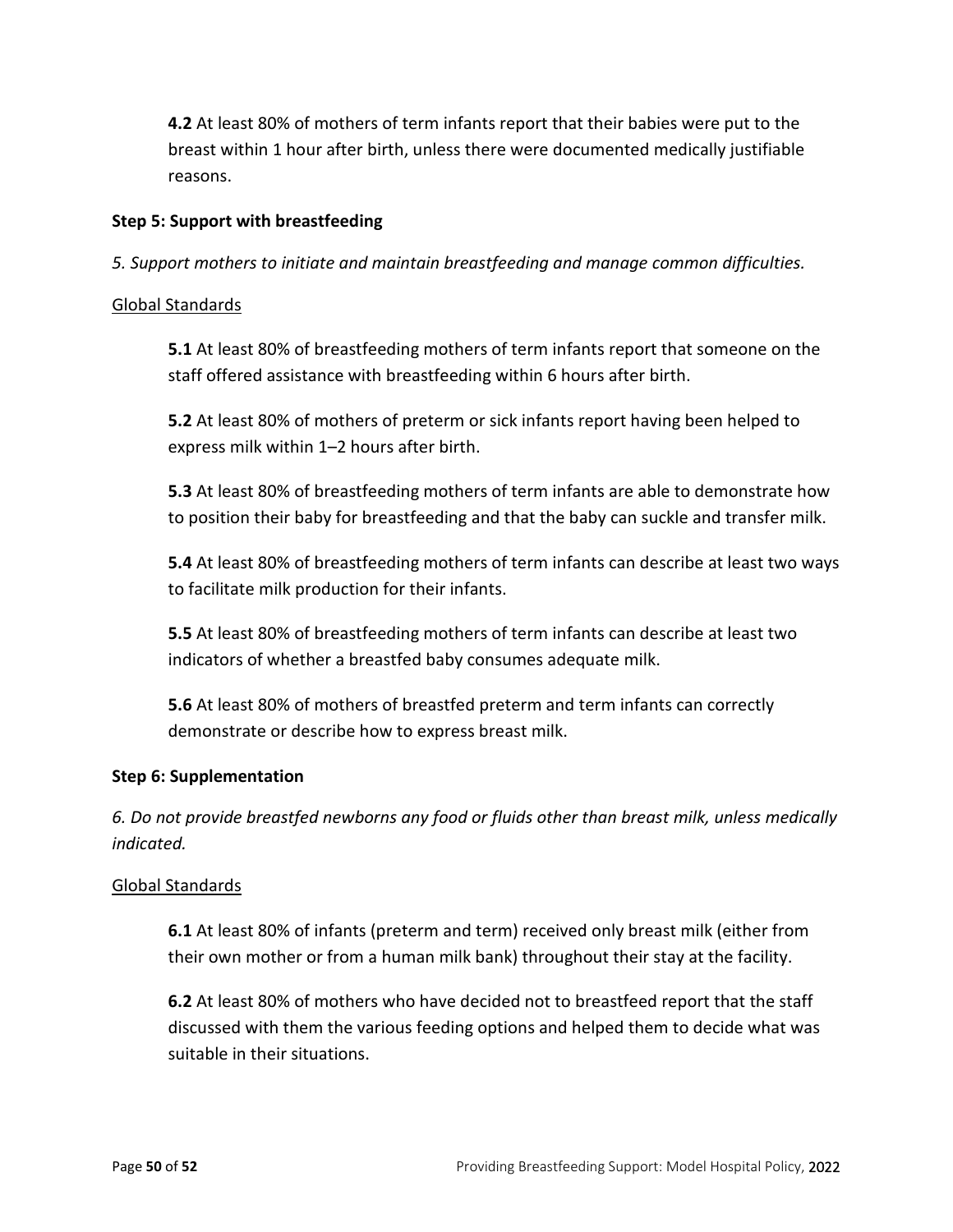**6.3** At least 80% of mothers who have decided not to breastfeed report that the staff discussed with them the safe preparation, feeding and storage of breast milk substitutes.

**6.4** At least 80% of term breastfed babies who received supplemental feeds have a documented medical indication for supplementation in their medical record.

**6.5** At least 80% of preterm babies and other vulnerable newborns that cannot be fed their mother's own milk are fed with donor human milk.

**6.6** At least 80% of mothers with babies in special care report that they have been offered help to start lactogenesis II (beginning plentiful milk secretion) and to keep up the supply, within 1–2 hours after their babies' births.

#### **Step 7: Rooming-In**

*7. Enable mothers and their infants to remain together and to practise rooming-in 24 hours a day.*

#### Global Standards

**7.1** At least 80% of mothers of term infants report that their babies stayed with them since birth, without separation lasting for more than 1 hour.

**7.2** Observations in the postpartum wards and wellbaby observation areas confirm that at least 80% of mothers and babies are together or, if not, have medically justifiable reasons for being separated.

**7.3** At least 80% of mothers of preterm infants confirm that they were encouraged to stay close to their infants, day and night.

#### **Step 8: Responsive Feeding**

*8. Support mothers to recognize and respond to their infants' cues for feeding.*

#### Global Standards

**8.1** At least 80% of breastfeeding mothers of term infants can describe at least two feeding cues.

**8.2** At least 80% of breastfeeding mothers of term infants report that they have been advised to feed their babies as often and for as long as the infant wants.